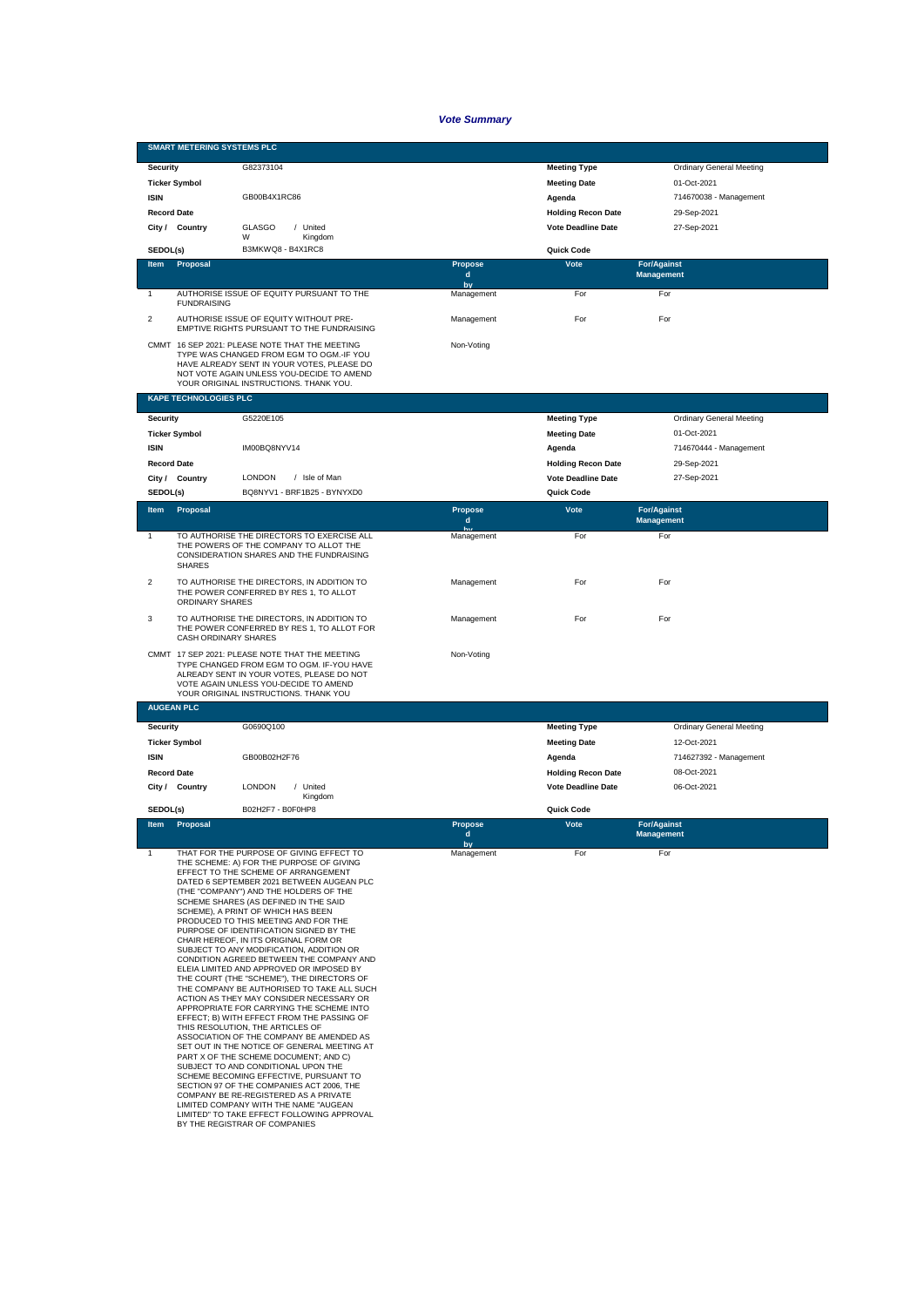Non-Voting

CMMT 01 OCT 2021: PLEASE NOTE THAT THIS IS A<br>REVISION DUE TO POSTPONEMENT OF THE-<br>MEETING DATE FROM 30 SEP 2021 TO 12 OCT 2021.<br>IF YOU HAVE ALREADY SENT IN-YOUR VOTES<br>PLEASE DO NOT VOTE AGAIN UNLESS YOU DECIDE<br>TO AMEND YOU

|                    | <b>AUGEAN PLC</b>            |                                                                                                                                                                                                                                                                              |         |            |                           |                        |
|--------------------|------------------------------|------------------------------------------------------------------------------------------------------------------------------------------------------------------------------------------------------------------------------------------------------------------------------|---------|------------|---------------------------|------------------------|
| <b>Security</b>    |                              | G0690Q100                                                                                                                                                                                                                                                                    |         |            | <b>Meeting Type</b>       | <b>Court Meeting</b>   |
|                    | <b>Ticker Symbol</b>         |                                                                                                                                                                                                                                                                              |         |            | <b>Meeting Date</b>       | 12-Oct-2021            |
| <b>ISIN</b>        |                              | GB00B02H2F76                                                                                                                                                                                                                                                                 |         |            | Agenda                    | 714627405 - Management |
| <b>Record Date</b> |                              |                                                                                                                                                                                                                                                                              |         |            | <b>Holding Recon Date</b> | 08-Oct-2021            |
|                    | City / Country               | <b>LONDON</b><br>/ United<br>Kingdom                                                                                                                                                                                                                                         |         |            | Vote Deadline Date        | 06-Oct-2021            |
| SEDOL(s)           |                              | B02H2F7 - B0F0HP8                                                                                                                                                                                                                                                            |         |            | Quick Code                |                        |
| Item               | Proposal                     |                                                                                                                                                                                                                                                                              | Propose |            | Vote                      | <b>For/Against</b>     |
|                    |                              |                                                                                                                                                                                                                                                                              | d<br>bv |            |                           | <b>Management</b>      |
|                    | AGENT.                       | CMMT PLEASE NOTE THAT ABSTAIN IS NOT A VALID VOTE<br>OPTION FOR THIS MEETING TYPE.-PLEASE<br>CHOOSE BETWEEN "FOR" AND "AGAINST" ONLY.<br>SHOULD YOU CHOOSE TO VOTE-ABSTAIN FOR THIS<br>MEETING THEN YOUR VOTE WILL BE<br>DISREGARDED BY THE ISSUER OR-ISSUERS                |         | Non-Voting |                           |                        |
| 1                  |                              | THAT THE SCHEME BETWEEN THE COMPANY AND<br>THE SCHEME SHAREHOLDERS BE APPROVED                                                                                                                                                                                               |         | Management | For                       | For                    |
|                    | YOU                          | CMMT 01 OCT 2021: PLEASE NOTE THAT THIS IS A<br>REVISION DUE TO POSTPONEMENT OF THE-<br>MEETING DATE FROM 30 SEP 2021 TO 12 OCT 2021.<br>IF YOU HAVE ALREADY SENT IN-YOUR VOTES,<br>PLEASE DO NOT VOTE AGAIN UNLESS YOU DECIDE<br>TO AMEND YOUR-ORIGINAL INSTRUCTIONS. THANK |         | Non-Voting |                           |                        |
|                    | <b>CLIPPER LOGISTICS PLC</b> |                                                                                                                                                                                                                                                                              |         |            |                           |                        |
| <b>Security</b>    |                              | G2203Y109                                                                                                                                                                                                                                                                    |         |            | <b>Meeting Type</b>       | Annual General Meeting |
|                    | <b>Ticker Symbol</b>         |                                                                                                                                                                                                                                                                              |         |            | <b>Meeting Date</b>       | 12-Oct-2021            |
| <b>ISIN</b>        |                              | GB00BMMV6B79                                                                                                                                                                                                                                                                 |         |            | Agenda                    | 714654806 - Management |
| <b>Record Date</b> |                              |                                                                                                                                                                                                                                                                              |         |            | <b>Holding Recon Date</b> | 08-Oct-2021            |
|                    | City / Country               | LEEDS<br>/ United<br>Kingdom                                                                                                                                                                                                                                                 |         |            | <b>Vote Deadline Date</b> | 06-Oct-2021            |
| SEDOL(s)           |                              | BHWGPH6 - BJBCKH4 - BMMV6B7                                                                                                                                                                                                                                                  |         |            | Quick Code                |                        |
| Item               | Proposal                     |                                                                                                                                                                                                                                                                              | Propose |            | Vote                      | <b>For/Against</b>     |
|                    |                              |                                                                                                                                                                                                                                                                              | d<br>bv |            |                           | <b>Management</b>      |
| 1                  | <b>AUDITORS THEREON</b>      | TO RECEIVE THE ACCOUNTS FOR THE FINANCIAL<br>YEAR ENDED 30 APRIL 2021 TOGETHER WITH THE<br>REPORTS OF THE DIRECTORS AND OF THE                                                                                                                                               |         | Management | For                       | For                    |
| $\overline{2}$     |                              | TO APPROVE THE DIRECTORS REMUNERATION<br>REPORT OTHER THAN THE PART CONTAINING THE<br>DIRECTORS REMUNERATION POLICY                                                                                                                                                          |         | Management | For                       | For                    |
| 3                  | ORDINARY SHARE               | TO DECLARE A FINAL DIVIDEND OF 7.1 PENCE PER                                                                                                                                                                                                                                 |         | Management | For                       | For                    |
| 4                  | OF THE COMPANY               | TO RE-APPOINT RSM UK AUDIT LLP AS AUDITORS                                                                                                                                                                                                                                   |         | Management | For                       | For                    |
| 5                  |                              | TO AUTHORISE THE AUDIT COMMITTEE TO SET THE<br>REMUNERATION OF THE AUDITORS                                                                                                                                                                                                  |         | Management | For                       | For                    |
| 6                  | THE COMPANY                  | TO RE-ELECT STEVEN PARKIN AS A DIRECTOR OF                                                                                                                                                                                                                                   |         | Management | For                       | For                    |
| 7                  | THE COMPANY                  | TO RE-ELECT ANTONY MANNIX AS A DIRECTOR OF                                                                                                                                                                                                                                   |         | Management | For                       | For                    |
| 8                  | THE COMPANY                  | TO RE-ELECT DAVID HODKIN AS A DIRECTOR OF                                                                                                                                                                                                                                    |         | Management | For                       | For                    |
| $\mathsf g$        | THE COMPANY                  | TO RE-ELECT STUART WATSON AS A DIRECTOR OF                                                                                                                                                                                                                                   |         | Management | For                       | For                    |
| 10                 | DIRECTOR OF THE COMPANY      | TO RE-ELECT CONSTANTINO DINO ROCOS AS A                                                                                                                                                                                                                                      |         | Management | For                       | For                    |
| 11                 | OF THE COMPANY               | TO RE-ELECT CHRISTINE CROSS AS A DIRECTOR                                                                                                                                                                                                                                    |         | Management | For                       | For                    |
| 12                 |                              | AUTHORITY TO ALLOT SHARES PURSUANT TO<br>SECTION 551 OF THE COMPANIES ACT                                                                                                                                                                                                    |         | Management | For                       | For                    |
| 13                 | SUBJECT TO THE ACT           | AUTHORITY TO COMMUNICATE WITH<br>SHAREHOLDERS VIA ELECTRONIC MEANS                                                                                                                                                                                                           |         | Management | For                       | For                    |
| 14                 | <b>THAN AGMS</b>             | NOTICE PERIOD FOR GENERAL MEETINGS OTHER                                                                                                                                                                                                                                     |         | Management | For                       | For                    |
| 15                 | THE ACT                      | POWER TO ALLOT EQUITY SECURITIES FOR CASH<br>PURSUANT TO SECTION 570 AND SECTION 573 OF                                                                                                                                                                                      |         | Management | For                       | For                    |
| 16                 |                              | POWER TO ALLOT EQUITY SECURITIES FOR CASH<br>PURSUANT TO SECTION 570 AND SECTION 573 OF<br>THE ACT FOR THE PURPOSE OF AN ACQUISITION<br>OR SPECIFIED CAPITAL INVESTMENT                                                                                                      |         | Management | For                       | For                    |
| 17                 | <b>LOUNGERS PLC</b>          | TO APPROVE AND ADOPT NEW ARTICLES OF<br>ASSOCIATION OF THE COMPANY                                                                                                                                                                                                           |         | Management | For                       | For                    |
|                    |                              |                                                                                                                                                                                                                                                                              |         |            |                           | Annual General Meeting |
| Security           |                              | G56561106                                                                                                                                                                                                                                                                    |         |            | <b>Meeting Type</b>       |                        |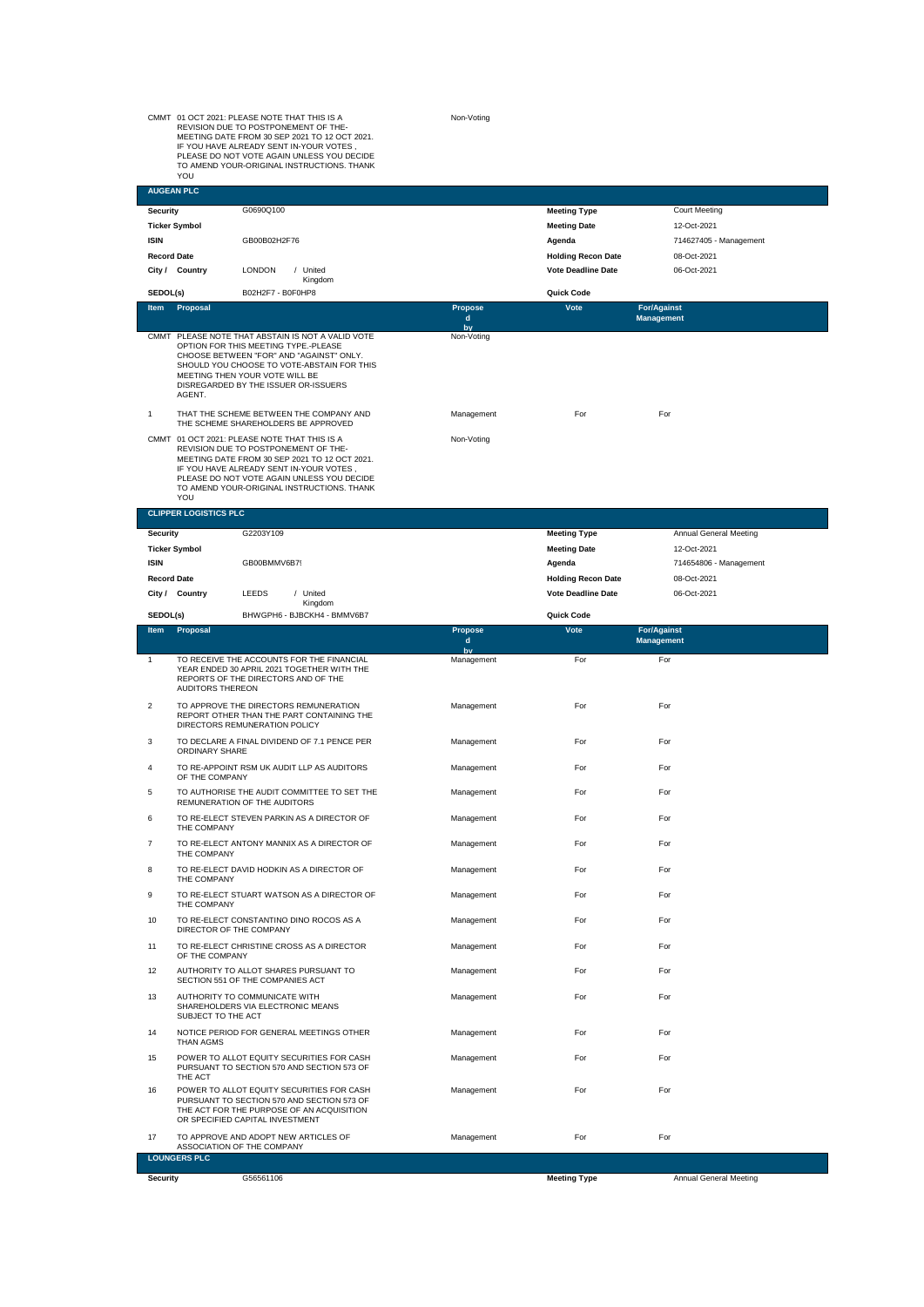| <b>Ticker Symbol</b>                    |                                                                                               |                          |                                                                                                                                                                                      |                  | <b>Meeting Date</b>                                    | 15-Oct-2021                             |  |
|-----------------------------------------|-----------------------------------------------------------------------------------------------|--------------------------|--------------------------------------------------------------------------------------------------------------------------------------------------------------------------------------|------------------|--------------------------------------------------------|-----------------------------------------|--|
| <b>ISIN</b><br><b>Record Date</b>       |                                                                                               | GB00BH4JR002             |                                                                                                                                                                                      |                  | Agenda<br><b>Holding Recon Date</b>                    | 714552925 - Management<br>13-Oct-2021   |  |
| City /                                  | Country                                                                                       | <b>GUILDF</b>            | / United                                                                                                                                                                             |                  | <b>Vote Deadline Date</b>                              | 11-Oct-2021                             |  |
| SEDOL(s)                                |                                                                                               | ORD<br>BH4JR00 - BJK32C7 | Kingdom                                                                                                                                                                              |                  | Quick Code                                             |                                         |  |
| Item                                    | Proposal                                                                                      |                          |                                                                                                                                                                                      | Propose          | Vote                                                   | <b>For/Against</b>                      |  |
|                                         |                                                                                               |                          |                                                                                                                                                                                      | d<br>bv          |                                                        | <b>Management</b>                       |  |
| 1                                       | <b>REPORTS</b>                                                                                |                          | ACCEPT FINANCIAL STATEMENTS AND STATUTORY                                                                                                                                            | Management       | For                                                    | For                                     |  |
| 2                                       | RE-ELECT NICK COLLINS AS DIRECTOR                                                             |                          |                                                                                                                                                                                      | Management       | For                                                    | For                                     |  |
| 3                                       | RE-ELECT JILL LITTLE AS DIRECTOR                                                              |                          |                                                                                                                                                                                      | Management       | For                                                    | For                                     |  |
| 4                                       | <b>AUDITORS</b>                                                                               |                          | REAPPOINT PRICEWATERHOUSECOOPERS LLP AS                                                                                                                                              | Management       | For                                                    | For                                     |  |
| 5                                       | AUTHORISE THE AUDIT COMMITTEE TO FIX<br>REMUNERATION OF AUDITORS                              |                          |                                                                                                                                                                                      | Management       | For                                                    | For                                     |  |
| 6                                       | AUTHORISE ISSUE OF EQUITY                                                                     |                          |                                                                                                                                                                                      | Management       | For                                                    | For                                     |  |
| 7                                       | AUTHORISE ISSUE OF EQUITY WITHOUT PRE-<br><b>EMPTIVE RIGHTS</b>                               |                          |                                                                                                                                                                                      | Management       | For                                                    | For                                     |  |
| 8                                       | AUTHORISE ISSUE OF EQUITY WITHOUT PRE-<br>EMPTIVE RIGHTS IN CONNECTION WITH AN                |                          | ACQUISITION OR OTHER CAPITAL INVESTMENT                                                                                                                                              | Management       | For                                                    | For                                     |  |
| 9                                       |                                                                                               |                          | AUTHORISE MARKET PURCHASE OF ORDINARY                                                                                                                                                | Management       | For                                                    | For                                     |  |
|                                         | <b>SHARES</b><br><b>LOOPUP GROUP PLC</b>                                                      |                          |                                                                                                                                                                                      |                  |                                                        |                                         |  |
| <b>Security</b>                         |                                                                                               | G56421103                |                                                                                                                                                                                      |                  | <b>Meeting Type</b>                                    | <b>Ordinary General Meeting</b>         |  |
| <b>Ticker Symbol</b>                    |                                                                                               |                          |                                                                                                                                                                                      |                  | <b>Meeting Date</b>                                    | 18-Oct-2021                             |  |
| <b>ISIN</b>                             |                                                                                               | GB00BYQP6S60             |                                                                                                                                                                                      |                  | Agenda                                                 | 714718030 - Management                  |  |
| <b>Record Date</b>                      | City / Country                                                                                | <b>LONDON</b>            | / United                                                                                                                                                                             |                  | <b>Holding Recon Date</b><br><b>Vote Deadline Date</b> | 14-Oct-2021<br>13-Oct-2021              |  |
|                                         |                                                                                               |                          | Kingdom                                                                                                                                                                              |                  |                                                        |                                         |  |
| SEDOL(s)<br>Item                        | Proposal                                                                                      |                          | BF7MJD9 - BGSQP17 - BYQP6S6                                                                                                                                                          | Propose          | Quick Code<br>Vote                                     | <b>For/Against</b>                      |  |
|                                         |                                                                                               |                          |                                                                                                                                                                                      | d<br>b١          |                                                        | <b>Management</b>                       |  |
|                                         | ON THE PREVIOUS MEETING-WILL BE<br>DISREGARDED AND YOU WILL NEED TO<br>YOU                    |                          | CMMT PLEASE NOTE THAT THIS IS AN AMENDMENT TO<br>MEETING ID 642275 DUE TO CHANGE IN-VOTING<br>STATUS OF RESOLUTION 3. ALL VOTES RECEIVED<br>REINSTRUCT ON THIS MEETING NOTICE.-THANK | Non-Voting       |                                                        |                                         |  |
| 1                                       |                                                                                               |                          | TO AUTHORISE THE DIRECTORS TO ALLOT SHARES                                                                                                                                           | Management       | For                                                    | For                                     |  |
| $\overline{2}$                          | TO AUTHORISE THE DIRECTORS TO APPOINT<br>COMPANY AND TO AUTHORISE THE AUDIT<br>OF THE AUDITOR |                          | MOORE KINGSTON SMITH LLP AS AUDITOR OF THE<br>COMMITTEE TO DETERMINE THE REMUNERATION                                                                                                | Management       | For                                                    | For                                     |  |
| 3                                       | TO DISAPPLY PRE-EMPTION RIGHTS                                                                |                          |                                                                                                                                                                                      | Non-Voting       |                                                        |                                         |  |
|                                         | <b>WM MORRISON SUPERMARKETS PLC</b>                                                           |                          |                                                                                                                                                                                      |                  |                                                        |                                         |  |
| <b>Security</b><br><b>Ticker Symbol</b> |                                                                                               | G62748119                |                                                                                                                                                                                      |                  | <b>Meeting Type</b><br><b>Meeting Date</b>             | <b>Court Meeting</b><br>19-Oct-2021     |  |
| <b>ISIN</b>                             |                                                                                               | GB0006043169             |                                                                                                                                                                                      |                  | Agenda                                                 | 714702861 - Management                  |  |
| <b>Record Date</b>                      |                                                                                               |                          |                                                                                                                                                                                      |                  | <b>Holding Recon Date</b>                              | 15-Oct-2021                             |  |
|                                         | City / Country                                                                                | <b>TBD</b>               | / United<br>Kingdom                                                                                                                                                                  |                  | <b>Vote Deadline Date</b>                              | 13-Oct-2021                             |  |
| SEDOL(s)                                |                                                                                               |                          | 0604316 - B1BJV87 - BGLNNP5                                                                                                                                                          |                  | Quick Code                                             |                                         |  |
| Item                                    | Proposal                                                                                      |                          |                                                                                                                                                                                      | Propose<br>d     | Vote                                                   | <b>For/Against</b><br><b>Management</b> |  |
| 1                                       | <b>SEPTEMBER</b>                                                                              |                          | TO APPROVE THE SCHEME OF ARRANGEMENT AS<br>DETAILED IN THE SCHEME DOCUMENT DATED 25                                                                                                  | bv<br>Management | For                                                    | For                                     |  |
|                                         | OPTION ON THIS MEETING                                                                        |                          | CMMT 04 OCT 2021: PLEASE NOTE THAT SHAREHOLDERS<br>ARE ALLOWED TO VOTE 'IN FAVOR' OR-'AGAINST'<br>FOR RESOLUTION 1, ABSTAIN IS NOT A VOTING                                          | Non-Voting       |                                                        |                                         |  |
|                                         | CMMT 04 OCT 2021: PLEASE NOTE THAT THIS IS A<br>SENT IN YOUR VOTES, PLEASE DO-NOT VOTE        |                          | REVISION DUE TO DELETION OF COMMENT-AND<br>ADDITION OF COMMENT. IF YOU HAVE ALREADY<br>AGAIN UNLESS YOU DECIDE TO AMEND YOUR                                                         | Non-Voting       |                                                        |                                         |  |
|                                         | ORIGINAL INSTRUCTIONS. THANK-YOU<br><b>WM MORRISON SUPERMARKETS PLC</b>                       |                          |                                                                                                                                                                                      |                  |                                                        |                                         |  |
| <b>Security</b>                         |                                                                                               | G62748119                |                                                                                                                                                                                      |                  | <b>Meeting Type</b>                                    | <b>Ordinary General Meeting</b>         |  |
| <b>Ticker Symbol</b>                    |                                                                                               |                          |                                                                                                                                                                                      |                  | <b>Meeting Date</b>                                    | 19-Oct-2021                             |  |
| ISIN                                    |                                                                                               | GB0006043169             |                                                                                                                                                                                      |                  | Agenda                                                 | 714702873 - Management                  |  |
| <b>Record Date</b>                      |                                                                                               |                          |                                                                                                                                                                                      |                  | <b>Holding Recon Date</b>                              | 15-Oct-2021                             |  |
| City /                                  | Country                                                                                       | <b>BRADFO</b><br>RD      | / United<br>Kingdom                                                                                                                                                                  |                  | <b>Vote Deadline Date</b>                              | 13-Oct-2021                             |  |
| SEDOL(s)                                |                                                                                               |                          | 0604316 - B1BJV87 - BGLNNP5                                                                                                                                                          |                  | Quick Code                                             |                                         |  |
| Item                                    | Proposal                                                                                      |                          |                                                                                                                                                                                      | Propose<br>d     | Vote                                                   | <b>For/Against</b><br><b>Management</b> |  |

**by**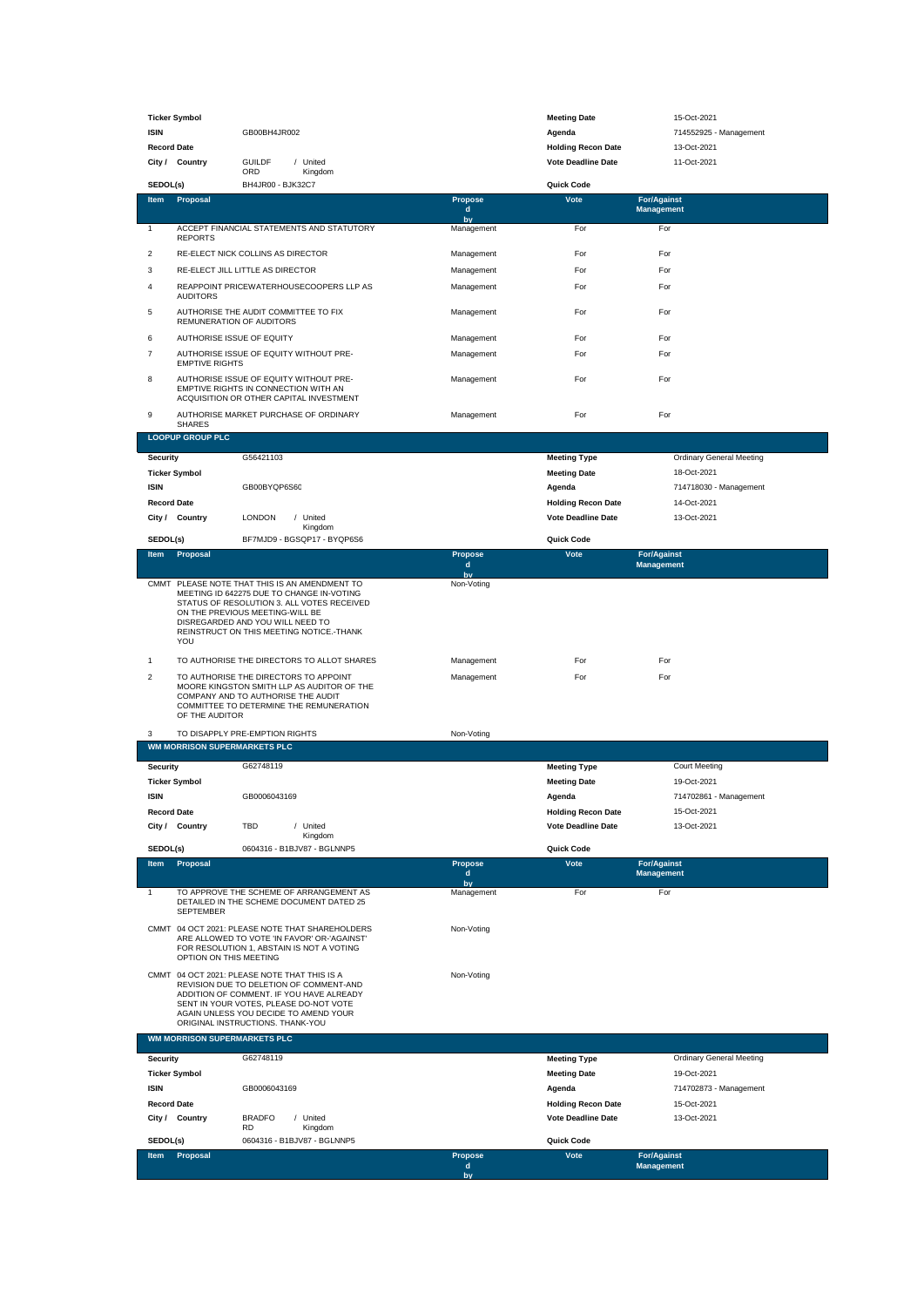| 1                                 | <b>LIMITED COMPANY</b>                      | TO GIVE EFFECT TO THE SCHEME AND                                        | AMENDMENTS TO THE ARTICLES OF ASSOCIATION<br>RE-REGISTER THE COMPANY AS A PRIVATE                                                                                                                                          | Management                                                                                                              | For                                                    | For                                   |  |
|-----------------------------------|---------------------------------------------|-------------------------------------------------------------------------|----------------------------------------------------------------------------------------------------------------------------------------------------------------------------------------------------------------------------|-------------------------------------------------------------------------------------------------------------------------|--------------------------------------------------------|---------------------------------------|--|
|                                   |                                             |                                                                         | CMMT 30 SEP 2021: PLEASE NOTE THAT THE MEETING<br>TYPE CHANGED FROM EGM TO OGM. IF-YOU HAVE<br>ALREADY SENT IN YOUR VOTES, PLEASE DO NOT<br>VOTE AGAIN UNLESS YOU-DECIDE TO AMEND<br>YOUR ORIGINAL INSTRUCTIONS. THANK YOU | Non-Voting                                                                                                              |                                                        |                                       |  |
|                                   | <b>DUKE ROYALTY LIMITED</b>                 |                                                                         |                                                                                                                                                                                                                            |                                                                                                                         |                                                        |                                       |  |
| <b>Security</b>                   |                                             | G2861K102                                                               |                                                                                                                                                                                                                            |                                                                                                                         | <b>Meeting Type</b>                                    | Annual General Meeting                |  |
|                                   | <b>Ticker Symbol</b>                        |                                                                         |                                                                                                                                                                                                                            |                                                                                                                         | <b>Meeting Date</b>                                    | 22-Oct-2021                           |  |
| <b>ISIN</b>                       |                                             | GG00BYZSSY63                                                            |                                                                                                                                                                                                                            |                                                                                                                         | Agenda                                                 | 714681916 - Management                |  |
| <b>Record Date</b>                |                                             |                                                                         |                                                                                                                                                                                                                            |                                                                                                                         | <b>Holding Recon Date</b>                              | 20-Oct-2021                           |  |
|                                   | City / Country                              | ST<br>PETER<br><b>PORT</b>                                              | / Guernsey                                                                                                                                                                                                                 |                                                                                                                         | <b>Vote Deadline Date</b>                              | 18-Oct-2021                           |  |
| SEDOL(s)<br>Item                  | <b>Proposal</b>                             | BYZSSY6                                                                 |                                                                                                                                                                                                                            | Propose                                                                                                                 | Quick Code<br>Vote                                     | <b>For/Against</b>                    |  |
|                                   |                                             |                                                                         |                                                                                                                                                                                                                            | d                                                                                                                       |                                                        | <b>Management</b>                     |  |
| $\mathbf{1}$                      | <b>MARCH 2021</b>                           | ANNUAL ACCOUNTS AND DIRECTORS' AND                                      | TO RECEIVE AND CONSIDER THE COMPANY'S<br>AUDITORS' REPORTS FOR THE YEAR ENDED 31                                                                                                                                           | by<br>Management                                                                                                        | For                                                    | For                                   |  |
| $\overline{2}$                    |                                             | COMPANY FROM THE END OF THIS ANNUAL                                     | TO REAPPOINT BDO LIMITED AS AUDITORS OF THE<br>GENERAL MEETING UNTIL THE END OF THE NEXT<br>ANNUAL GENERAL MEETING OF THE COMPANY IN<br>ACCORDANCE WITH SECTION 257(4) OF THE LAW                                          | Management                                                                                                              | For                                                    | For                                   |  |
| 3                                 | LAW                                         | THE REMUNERATION OF THE AUDITORS IN                                     | TO AUTHORISE THE DIRECTORS TO DETERMINE<br>ACCORDANCE WITH SECTION 259(A)(II) OF THE                                                                                                                                       | Management                                                                                                              | For                                                    | For                                   |  |
| 4                                 | WITH ARTICLE 19.4                           | TO REAPPOINT MR MARK LE TISSIER, WHO                                    | RETIRES AS A DIRECTOR OF THE COMPANY IN<br>ACCORDANCE WITH ARTICLE 19.3 AND, BEING<br>ELIGIBLE, OFFERS HIMSELF FOR RE-ELECTION AS<br>A DIRECTOR OF THE COMPANY IN ACCORDANCE                                               | Management                                                                                                              | For                                                    | For                                   |  |
| 5                                 | WITH ARTICLE 19.4                           |                                                                         | TO REAPPOINT MR MATTHEW WRIGLEY, WHO<br>RETIRES AS A DIRECTOR OF THE COMPANY IN<br>ACCORDANCE WITH ARTICLE 19.3 AND, BEING<br>ELIGIBLE, OFFERS HIMSELF FOR RE-ELECTION AS<br>A DIRECTOR OF THE COMPANY IN ACCORDANCE       | Management                                                                                                              | For                                                    | For                                   |  |
| 6                                 |                                             | COMPANY BE AND IS GENERALLY AND<br>UNCONDITIONALLY AUTHORISED TO MAKE   | THAT, PURSUANT TO SECTION 315 OF THE LAW,<br>AND SUBJECT ALWAYS TO THE ARTICLES, THE<br>MARKET ACQUISITIONS OF ORDINARY SHARES                                                                                             | Management                                                                                                              | Against                                                | Against                               |  |
| 7                                 | shares.                                     | THE DIRECTORS BE AND ARE GENERALLY<br>DEFINED IN THE ARTICLES) FOR CASH | EMPOWERED TO ISSUE EQUITY SECURITIES (AS                                                                                                                                                                                   | Comments: It is our policy to vote Against anything over 10% with regards to market purchases of ordinary<br>Management | For                                                    | For                                   |  |
|                                   | <b>HYVE GROUP PLC</b>                       |                                                                         |                                                                                                                                                                                                                            |                                                                                                                         |                                                        |                                       |  |
| Security                          |                                             | G4690X123                                                               |                                                                                                                                                                                                                            |                                                                                                                         | Meeting Type                                           | <b>Ordinary General Meeting</b>       |  |
|                                   | Ticker Symbol                               |                                                                         |                                                                                                                                                                                                                            |                                                                                                                         | Meeting Date                                           | 25-Oct-2021                           |  |
| <b>ISIN</b>                       |                                             | GB00BKP36R26                                                            |                                                                                                                                                                                                                            |                                                                                                                         | Agenda                                                 | 714727041 - Management                |  |
| <b>Record Date</b>                | City / Country                              | <b>LONDON</b>                                                           | / United                                                                                                                                                                                                                   |                                                                                                                         | <b>Holding Recon Date</b><br><b>Vote Deadline Date</b> | 21-Oct-2021<br>19-Oct-2021            |  |
|                                   |                                             |                                                                         | Kingdom                                                                                                                                                                                                                    |                                                                                                                         |                                                        |                                       |  |
| SEDOL(s)<br>Item                  | Proposal                                    |                                                                         | BKP36R2 - BMX9HC8 - BMX9QD2                                                                                                                                                                                                | <b>Propose</b>                                                                                                          | Quick Code<br>Vote                                     | <b>For/Against</b>                    |  |
|                                   |                                             |                                                                         |                                                                                                                                                                                                                            | d                                                                                                                       |                                                        | <b>Management</b>                     |  |
| 1                                 |                                             | TO APPROVE THE 2021 DIRECTORS                                           |                                                                                                                                                                                                                            | bv<br>Management                                                                                                        | For                                                    | For                                   |  |
| $\overline{\mathbf{c}}$           | REMUNERATION POLICY<br><b>CREATION PLAN</b> | TO APPROVE THE HYVE GROUP PLC VALUE                                     |                                                                                                                                                                                                                            | Management                                                                                                              | For                                                    | For                                   |  |
|                                   | <b>IDEAGEN PLC</b>                          |                                                                         |                                                                                                                                                                                                                            |                                                                                                                         |                                                        |                                       |  |
| <b>Security</b>                   |                                             | G2757D105                                                               |                                                                                                                                                                                                                            |                                                                                                                         | <b>Meeting Type</b>                                    | Annual General Meeting                |  |
|                                   | <b>Ticker Symbol</b>                        |                                                                         |                                                                                                                                                                                                                            |                                                                                                                         | <b>Meeting Date</b>                                    | 27-Oct-2021                           |  |
| <b>ISIN</b><br><b>Record Date</b> |                                             | GB00B0CM0C50                                                            |                                                                                                                                                                                                                            |                                                                                                                         | Agenda                                                 | 714720237 - Management<br>25-Oct-2021 |  |
|                                   | City / Country                              | <b>RUDDIN</b>                                                           | / United                                                                                                                                                                                                                   |                                                                                                                         | <b>Holding Recon Date</b><br><b>Vote Deadline Date</b> | 21-Oct-2021                           |  |
|                                   |                                             | <b>GTON</b>                                                             | Kingdom                                                                                                                                                                                                                    |                                                                                                                         |                                                        |                                       |  |
| SEDOL(s)<br>Item                  | <b>Proposal</b>                             | BOCMOC5 - BFNRHJ0                                                       |                                                                                                                                                                                                                            | Propose                                                                                                                 | Quick Code<br>Vote                                     | <b>For/Against</b>                    |  |
|                                   |                                             |                                                                         |                                                                                                                                                                                                                            | d                                                                                                                       |                                                        | <b>Management</b>                     |  |
| 1                                 |                                             |                                                                         | TO RECEIVE THE ANNUAL REPORT AND ACCOUNTS                                                                                                                                                                                  | bv<br>Management                                                                                                        | For                                                    | For                                   |  |
| $\overline{2}$                    | OF THE COMPANY                              | FOR THE YEAR ENDED 30TH APRIL 2021                                      | TO RE-APPOINT TONY RODRIGUEZ AS A DIRECTOR                                                                                                                                                                                 | Management                                                                                                              | For                                                    | For                                   |  |
| 3                                 | OF THE COMPANY                              |                                                                         | TO RE-APPOINT JULIAN CLOUGH AS A DIRECTOR                                                                                                                                                                                  | Management                                                                                                              | For                                                    | For                                   |  |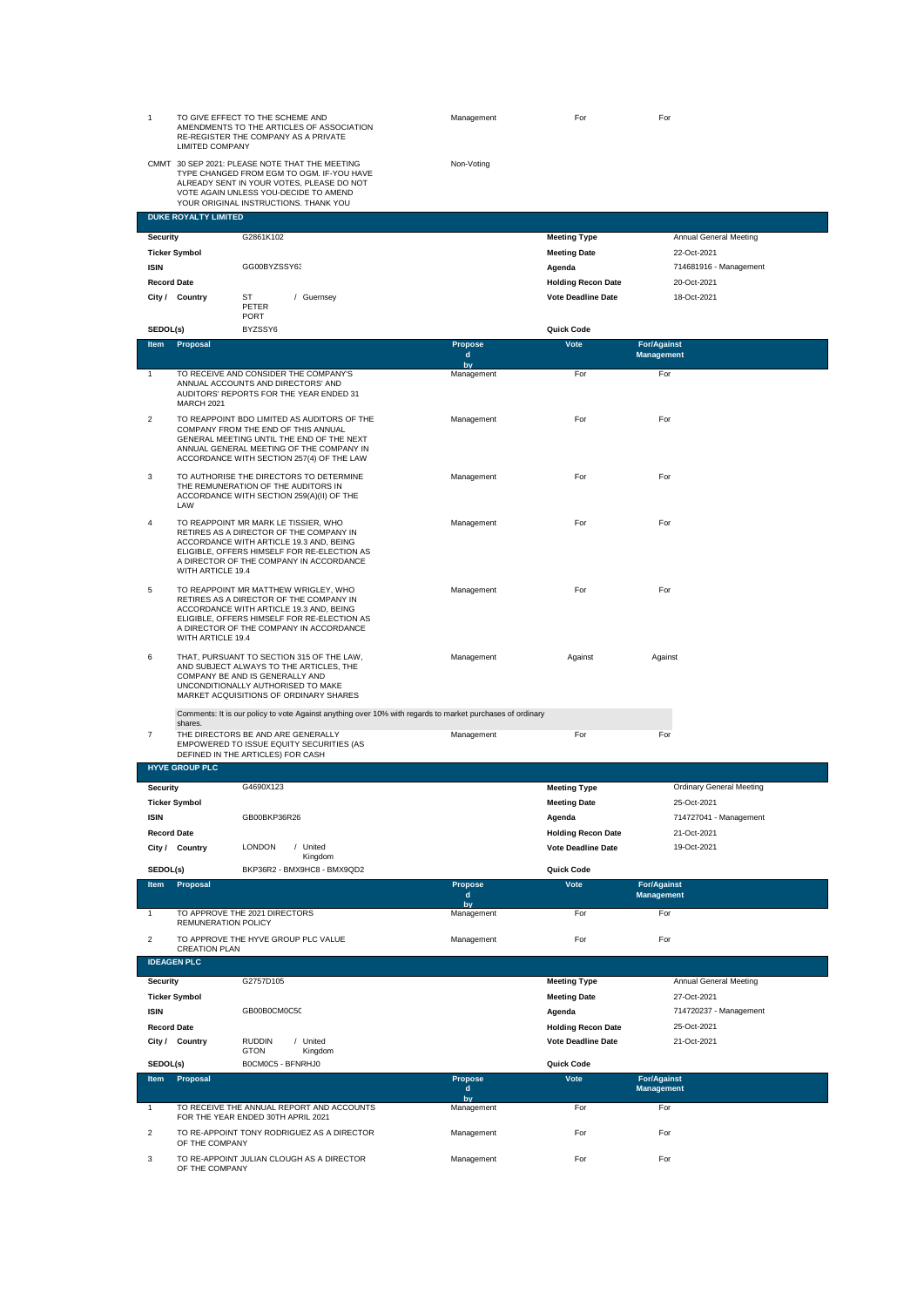| 4              | TO RECEIVE AND APPROVE THE REMUNERATION<br>COMMITTEE REPORT AS SET OUT IN THE<br>COMPANY'S ANNUAL REPORT AND ACCOUNTS FOR<br>THE YEAR ENDED 30TH APRIL 2021                                           | Management | For | For |
|----------------|-------------------------------------------------------------------------------------------------------------------------------------------------------------------------------------------------------|------------|-----|-----|
| 5              | TO APPOINT KPMG LLP. AS AUDITOR OF THE<br>COMPANY AND TO AUTHORISE THE DIRECTORS TO<br><b>FIX THEIR REMUNERATION</b>                                                                                  | Management | For | For |
| 6              | TO APPROVE THE PAYMENT OF A FINAL ORDINARY<br>DIVIDEND OF 0.25 PENCE PER SHARE IN RESPECT<br>OF THE YEAR ENDED 30TH APRIL 2021                                                                        | Management | For | For |
| $\overline{7}$ | TO AUTHORISE THE DIRECTORS GENERALLY AND<br>UNCONDITIONALLY TO ALLOT RELEVANT<br>SECURITIES IN ACCORDANCE WITH SECTION 551<br>OF THE COMPANIES ACT 2006 (SUBJECT TO<br>CERTAIN SPECIFIED LIMITATIONS) | Management | For | For |
| 8              | TO AUTHORISE THE DIRECTORS TO DIS-APPLY THE<br>STATUTORY RIGHTS OF PRE-EMPTION IN<br>RELATION TO CERTAIN ALLOTMENTS OF EQUITY                                                                         | Management | For | For |

RELATION TO CERTAIN ALLOTMENTS OF EQUITY SECURITIES, SUBJECT TO CERTAIN LIMITATIONS

Τ

| <b>BROOKS MACDONALD GROUP PLC</b> |                                    |                           |                        |  |  |  |
|-----------------------------------|------------------------------------|---------------------------|------------------------|--|--|--|
| <b>Security</b>                   | G1618Y100                          | <b>Meeting Type</b>       | Annual General Meeting |  |  |  |
| <b>Ticker Symbol</b>              |                                    | <b>Meeting Date</b>       | 28-Oct-2021            |  |  |  |
| <b>ISIN</b>                       | GB00B067N833                       | Agenda                    | 714701946 - Management |  |  |  |
| <b>Record Date</b>                |                                    | <b>Holding Recon Date</b> | 26-Oct-2021            |  |  |  |
| City /<br>Country                 | <b>LONDON</b><br>United<br>Kingdom | <b>Vote Deadline Date</b> | 25-Oct-2021            |  |  |  |
| SEDOL(s)                          | B067N83                            | Quick Code                |                        |  |  |  |

| Item           | Proposal                                                                                                                  | Propose<br>d<br>bv | Vote    | <b>For/Against</b><br><b>Management</b> |
|----------------|---------------------------------------------------------------------------------------------------------------------------|--------------------|---------|-----------------------------------------|
| 1              | ACCEPT FINANCIAL STATEMENTS AND STATUTORY<br><b>REPORTS</b>                                                               | Management         | For     | For                                     |
| $\overline{2}$ | APPROVE FINAL DIVIDEND                                                                                                    | Management         | For     | For                                     |
| 3              | APPROVE REMUNERATION REPORT                                                                                               | Management         | For     | For                                     |
| 4              | RE-ELECT ALAN CARRUTHERS AS DIRECTOR                                                                                      | Management         | For     | For                                     |
| 5              | ELECT ANDREW SHEPHERD AS DIRECTOR                                                                                         | Management         | For     | For                                     |
| 6              | RE-ELECT BEN THORPE AS DIRECTOR                                                                                           | Management         | For     | For                                     |
| $\overline{7}$ | ELECT LYNSEY CROSS AS DIRECTOR                                                                                            | Management         | For     | For                                     |
| 8              | RE-ELECT RICHARD PRICE AS DIRECTOR                                                                                        | Management         | For     | For                                     |
| 9              | RE-ELECT JOHN LINWOOD AS DIRECTOR                                                                                         | Management         | For     | For                                     |
| 10             | RE-ELECT DAGMAR KERSHAW AS DIRECTOR                                                                                       | Management         | For     | For                                     |
| 11             | <b>RE-ELECT ROBERT BURGESS AS DIRECTOR</b>                                                                                | Management         | For     | For                                     |
| 12             | REAPPOINT PRICEWATERHOUSECOOPERS LLP AS<br>AUDITORS AND AUTHORISE THEIR REMUNERATION                                      | Management         | For     | For                                     |
| 13             | AUTHORISE UK POLITICAL DONATIONS AND<br><b>EXPENDITURE</b>                                                                | Management         | Against | Against                                 |
|                | Comments: It is our policy to vote Against political donations.                                                           |                    |         |                                         |
| 14             | AUTHORISE ISSUE OF EQUITY                                                                                                 | Management         | For     | For                                     |
| 15             | AUTHORISE ISSUE OF EQUITY WITHOUT PRE-<br><b>EMPTIVE RIGHTS</b>                                                           | Management         | For     | For                                     |
| 16             | AUTHORISE ISSUE OF EQUITY WITHOUT PRE-<br>EMPTIVE RIGHTS IN CONNECTION WITH AN<br>ACQUISITION OR OTHER CAPITAL INVESTMENT | Management         | For     | For                                     |
| 17             | AUTHORISE MARKET PURCHASE OF ORDINARY<br><b>SHARES</b>                                                                    | Management         | For     | For                                     |
| 18             | AUTHORISE THE COMPANY TO CALL GENERAL<br>MEETING WITH TWO WEEKS' NOTICE                                                   | Management         | For     | For                                     |
|                | CMMT PLEASE NOTE THAT DUE TO COVID-19 PANDEMIC,                                                                           | Non-Voting         |         |                                         |

CMMT PLEASE NOTE THAT DUE TO COVID-19 PANDEMIC, PHYSICAL ATTENDANCE AT THE MEETING-WILL BE KEPT TO A MINIMUM. THANK YOU

|  |  | KEPT TO A MINIMUM. THANK YOU |  |
|--|--|------------------------------|--|
|  |  |                              |  |

I

|                    | <b>ROSSLYN DATA TECHNOLOGIES PLC</b> |                                                                                                                                                                               |                    |                           |                                         |
|--------------------|--------------------------------------|-------------------------------------------------------------------------------------------------------------------------------------------------------------------------------|--------------------|---------------------------|-----------------------------------------|
| Security           |                                      | G7639T103                                                                                                                                                                     |                    | <b>Meeting Type</b>       | Annual General Meeting                  |
|                    | <b>Ticker Symbol</b>                 |                                                                                                                                                                               |                    | <b>Meeting Date</b>       | 28-Oct-2021                             |
| <b>ISIN</b>        |                                      | GB00BKX5CP01                                                                                                                                                                  |                    | Agenda                    | 714717608 - Management                  |
| <b>Record Date</b> |                                      |                                                                                                                                                                               |                    | <b>Holding Recon Date</b> | 22-Oct-2021                             |
|                    | City / Country                       | <b>LONDON</b><br>United<br>Kingdom                                                                                                                                            |                    | <b>Vote Deadline Date</b> | 25-Oct-2021                             |
| SEDOL(s)           |                                      | BKX5CP0 - BMHCY11                                                                                                                                                             |                    | Quick Code                |                                         |
| <b>Item</b>        | Proposal                             |                                                                                                                                                                               | Propose<br>d<br>by | Vote                      | <b>For/Against</b><br><b>Management</b> |
|                    | <b>APRIL 2021</b>                    | TO RECEIVE AND CONSIDER THE COMPANY'S<br>ANNUAL FINANCIAL STATEMENTS. TOGETHER WITH<br>THE REPORTS OF THE DIRECTORS AND OF THE<br>AUDITOR OF THE COMPANY, FOR THE YEAR TO 30  | Management         | For                       | For                                     |
| $\overline{2}$     | MEETING OF THE COMPANY               | TO RE-APPOINT NEXIA SMITH & WILLIAMSON AS<br>AUDITOR OF THE COMPANY TO HOLD OFFICE<br>FROM THE CONCLUSION OF THIS MEETING UNTIL.<br>THE CONCLUSION OF THE NEXT ANNUAL GENERAL | Management         | For                       | For                                     |
| 3                  |                                      | TO AUTHORISE THE DIRECTORS OF THE COMPANY<br>TO DETERMINE THE AUDITOR'S REMUNERATION                                                                                          | Management         | For                       | For                                     |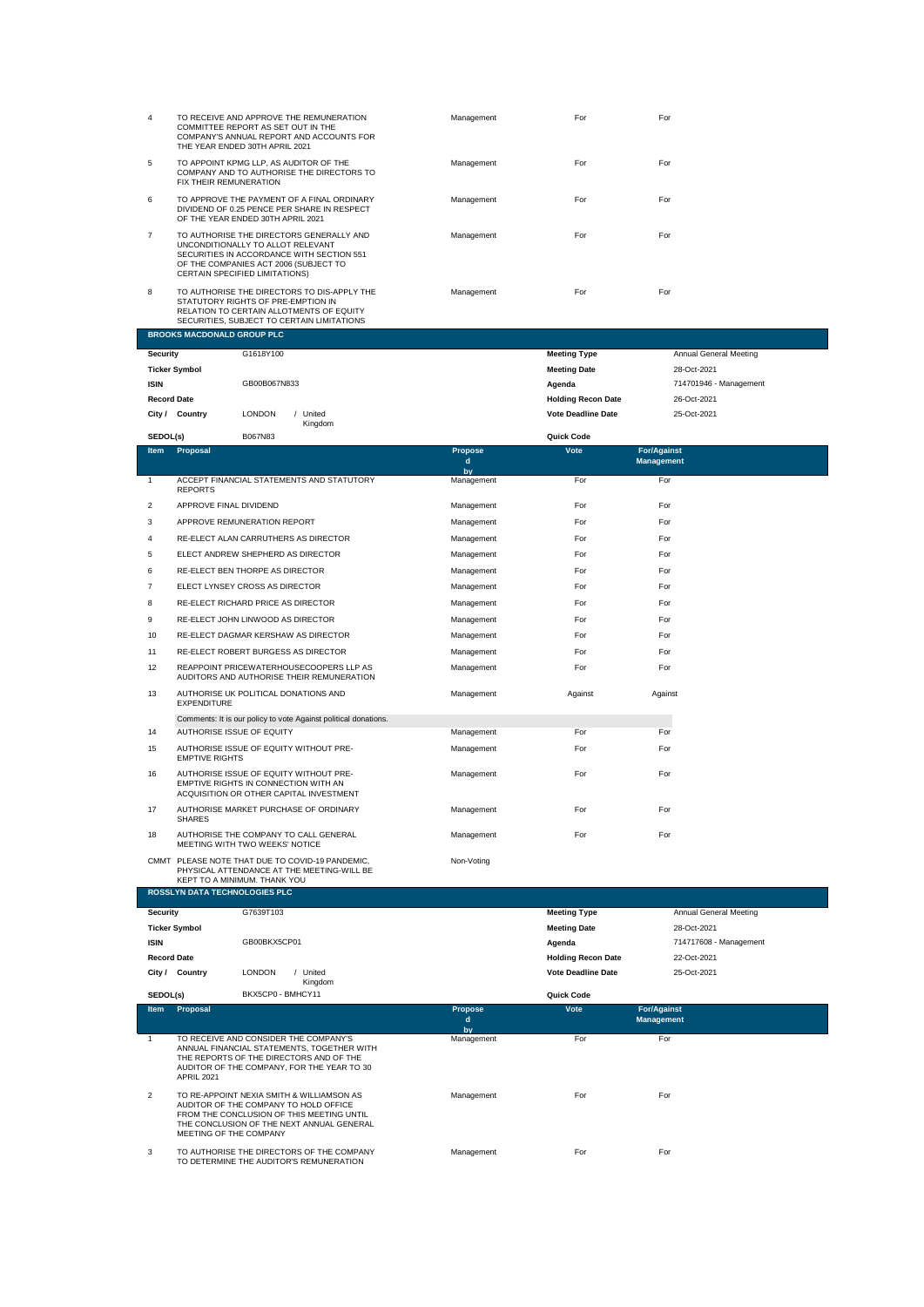- 4 For TO RE-ELECT JAMES APPLEBY, WHO RETIRES AS A DIRECTOR BY ROTATION, AS A DIRECTOR OF THE COMPANY
- 5 TO RE-ELECT VIRGINIA WARR, WHO RETIRES AS A **Management** Management DIRECTOR BY ROTATION, AS A DIRECTOR OF THE COMPANY
- 6 THAT IN ACCORDANCE WITH SECTION 551 OF THE Management Management For COMPANIES ACT 2006 (THE "2006 ACT") THE DIRECTORS OF THE COMPANY BE AND ARE GENERALLY AND UNCONDITIONALLY AUTHOSIZED TO EXERCISE ALL THE POWERS OF THE COMPANY TO ALLOT ORDINARY SHARES OF GBP0.005 EACH<br>IN THE COMPANY, OR TO GRANT RIGHTS TO<br>SUBSCRIBE FOR OR TO CONVERT ANY SECURITY<br>INTO SHARES IN THE COMPANY PROVIDED THAT<br>THE POWER HEREBY GRANTED SHALL BE LIMITED TO ORDINARY SHARES: 6.1 UP TOA MAXIMUM<br>NOMINAL AMOUNT OF GBP 226,370 (IN PURSUANCE<br>OF THE EXERCISE OF OUTSTANDING OPTIONS AND<br>WARRANTS GRANTED BY THE COMPANY PRIOR TO<br>THE DATE HEREOF BUT FOR NO OTHER PURPOSE); 6.2 UP TO AN AGGREGATE NOMINAL AMOUNT OF GBP84,965 (IN ADDITION TO THE AUTHORITY CONFERRED SUBPARAGRAPH 6.1 ABOVE) FOR THE GRANT OR AWARD OF FURTHER SHARE OPTIONS<br>OR WARRANTS BUT FOR NO OTHER PURPOSE: OR WARRANTS BUT FOR NO OTHER PURPOSE;<br>AND 6.3 UP TO AN AGGREGATE NOMINAL VALUE OF<br>GBP169,921 (IN ADDITION TO THE AUTHORITIES<br>CONFERRED IN SUBPARAGRAPHS 6.1 AND 6.2

ABOVE) REPRESENTING APPROXIMATELY 10% OF THE COMPANY'S ISSUED SHARE CAPITAL, PROVIDED THAT THESE AUTHORITIES, UNLESS DULY RENEWED, VARIED OR REVOKED BY THE COMPANY, WILL EXPIRE ON THE DATE WHICH IS 15 MONTHS FROM THE DATE OF THE PASSING OF<br>THIS RESOLUTION OR, IF EARLIER, THE<br>CONCLUSION OF THE NEXT ANNUAL GENERAL<br>MEETING OF THE COMPANY TO BE HELD AFTER<br>THE PASSING OF THIS RESOLUTION, SAVE THAT<br>THE COMPANY MAY, BEFORE SUC OFFERS OR AGREEMENTS WHICH WOULD OR MIGHT REQUIRE SHARES IN THE COMPANY TO BE ALLOTTED AFTER SUCH EXPIRY AND THE DIRECTORS MAY ALLOT SHARES IN THE COMPANY<br>IN PURSUANCE OF SUCH AN OFFER OR<br>AGREEMENT NOTWITHSTANDING THAT THE<br>AUTHORITY CONFERRED BY THIS RESOLUTION<br>HAS EXPIRED. THE AUTHORITY GRANTED<br>PURSUANT TO THIS RESOLUTION IS SUBJECT PRACTICAL PROBLEMS IN OR UNDER THE LAWS OF ANY TERRITORY OR THE REQUIREMENTS OF ANY APPLICABLE REGULATORY BODY OR STOCK EXCHANGE. THIS RESOLUTION REVOKES AND REPLACES ALL UNEXERCISED POWERS<br>PREVIOUSLY GRANTED TO THE DIRECTORS TO<br>ALLOT RELEVANT SECURITIES BUT WITHOUT<br>PREJUDICE TO ANY ALLOTMENT OF SHARES OR<br>GRANT OF RIGHTS ALREADY MADE, OFFERED, OR AGREED TO BE MADE, PURSUANT TO SUCH AUTHORITIES

7 For THAT SUBJECT TO AND CONDITIONAL ON THE PASSING OF RESOLUTION 6, THE DIRECTORS OF THE COMPANY BE AND ARE HEREBY AUTHORISED<br>PURSUANT TO SECTION 570 OF THE 2006 ACT TO<br>ALLOT EQUITY SECURITIES (WITHIN THE MEANING<br>OF SECTION 560 OF THE 2006 ACT) FOR CASH AS IF<br>SECTION 561 (1) OF THE 2006 ACT DID NOT APPLY<br>T AUTHORITY SHALL BE LIMITED TO THE ALLOTMENT OF SHARES PURSUANT TO THE AUTHORITIES CONTAINED IN RESOLUTION 6. THIS AUTHORITY, UNLESS DULY RENEWED, VARIED OR REVOKED BY<br>THE COMPANY, WILL EXPIRE ON THE DATE WHICH<br>IS 15 MONTHS FROM THE DATE OF THE PASSING<br>OF THIS RESOLUTION OR, IF EARLIER, THE CONCLUSION OF THE ANNUAL GENERAL MEETING<br>OF THE COMPANY TO BE HELD AFTER THE<br>PASSING OF THIS RESOLUTION, SAVE THAT THE<br>COMPANY MAY BEFORE SUCH EXPIRY MAKE ANY<br>OFFER OR ENTER INTO ANY AGREEMENT WHICH WOULD OR MIGHT REQUIRE EQUITY SECURITIES

TO BE ALLOTTED, OR TREASURY SHARES SOLD,<br>AFTER SUCH EXPIRY AND THE DIRECTORS MAY<br>ALLOT EQUITY SECURITIES IN PURSUANCE OF ANY<br>SUCH OFFER OR AGREEMENT AS IF THE<br>AUTHORITY CONFERRED BY THIS RESOLUTION HAD NOT EXPIRED

| Management | For | For |
|------------|-----|-----|
| Management | For | For |
| Management | For | For |

Management For For For

## **City / Country** TBD / United Kingdom **Security Ticker Symbo ISIN** G59149107 GB00B0MT3Y97 **Meeting Type** Annual General Meeting **Meeting Date Agenda** 714713220 - Management 29-Oct-2021 **MATTIOLI WOODS PLC Record Date SEDOL(s) Quick Code** B0MT3Y9 - B0TNH31 **Vote Deadline Date Holding Recon Date** 27-Oct-2021 26-Oct-2021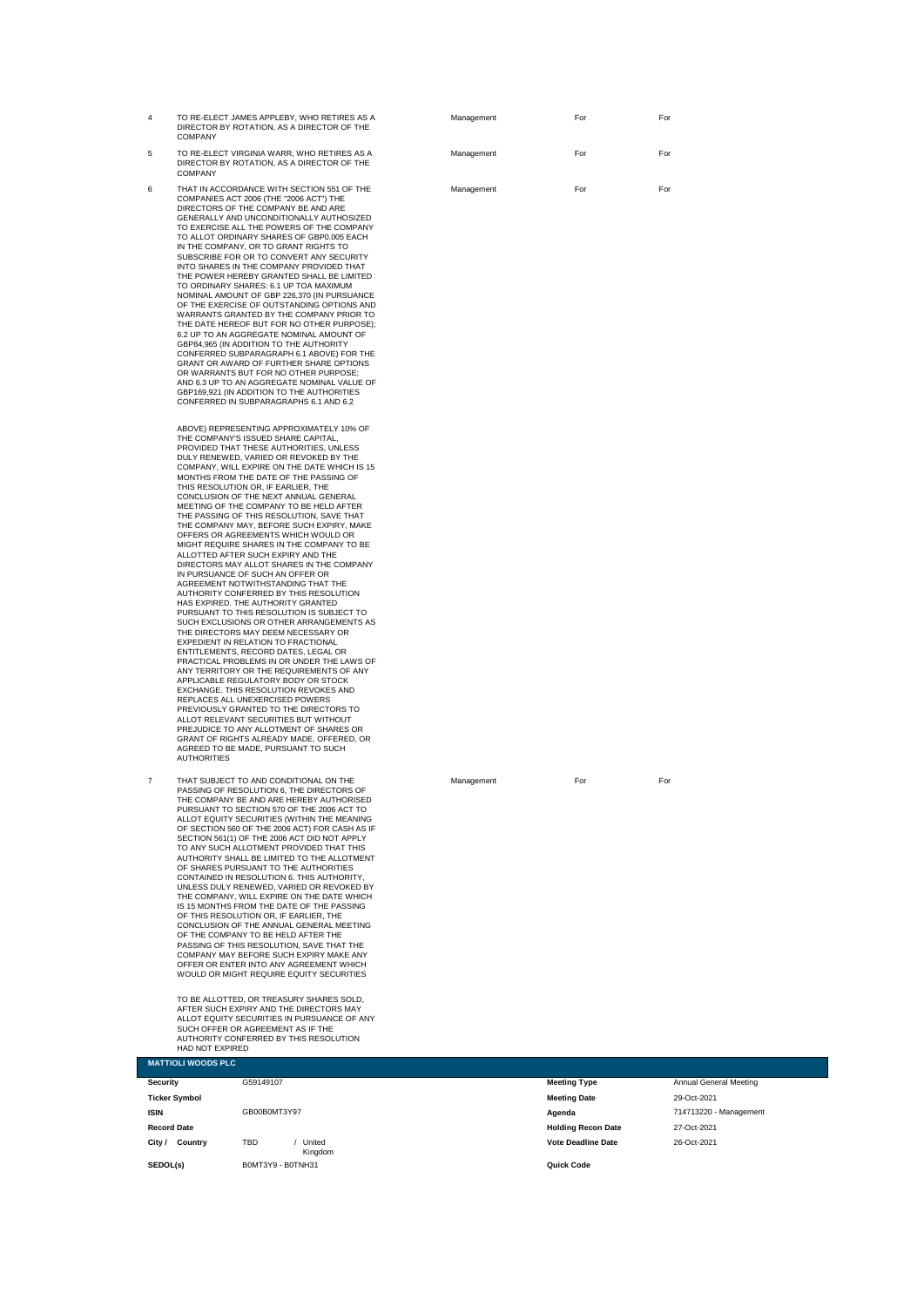| Item           | Proposal                                                                                                                                                                                                                                                                                                                                                                                                                                                                                                                                                                                                                                                                                                                                                                                                                                                                                                                                                                                                                                                                                                                                                                                                                                                                                                                                                                                                                                                                                                                                                                                                                                                                                                             | <b>Propose</b><br>d | Vote | <b>For/Against</b><br><b>Management</b> |  |
|----------------|----------------------------------------------------------------------------------------------------------------------------------------------------------------------------------------------------------------------------------------------------------------------------------------------------------------------------------------------------------------------------------------------------------------------------------------------------------------------------------------------------------------------------------------------------------------------------------------------------------------------------------------------------------------------------------------------------------------------------------------------------------------------------------------------------------------------------------------------------------------------------------------------------------------------------------------------------------------------------------------------------------------------------------------------------------------------------------------------------------------------------------------------------------------------------------------------------------------------------------------------------------------------------------------------------------------------------------------------------------------------------------------------------------------------------------------------------------------------------------------------------------------------------------------------------------------------------------------------------------------------------------------------------------------------------------------------------------------------|---------------------|------|-----------------------------------------|--|
| 1              | THAT THE COMPANY'S ANNUAL ACCOUNTS FOR<br>THE FINANCIAL YEAR ENDED 31 MAY 2021,<br>TOGETHER WITH THE STRATEGIC REPORT AND<br>THE REPORTS OF THE DIRECTORS AND AUDITORS<br>OF THE COMPANY THEREON, BE RECEIVED AND<br><b>ADOPTED</b>                                                                                                                                                                                                                                                                                                                                                                                                                                                                                                                                                                                                                                                                                                                                                                                                                                                                                                                                                                                                                                                                                                                                                                                                                                                                                                                                                                                                                                                                                  | by<br>Management    | For  | For                                     |  |
| $\overline{2}$ | THAT THE DIRECTORS' REMUNERATION REPORT<br>FOR THE PERIOD ENDED 31 MAY 2021 WHICH<br>APPEARS ON PAGES 69 TO 74 OF THE COMPANY'S<br>REPORT AND ACCOUNTS FOR THE YEAR ENDED 31<br>MAY 2021 BE APPROVED                                                                                                                                                                                                                                                                                                                                                                                                                                                                                                                                                                                                                                                                                                                                                                                                                                                                                                                                                                                                                                                                                                                                                                                                                                                                                                                                                                                                                                                                                                                 | Management          | For  | For                                     |  |
| 3              | THAT MARTIN JOHN REASON BE ELECTED AS A<br><b>DIRECTOR</b>                                                                                                                                                                                                                                                                                                                                                                                                                                                                                                                                                                                                                                                                                                                                                                                                                                                                                                                                                                                                                                                                                                                                                                                                                                                                                                                                                                                                                                                                                                                                                                                                                                                           | Management          | For  | For                                     |  |
| 4              | THAT EDWARD STEPHEN KNAPP BE ELECTED AS A<br><b>DIRECTOR</b>                                                                                                                                                                                                                                                                                                                                                                                                                                                                                                                                                                                                                                                                                                                                                                                                                                                                                                                                                                                                                                                                                                                                                                                                                                                                                                                                                                                                                                                                                                                                                                                                                                                         | Management          | For  | For                                     |  |
| 5              | THAT DAVID GRAHAM KIDDIE BE ELECTED AS A<br><b>DIRECTOR</b>                                                                                                                                                                                                                                                                                                                                                                                                                                                                                                                                                                                                                                                                                                                                                                                                                                                                                                                                                                                                                                                                                                                                                                                                                                                                                                                                                                                                                                                                                                                                                                                                                                                          | Management          | For  | For                                     |  |
| 6              | THAT ANNE MARGARET GUNTHER BE RE-ELECTED<br><b>AS A DIRECTOR</b>                                                                                                                                                                                                                                                                                                                                                                                                                                                                                                                                                                                                                                                                                                                                                                                                                                                                                                                                                                                                                                                                                                                                                                                                                                                                                                                                                                                                                                                                                                                                                                                                                                                     | Management          | For  | For                                     |  |
| $\overline{7}$ | THAT MICHAEL DAVID WRIGHT BE ELECTED AS A<br><b>DIRECTOR</b>                                                                                                                                                                                                                                                                                                                                                                                                                                                                                                                                                                                                                                                                                                                                                                                                                                                                                                                                                                                                                                                                                                                                                                                                                                                                                                                                                                                                                                                                                                                                                                                                                                                         | Management          | For  | For                                     |  |
| 8              | THAT IAIN ANDREW MCKENZIE BE ELECTED AS A<br><b>DIRECTOR</b>                                                                                                                                                                                                                                                                                                                                                                                                                                                                                                                                                                                                                                                                                                                                                                                                                                                                                                                                                                                                                                                                                                                                                                                                                                                                                                                                                                                                                                                                                                                                                                                                                                                         | Management          | For  | For                                     |  |
| 9              | THAT RAVI SINGH TARA BE ELECTED AS A<br><b>DIRECTOR</b>                                                                                                                                                                                                                                                                                                                                                                                                                                                                                                                                                                                                                                                                                                                                                                                                                                                                                                                                                                                                                                                                                                                                                                                                                                                                                                                                                                                                                                                                                                                                                                                                                                                              | Management          | For  | For                                     |  |
| 10             | THAT IAN THOMAS MATTIOLI BE RE-ELECTED AS A<br><b>DIRECTOR</b>                                                                                                                                                                                                                                                                                                                                                                                                                                                                                                                                                                                                                                                                                                                                                                                                                                                                                                                                                                                                                                                                                                                                                                                                                                                                                                                                                                                                                                                                                                                                                                                                                                                       | Management          | For  | For                                     |  |
| 11             | THAT DELOITTE LLP BE RE-APPOINTED AS THE<br>COMPANY'S AUDITORS TO HOLD OFFICE UNTIL THE<br>CONCLUSION OF THE NEXT ANNUAL GENERAL<br>MEETING OF THE COMPANY                                                                                                                                                                                                                                                                                                                                                                                                                                                                                                                                                                                                                                                                                                                                                                                                                                                                                                                                                                                                                                                                                                                                                                                                                                                                                                                                                                                                                                                                                                                                                           | Management          | For  | For                                     |  |
| 12             | THAT THE DIRECTORS BE AUTHORISED TO AGREE<br>AND FIX THE AUDITORS' REMUNERATION                                                                                                                                                                                                                                                                                                                                                                                                                                                                                                                                                                                                                                                                                                                                                                                                                                                                                                                                                                                                                                                                                                                                                                                                                                                                                                                                                                                                                                                                                                                                                                                                                                      | Management          | For  | For                                     |  |
| 13             | THAT A FINAL DIVIDEND OF 13.5 PENCE PER<br>ORDINARY SHARE OF GBP 0.01 EACH IN THE<br>CAPITAL OF THE COMPANY BE DECLARED FOR THE<br>YEAR ENDED 31 MAY 2021                                                                                                                                                                                                                                                                                                                                                                                                                                                                                                                                                                                                                                                                                                                                                                                                                                                                                                                                                                                                                                                                                                                                                                                                                                                                                                                                                                                                                                                                                                                                                            | Management          | For  | For                                     |  |
| 14             | THAT THE MATTIOLI WOODS PLC LONG TERM<br>INCENTIVE PLAN 2021 (THE LTIP) (THE PRINCIPAL<br>TERMS OF WHICH ARE SUMMARISED IN THE<br>APPENDIX TO THIS NOTICE OF AGM) BE APPROVED<br>AND THE DIRECTORS BE AUTHORISED TO DO ALL<br>ACTS AND THINGS NECESSARY TO CARRY THE<br>LTIP INTO EFFECT, INCLUDING MAKING SUCH<br>MODIFICATIONS AS THE DIRECTORS CONSIDER<br>NECESSARY OR APPROPRIATE TO TAKE ACCOUNT<br>OF BEST PRACTICE, AND TO ESTABLISH FURTHER<br>PLANS BASED ON THE LTIP BUT MODIFIED TO TAKE<br>ACCOUNT OF LOCAL TAX, EXCHANGE CONTROL OR<br>SECURITIES LAWS IN OVERSEAS TERRITORIES,<br>PROVIDED THAT ANY SHARES MADE AVAILABLE<br>UNDER FURTHER PLANS WILL COUNT TOWARDS<br>ANY LIMITS ON INDIVIDUAL OR OVERALL<br>PARTICIPATION IN THE LTIP                                                                                                                                                                                                                                                                                                                                                                                                                                                                                                                                                                                                                                                                                                                                                                                                                                                                                                                                                               | Management          | For  | For                                     |  |
| 15             | THAT THE DIRECTORS OF THE COMPANY BE<br>GENERALLY AND UNCONDITIONALLY AUTHORISED<br>FOR THE PURPOSES OF SECTION 551 OF THE<br>COMPANIES ACT 2006 ("ACT") TO EXERCISE ALL<br>THE POWERS OF THE COMPANY TO: (A) ALLOT<br>SHARES IN THE COMPANY AND TO GRANT RIGHTS<br>TO SUBSCRIBE FOR, OR TO CONVERT ANY<br>SECURITY INTO, SHARES IN THE COMPANY UP TO<br>AN AGGREGATE NOMINAL AMOUNT OF GBP<br>168,596; AND (B) ALLOT FURTHER EQUITY<br>SECURITIES (AS DEFINED IN SECTION 560 OF THE<br>ACT) UP TO AN AGGREGATE NOMINAL AMOUNT OF<br>GBP 168,596 IN CONNECTION WITH A RIGHTS ISSUE<br>IN FAVOUR OF SHAREHOLDERS WHERE THE<br>EQUITY SECURITIES RESPECTIVELY<br>ATTRIBUTABLE TO THE INTEREST OF ALL<br>SHAREHOLDERS ARE AS PROPORTIONATE (AS<br>NEARLY AS PRACTICABLE) TO THE RESPECTIVE<br>NUMBERS OF SHARES HELD BY THEM, SUBJECT TO<br>SUCH EXCLUSIONS OR OTHER ARRANGEMENTS<br>SPECIFIED IN PARAGRAPH (A) OF RESOLUTION 17<br>PROVIDED THAT THIS AUTHORITY SHALL, UNLESS<br>RENEWED, VARIED OR REVOKED BY THE<br>COMPANY IN GENERAL MEETING, EXPIRE AT THE<br>CONCLUSION OF THE NEXT AGM OF THE<br>COMPANY, OR ON 29 JANUARY 2023, WHICHEVER<br>IS THE EARLIER (SAVE THAT THE COMPANY MAY,<br>AT ANY TIME BEFORE THE EXPIRY, REVOCATION<br>OR VARIATION OF SUCH AUTHORITY, MAKE ANY<br>OFFER OR ENTER INTO ANY AGREEMENT THAT<br>WOULD OR MIGHT REQUIRE SHARES TO BE<br>ALLOTTED OR RIGHTS TO BE GRANTED AFTER THE<br>EXPIRY, REVOCATION OR VARIATION OF SUCH<br>AUTHORITY AND THE DIRECTORS MAY ALLOT<br>SHARES OR GRANT RIGHTS IN PURSUANCE OF<br>ANY SUCH OFFER OR AGREEMENT AS IF THE<br>AUTHORITY CONFERRED HEREBY HAD NOT<br>EXPIRED, BEEN REVOKED OR VARIED). THIS<br>AUTHORITY IS IN SUBSTITUTION FOR ALL | Management          | For  | For                                     |  |

AUTHORITY IS IN SUBSTITUTION FOR ALL PREVIOUS GENERAL AUTHORITIES CONFERRED UPON THE DIRECTORS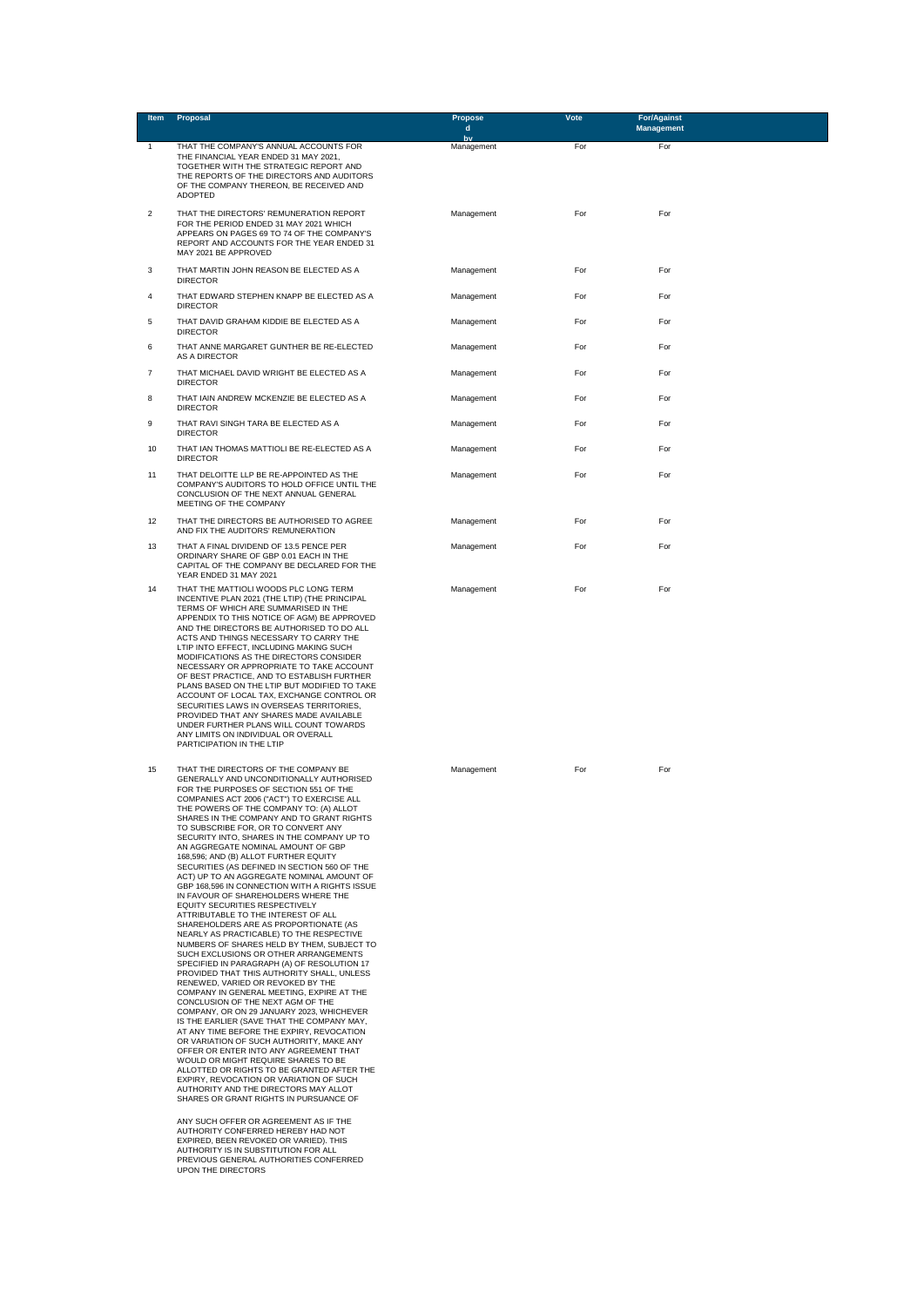- 16 For THAT THE COMPANY AND ITS SUBSIDIARIES BE AUTHORISED TO APPLY A RATIO IN RELATION TO THE FIXED AND VARIABLE COMPONENTS OF REMUNERATION FOR INDIVIDUALS WHOM THEY HAVE DETERMINED TO BE REMUNERATION CODE STAFF SUCH THAT THE VARIABLE COMPONENT OF TOTAL REMUNERATION FOR SUCH AN INDIVIDUAL DOES NOT EXCEED 200 PER CENT OF THE FIXED COMPONENT OF THE TOTAL REMUNERATION FOR THAT INDIVIDUAL
- 17 For THAT SUBJECT TO THE PASSING OF RESOLUTION 15 AND IN ACCORDANCE WITH SECTIONS 570 AND 573 OF THE ACT, THE DIRECTORS OF THE COMPANY BE GENERALLY AND UNCONDITIONALLY AUTHORISED TO ALLOT EQUITY SECURITIES OF THE COMPANY (AS DEFINED IN SECTION 560 OF THE ACT) FOR CASH UNDER THE AUTHORITY GIVEN BY RESOLUTION 15 AND/OR TO SELL ORDINARY SHARES HELD BY THE COMPANY AS TREASURY SHARES FOR CASH AS IF SECTION 561 OF THE ACT DID NOT APPLY TO ANY SUCH ALLOTMENT OR SALE, SUCH AUTHORITY TO BE LIMITED: (A) TO THE ALLOTMENT OF EQUITY<br>SECURITIES IN CONNECTION WITH A RIGHTS ISSUE<br>OR OTHER PRE-EMPTIVE OFFER IN FAVOUR OF<br>ORDINARY SHAREHOLDERS WHERE THE EQUITY SECURITIES ARE PROPORTIONATE (AS NEARLY AS PRACTICABLE) TO THE RESPECTIVE NUMBER OF<br>ORDINARY SHARES HELD BY SUCH HOLDERS, BUT<br>SUBJECT TO SUCH EXCLUSIONS OR OTHER<br>ARRANGEMENTS AS THE DIRECTORS MAY DEEM NECESSARY OR DESIRABLE IN RELATION TO FRACTIONAL ENTITLEMENTS OR LEGAL OR<br>PRACTICAL PROBLEMS ARISING IN, OR PURSUANT<br>TO, THE LAWS OF ANY TERRITORY OR THE<br>REQUIREMENTS OF ANY REGULATORY BODY OR STOCK EXCHANGE IN ANY TERRITORY; AND (B) TO THE ALLOTMENT OF EQUITY SECURITIES OR SALE OF TREASURY SHARES (OTHERWISE THAN UNDER PARAGRAPH (A) ABOVE) UP TO AN AGGREGATE NOMINAL AMOUNT OF GBP 25,289, SUCH AUTHORITY TO BE SUBJECT TO THE CONTINUANCE OF THE AUTHORITY CONFERRED BY RESOLUTION 15 AND TO EXPIRE UNLESS RENEWED, REVOKED OR VARIED BY THE COMPANY IN GENERAL MEETING, AT THE CONCLUSION OF THE NEXT AGM SECURITIES TO BE ALLOTTED OR RIGHTS TO BE GRANTED (AND TREASURY SHARES TO BE SOLD) AFTER THE AUTHORITY EXPIRES AND THE DIRECTORS MAY ALLOT EQUITY SECURITIES OR GRANT RIGHTS (AND SELL TREASURY SHARES) UNDER ANY SUCH OFFER OR AGREEMENT AS IF THE AUTHORITY HAD NOT EXPIRED, BEEN REVOKED OR VARIED
- 18 THAT SUBJECT TO THE PASSING OF RESOLUTION Management Management For 15 AND IN ACCORDANCE WITH SECTIONS 570 AND 573 OF THE ACT, THE DIRECTORS OF THE COMPANY BE GENERALLY AND UNCONDITIONALLY AUTHORISED (IN ADDITION TO ANY AUTHORITY GRANTED UNDER RESOLUTION 15) TO ALLOT EQUITY SECURITIES OF THE COMPANY (AS DEFINED IN SECTION 560 OF THE ACT) FOR CASH UNDER THE AUTHORITY GIVEN BY RESOLUTION 15 AND/OR TO SELL ORDINARY SHARES HELD BY THE COMPANY AS TREASURY SHARES FOR CASH AS IF SECTION 561 OF THE ACT DID NOT APPLY TO ANY SUCH ALLOTMENT OR SALE, SUCH AUTHORITY TO BE: (A) LIMITED TO THE ALLOTMENT OF EQUITY SECURITIES OR SALE OF TREASURY SHARES UP TO AN AGGREGATE NOMINAL AMOUNT OF GBP<br>25,289; AND (B) USED ONLY FOR THE PURPOSES<br>OF FINANCING (OR REFINANCING, IF THE<br>AUTHORITY IS TO BE USED WITHIN SIX MONTHS AFTER THE ORIGINAL TRANSACTION) A<br>TRANSACTION WHICH THE DIRECTORS DETERMINE<br>TO BE AN ACQUISITION OR OTHER CAPITAL<br>INVESTMENT OF A KIND CONTEMPLATED BY THE STATEMENT OF PRINCIPLES ON DISAPPLYING PRE-<br>EMPTION RIGHTS MOST RECENTLY PUBLISHED BY<br>THE PRE-EMPTION GROUP PRIOR TO THE DATE OF<br>THIS NOTICE, SUCH AUTHORITY TO BE SUBJECT TO THE CONTINUANCE OF THE AUTHORITY CONFERRED BY RESOLUTION 15 AND TO EXPIRE UNLESS RENEWED, REVOKED OR VARIED BY THE COMPANY IN GENERAL MEETING, AT THE CONCLUSION OF THE NEXT AGM OF THE COMPANY OR, IF EARLIER, ON 29 JANUARY 2023 BUT, IN EACH CASE, PRIOR TO ITS EXPIRY, REVOCATION OR VARIATION THE COMPANY MAY MAKE OFFERS, AND ENTER INTO AGREEMENTS, WHICH WOULD, OR MIGHT, REQUIRE EQUITY SECURITIES TO BE
- Management For For For Management For For For
	-
- 

| Management | For | For |
|------------|-----|-----|
|            |     |     |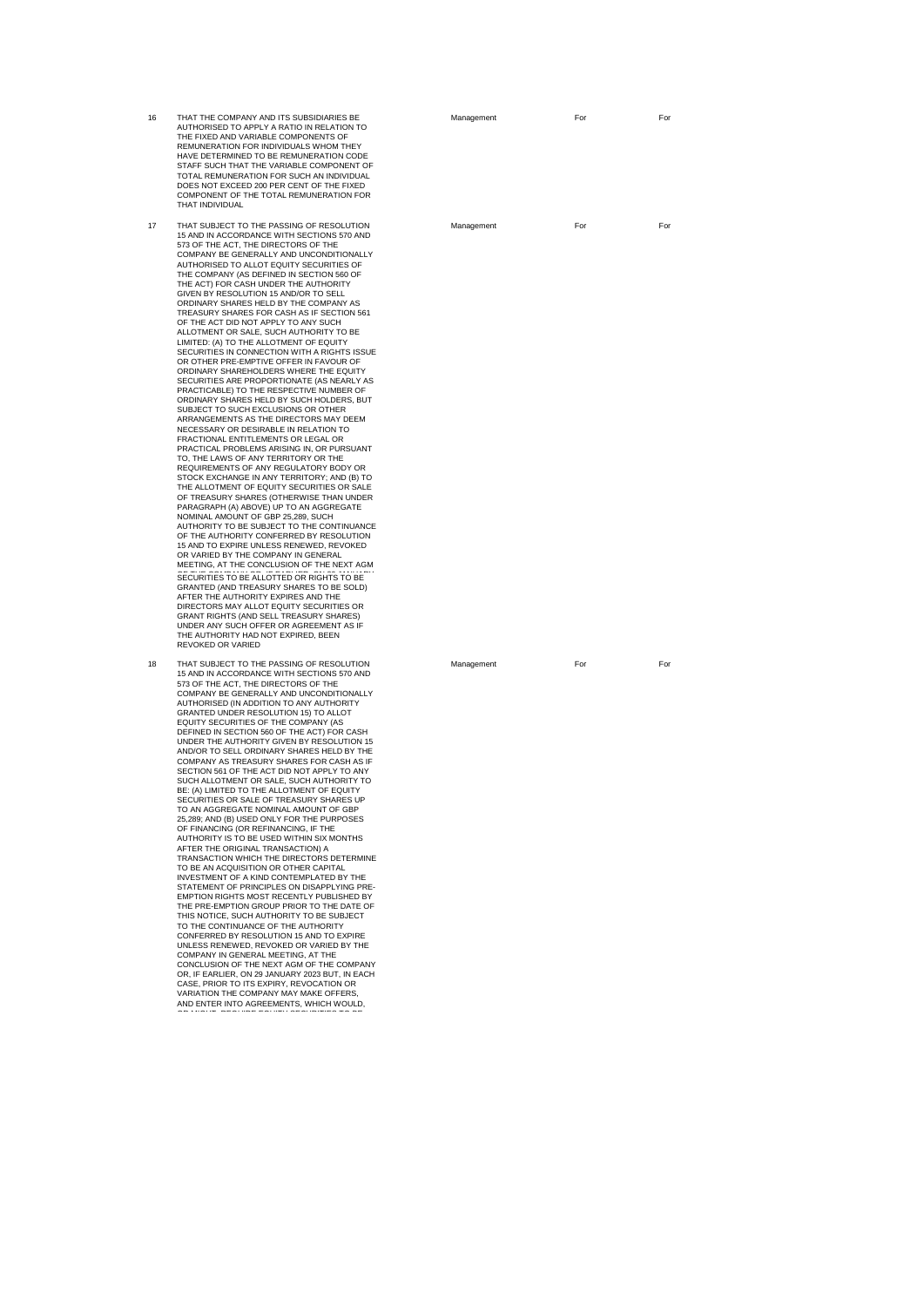|                         | City / Country                                           | <b>LONDON</b>                         | / United<br>Kingdom                        |                              | <b>Vote Deadline Date</b> | 29-Oct-2021                             |
|-------------------------|----------------------------------------------------------|---------------------------------------|--------------------------------------------|------------------------------|---------------------------|-----------------------------------------|
| SEDOL(s)                |                                                          | 0969231 - B073FK6                     |                                            |                              | Quick Code                |                                         |
| Item                    | Proposal                                                 |                                       |                                            | Propose<br>$\mathbf d$<br>by | Vote                      | <b>For/Against</b><br><b>Management</b> |
| $\mathbf{1}$            | <b>STATEMENTS</b>                                        |                                       | TO RECEIVE THE ANNUAL REPORT AND FINANCIAL | Management                   | For                       | For                                     |
| $\overline{\mathbf{c}}$ | <b>REMUNERATION POLICY</b>                               | REPORT EXCLUDING THE DIRECTORS        | TO APPROVE THE DIRECTORS REMUNERATION      | Management                   | For                       | For                                     |
| 3                       | <b>POLICY</b>                                            |                                       | TO APPROVE THE DIRECTORS REMUNERATION      | Management                   | For                       | For                                     |
| $\overline{4}$          | TO DECLARE A FINAL DIVIDEND                              |                                       |                                            | Management                   | For                       | For                                     |
| 5                       |                                                          |                                       | TO REAPPOINT MARTIN MORGAN AS A DIRECTOR   | Management                   | For                       | For                                     |
| 6                       | TO REAPPOINT MARK MILNER AS A DIRECTOR                   |                                       |                                            | Management                   | For                       | For                                     |
| $\overline{7}$          |                                                          | TO APPOINT GUY MILLWARD AS A DIRECTOR |                                            | Management                   | For                       | For                                     |
| 8                       |                                                          |                                       | TO REAPPOINT PAUL DOLLMAN AS A DIRECTOR    | Management                   | For                       | For                                     |
| 9                       | TO APPOINT WILLIAM MACPHERSON AS A<br><b>DIRECTOR</b>    |                                       |                                            | Management                   | For                       | For                                     |
| 10                      |                                                          |                                       | TO REAPPOINT HELEN SACHDEV AS A DIRECTOR   | Management                   | For                       | For                                     |
| 11                      | TO REAPPOINT GRANT THORNTON UK LLP AS<br><b>AUDITORS</b> |                                       |                                            | Management                   | For                       | For                                     |
| 12                      |                                                          | THE REMUNERATION OF THE AUDITORS      | TO AUTHORISE THE DIRECTORS TO DETERMINE    | Management                   | For                       | For                                     |
| 13                      | RELEVANT SECURITIES                                      |                                       | TO RENEW THE DIRECTORS AUTHORITY TO ALLOT  | Management                   | For                       | For                                     |
| 14                      | <b>PLAN 2021</b>                                         |                                       | TO APPROVE THE WILMINGTON DEFERRED BONUS   | Management                   | For                       | For                                     |
| 15                      | TO RENEW THE DIRECTORS AUTHORITY TO                      | DISAPPLY PRE-EMPTION RIGHTS           |                                            | Management                   | For                       | For                                     |
| 16                      | <b>OWN SHARES</b>                                        |                                       | TO AUTHORISE THE COMPANY TO PURCHASE ITS   | Management                   | For                       | For                                     |
| 17                      | <b>14 CLEAR DAYS NOTICE</b>                              |                                       | TO ALLOW A GENERAL MEETING TO BE CALLED ON | Management                   | For                       | For                                     |
| 18                      |                                                          | TO ADOPT ARTICLES OF ASSOCIATION      |                                            | Management                   | For                       | For                                     |
|                         | <b>B&amp;M EUROPEAN VALUE RETAIL SA.</b>                 |                                       |                                            |                              |                           |                                         |
| Security                |                                                          | L1175H106                             |                                            |                              | <b>Meeting Type</b>       | <b>ExtraOrdinary General Meeting</b>    |
|                         | <b>Ticker Symbol</b>                                     |                                       |                                            |                              | <b>Meeting Date</b>       | 09-Nov-2021                             |
| <b>ISIN</b>             |                                                          | LU1072616219                          |                                            |                              | Agenda                    | 714715654 - Management                  |
| <b>Record Date</b>      |                                                          | 26-Oct-2021                           |                                            |                              | <b>Holding Recon Date</b> | 26-Oct-2021                             |
|                         | City / Country                                           | LUXEMB<br>OURG                        | / Luxembourg                               |                              | <b>Vote Deadline Date</b> | 28-Oct-2021                             |
| SEDOL(s)                |                                                          |                                       | BMTRW10 - BNFXC97 - BW39G09                |                              | Quick Code                |                                         |
| Item                    | Proposal                                                 |                                       |                                            | <b>Propose</b><br>d<br>by    | Vote                      | <b>For/Against</b><br><b>Management</b> |

THAT THE COMPANY BE GENERALLY AND CORDANCE<br>
UNCONDITIONALLY AUTHORISED IN ACCORDANCE<br>
WITH S701 OF THE ACT FOR THE DIRECTORS TO<br>
MAKE MARKET PURCHASES (WITHIN THE MEANING<br>
OF S693(4) OF THE ACT) OF ORDINARY SHARES IN<br>
THE THEREOF: (C) THE MAXIMUM PRICE (EXCLUSIVE OF<br>EXPENSES) WHICH MAY BE PAID FOR ANY SUCH<br>SHARE IS THE HIGHER OF: (I) AN AMOUNT EQUAL<br>TO 5% ABOVE THE AVERAGE MID-MARKET PRICE<br>OF THE COMPANY'S SHARES FOR THE PREVIOUS<br>FIVE BUSIN REVOKED OR VARIED BY THE COMPANY IN<br>GENERAL MEETING, AT THE CONCLUSION OF THE<br>NEXT AGM OF THE COMPANY OR, IF EARLIER, ON<br>29 JANUARY 2023; AND (E) THE COMPANY MAY<br>AGREE, BEFORE THE AUTHORITY ENDS, TO<br>PURCHASE ORDINARY SHARE PURCHASE ORDINARY SHARES PURSUANT TO ANY SUCH CONTRACT AS IF THE POWER HAD NOT **WILMINGTON PLC** 

> G9670Q105 GB0009692319

**Security Ticker Symbol ISIN**

**Record Date**

Management For For For

**Meeting Date**

**Holding Recon Date**

**Meeting Type Annual General Meeting** 

**Agenda** 714715123 - Management

03-Nov-2021

01-Nov-2021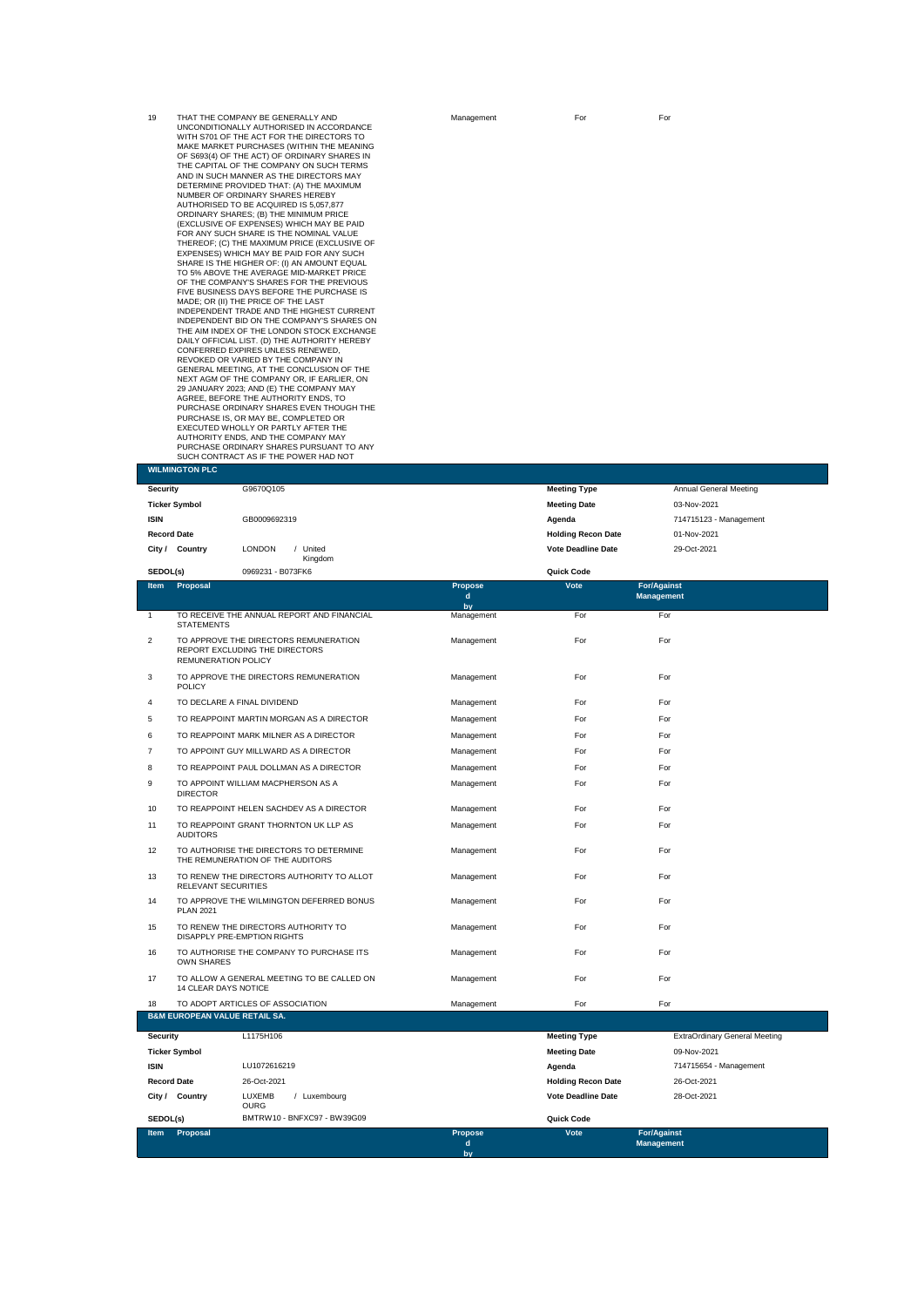|                     | REJECTED.                              | CMMT VOTING MUST BE LODGED WITH SHAREHOLDER<br>DETAILS AS PROVIDED BY YOUR CUSTODIAN-<br>BANK. IF NO SHAREHOLDER DETAILS ARE<br>PROVIDED, YOUR INSTRUCTIONS MAY BE-                                                             | Non-Voting               |                                                        |                                         |  |
|---------------------|----------------------------------------|---------------------------------------------------------------------------------------------------------------------------------------------------------------------------------------------------------------------------------|--------------------------|--------------------------------------------------------|-----------------------------------------|--|
| 1                   |                                        | ELECT PAULA MACKENZIE AS DIRECTOR                                                                                                                                                                                               | Management               | For                                                    | For                                     |  |
|                     | <b>STRATEGIC EQUITY CAPITAL PLC</b>    |                                                                                                                                                                                                                                 |                          |                                                        |                                         |  |
| <b>Security</b>     |                                        | G8527P104                                                                                                                                                                                                                       |                          | <b>Meeting Type</b>                                    | Annual General Meeting                  |  |
|                     | <b>Ticker Symbol</b>                   |                                                                                                                                                                                                                                 |                          | <b>Meeting Date</b>                                    | 10-Nov-2021                             |  |
| <b>ISIN</b>         |                                        | GB00B0BDCB21                                                                                                                                                                                                                    |                          | Agenda                                                 | 714730365 - Management                  |  |
| <b>Record Date</b>  |                                        |                                                                                                                                                                                                                                 |                          | <b>Holding Recon Date</b>                              | 08-Nov-2021                             |  |
|                     | City / Country                         | <b>LONDON</b><br>/ United<br>Kingdom                                                                                                                                                                                            |                          | <b>Vote Deadline Date</b>                              | 04-Nov-2021                             |  |
| SEDOL(s)            |                                        | B0BDCB2                                                                                                                                                                                                                         |                          | Quick Code                                             |                                         |  |
| Item                | Proposal                               |                                                                                                                                                                                                                                 | Propose<br>d             | Vote                                                   | <b>For/Against</b><br><b>Management</b> |  |
| $\mathbf{1}$        |                                        | TO RECEIVE AND ADOPT THE AUDITED FINANCIAL                                                                                                                                                                                      | by<br>Management         | For                                                    | For                                     |  |
|                     | <b>THEREON</b>                         | STATEMENTS FOR THE YEAR ENDED 30 JUNE 2021,<br>TOGETHER WITH THE STRATEGIC REPORT AND<br>REPORTS OF THE DIRECTORS AND AUDITOR                                                                                                   |                          |                                                        |                                         |  |
| $\overline{2}$      | ORDINARY SHARE                         | TO DECLARE A FINAL DIVIDEND OF 1.6P PER                                                                                                                                                                                         | Management               | For                                                    | For                                     |  |
| 3                   | <b>REMUNERATION REPORT</b>             | TO RECEIVE AND APPROVE THE DIRECTORS'                                                                                                                                                                                           | Management               | For                                                    | For                                     |  |
| 4                   | <b>POLICY</b>                          | TO APPROVE THE DIRECTORS' REMUNERATION                                                                                                                                                                                          | Management               | For                                                    | For                                     |  |
| 5                   |                                        | TO RE-ELECT RICHARD HILLS AS A DIRECTOR                                                                                                                                                                                         | Management               | For                                                    | For                                     |  |
| 6<br>$\overline{7}$ |                                        | TO RE-ELECT JOSEPHINE DIXON AS A DIRECTOR                                                                                                                                                                                       | Management               | For                                                    | For                                     |  |
|                     |                                        | TO RE-ELECT RICHARD LOCKE AS A DIRECTOR                                                                                                                                                                                         | Management               | For                                                    | For                                     |  |
| 8<br>9              |                                        | TO RE-ELECT WILLIAM BARLOW AS A DIRECTOR<br>TO APPOINT KPMG LLP AS AUDITOR TO THE                                                                                                                                               | Management<br>Management | For<br>For                                             | For<br>For                              |  |
|                     | STATEMENTS ARE LAID                    | COMPANY, TO HOLD OFFICE FROM THE<br>CONCLUSION OF THIS MEETING UNTIL THE NEXT<br>GENERAL MEETING AT WHICH FINANCIAL                                                                                                             |                          |                                                        |                                         |  |
| 10                  |                                        | TO AUTHORISE THE DIRECTORS TO DETERMINE<br>THE REMUNERATION OF KPMG LLP                                                                                                                                                         | Management               | For                                                    | For                                     |  |
| 11                  | <b>COMPANY</b>                         | THAT THE COMPANY CONTINUE AS AN<br>INVESTMENT TRUST UNTIL THE CONCLUSION OF<br>THE NEXT ANNUAL GENERAL MEETING OF THE                                                                                                           | Management               | For                                                    | For                                     |  |
| 12                  |                                        | THAT THE DIRECTORS BE AUTHORISED TO ALLOT<br>EQUITY SECURITIES FOR CASH, DISAPPLYING<br>STATUTORY PRE-EMPTION RIGHTS                                                                                                            | Management               | For                                                    | For                                     |  |
| 13                  | CASH                                   | THAT, SUBJECT TO THE PASSING OF RESOLUTION<br>12 ABOVE, THE BOARD BE AND IT IS HEREBY<br>EMPOWERED, TO ALLOT EQUITY SECURITIES FOR                                                                                              | Management               | For                                                    | For                                     |  |
| 14                  |                                        | THAT THE COMPANY BE AND IS HEREBY<br>AUTHORISED TO MAKE MARKET PURCHASES                                                                                                                                                        | Management               | For                                                    | For                                     |  |
|                     | <b>PCI-PAL PLC</b>                     |                                                                                                                                                                                                                                 |                          |                                                        |                                         |  |
| <b>Security</b>     |                                        | G4939D102                                                                                                                                                                                                                       |                          | <b>Meeting Type</b>                                    | Annual General Meeting                  |  |
|                     | <b>Ticker Symbol</b>                   |                                                                                                                                                                                                                                 |                          | <b>Meeting Date</b>                                    | 10-Nov-2021                             |  |
| <b>ISIN</b>         |                                        | GB0009737155                                                                                                                                                                                                                    |                          | Agenda                                                 | 714736280 - Management                  |  |
| <b>Record Date</b>  | City / Country                         | <b>LONDON</b><br>/ United                                                                                                                                                                                                       |                          | <b>Holding Recon Date</b><br><b>Vote Deadline Date</b> | 04-Nov-2021<br>05-Nov-2021              |  |
|                     |                                        | Kingdom                                                                                                                                                                                                                         |                          |                                                        |                                         |  |
| SEDOL(s)            |                                        | 0973715 - B0F6XL4                                                                                                                                                                                                               |                          | Quick Code                                             |                                         |  |
| <b>Item</b>         | Proposal                               |                                                                                                                                                                                                                                 | Propose<br>d             | Vote                                                   | <b>For/Against</b><br><b>Management</b> |  |
| 1                   | <b>REPORTS</b>                         | ACCEPT FINANCIAL STATEMENTS AND STATUTORY                                                                                                                                                                                       | by<br>Management         | For                                                    | For                                     |  |
| 2                   |                                        | RE-ELECT JAMES BARHAM AS DIRECTOR                                                                                                                                                                                               | Management               | For                                                    | For                                     |  |
| 3                   |                                        | RE-ELECT SIMON WILSON AS DIRECTOR                                                                                                                                                                                               | Management               | For                                                    | For                                     |  |
| 4                   |                                        | APPOINT BDO LLP AS AUDITORS                                                                                                                                                                                                     | Management               | For                                                    | For                                     |  |
| 5                   | <b>AUDITORS</b>                        | AUTHORISE BOARD TO FIX REMUNERATION OF                                                                                                                                                                                          | Management               | For                                                    | For                                     |  |
| 6                   |                                        | AUTHORISE ISSUE OF EQUITY                                                                                                                                                                                                       | Management               | For                                                    | For                                     |  |
| $\overline{7}$      |                                        | AUTHORISE ISSUE OF EQUITY WITHOUT PRE-                                                                                                                                                                                          | Management               | For                                                    | For                                     |  |
| 8                   | <b>EMPTIVE RIGHTS</b><br><b>SHARES</b> | AUTHORISE MARKET PURCHASE OF ORDINARY                                                                                                                                                                                           | Management               | For                                                    | For                                     |  |
|                     | ENCOURAGED. THANK YOU                  | CMMT 15 OCT 2021: PLEASE NOTE THAT DUE TO COVID-19<br>PANDEMIC, SHAREHOLDERS'-PHYSICAL<br>ATTENDANCE MAY NOT BE POSSIBLE AT THE<br>MEETING. ELECTRONIC AND PROXY-VOTING ARE                                                     | Non-Voting               |                                                        |                                         |  |
|                     |                                        | CMMT 15 OCT 2021: PLEASE NOTE THAT THIS IS A<br>REVISION DUE TO ADDITION OF COMMENT.-IF YOU<br>HAVE ALREADY SENT IN YOUR VOTES, PLEASE DO<br>NOT VOTE AGAIN UNLESS YOU-DECIDE TO AMEND<br>YOUR ORIGINAL INSTRUCTIONS. THANK YOU | Non-Voting               |                                                        |                                         |  |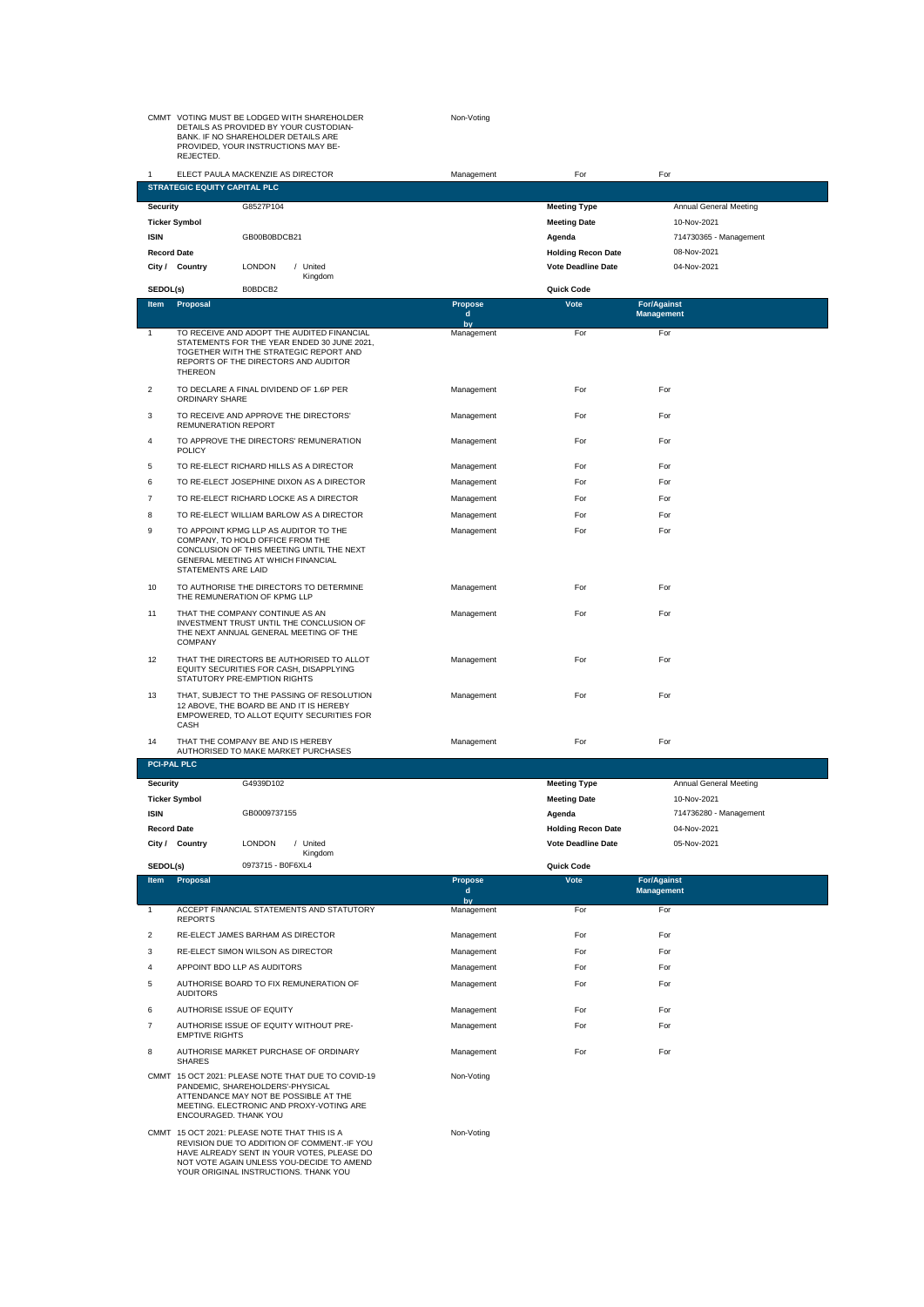|                | <b>RICARDO PLC</b>      |                                                                                                                                                                                                                                                                                                                                                                                                                                                                                                                                                                                                                                                                                                                                                                                                                                                                                                                                                                                                                                                                                                                                                         |            |                           |                        |
|----------------|-------------------------|---------------------------------------------------------------------------------------------------------------------------------------------------------------------------------------------------------------------------------------------------------------------------------------------------------------------------------------------------------------------------------------------------------------------------------------------------------------------------------------------------------------------------------------------------------------------------------------------------------------------------------------------------------------------------------------------------------------------------------------------------------------------------------------------------------------------------------------------------------------------------------------------------------------------------------------------------------------------------------------------------------------------------------------------------------------------------------------------------------------------------------------------------------|------------|---------------------------|------------------------|
| Security       |                         | G75528110                                                                                                                                                                                                                                                                                                                                                                                                                                                                                                                                                                                                                                                                                                                                                                                                                                                                                                                                                                                                                                                                                                                                               |            | Meeting Type              | Annual General Meeting |
|                | <b>Ticker Symbol</b>    |                                                                                                                                                                                                                                                                                                                                                                                                                                                                                                                                                                                                                                                                                                                                                                                                                                                                                                                                                                                                                                                                                                                                                         |            | <b>Meeting Date</b>       | 11-Nov-2021            |
| <b>ISIN</b>    |                         | GB0007370074                                                                                                                                                                                                                                                                                                                                                                                                                                                                                                                                                                                                                                                                                                                                                                                                                                                                                                                                                                                                                                                                                                                                            |            | Agenda                    | 714710666 - Management |
|                | <b>Record Date</b>      | 05-Nov-2021                                                                                                                                                                                                                                                                                                                                                                                                                                                                                                                                                                                                                                                                                                                                                                                                                                                                                                                                                                                                                                                                                                                                             |            | <b>Holding Recon Date</b> | 05-Nov-2021            |
|                | City / Country          | <b>LONDON</b><br>/ United<br>Kingdom                                                                                                                                                                                                                                                                                                                                                                                                                                                                                                                                                                                                                                                                                                                                                                                                                                                                                                                                                                                                                                                                                                                    |            | <b>Vote Deadline Date</b> | 08-Nov-2021            |
| SEDOL(s)       |                         | 0737007 - 5988231 - B3BJKN9                                                                                                                                                                                                                                                                                                                                                                                                                                                                                                                                                                                                                                                                                                                                                                                                                                                                                                                                                                                                                                                                                                                             |            | Quick Code                |                        |
| <b>Item</b>    | Proposal                |                                                                                                                                                                                                                                                                                                                                                                                                                                                                                                                                                                                                                                                                                                                                                                                                                                                                                                                                                                                                                                                                                                                                                         | Propose    | Vote                      | <b>For/Against</b>     |
|                |                         |                                                                                                                                                                                                                                                                                                                                                                                                                                                                                                                                                                                                                                                                                                                                                                                                                                                                                                                                                                                                                                                                                                                                                         | d<br>by    |                           | <b>Management</b>      |
| 1              | 2021                    | TO RECEIVE THE REPORTS OF THE DIRECTORS<br>AND AUDITOR AND THE AUDITED ACCOUNTS OF<br>THE COMPANY FOR THE YEAR ENDED 30 JUNE                                                                                                                                                                                                                                                                                                                                                                                                                                                                                                                                                                                                                                                                                                                                                                                                                                                                                                                                                                                                                            | Management | For                       | For                    |
| $\overline{2}$ | YEAR ENDED 30 JUNE 2021 | THAT A FINAL DIVIDEND OF 5.11 PENCE PER<br>ORDINARY SHARE RECOMMENDED BY THE<br>DIRECTORS BE DECLARED IN RESPECT OF THE                                                                                                                                                                                                                                                                                                                                                                                                                                                                                                                                                                                                                                                                                                                                                                                                                                                                                                                                                                                                                                 | Management | For                       | For                    |
| 3              | <b>COMPANY</b>          | THAT KPMG LLP BE RE-APPOINTED AS AUDITOR OF<br>THE COMPANY TO HOLD OFFICE UNTIL THE<br>CONCLUSION OF THE NEXT GENERAL MEETING AT<br>WHICH ACCOUNTS ARE LAID BEFORE THE                                                                                                                                                                                                                                                                                                                                                                                                                                                                                                                                                                                                                                                                                                                                                                                                                                                                                                                                                                                  | Management | For                       | For                    |
| 4              | THE AUDITOR             | TO AUTHORISE THE AUDIT COMMITTEE OF THE<br>BOARD TO DETERMINE THE REMUNERATION OF                                                                                                                                                                                                                                                                                                                                                                                                                                                                                                                                                                                                                                                                                                                                                                                                                                                                                                                                                                                                                                                                       | Management | For                       | For                    |
| 5              | DIRECTOR OF THE COMPANY | THAT GRAHAM RITCHIE BE ELECTED AS A                                                                                                                                                                                                                                                                                                                                                                                                                                                                                                                                                                                                                                                                                                                                                                                                                                                                                                                                                                                                                                                                                                                     | Management | For                       | For                    |
| 6              | DIRECTOR OF THE COMPANY | THAT RUSSELL KING BE RE-ELECTED AS A                                                                                                                                                                                                                                                                                                                                                                                                                                                                                                                                                                                                                                                                                                                                                                                                                                                                                                                                                                                                                                                                                                                    | Management | For                       | For                    |
| 7              | OF THE COMPANY          | THAT JACK BOYER BE RE-ELECTED AS A DIRECTOR                                                                                                                                                                                                                                                                                                                                                                                                                                                                                                                                                                                                                                                                                                                                                                                                                                                                                                                                                                                                                                                                                                             | Management | For                       | For                    |
| 8              | DIRECTOR OF THE COMPANY | THAT WILLIAM SPENCER BE RE-ELECTED AS A                                                                                                                                                                                                                                                                                                                                                                                                                                                                                                                                                                                                                                                                                                                                                                                                                                                                                                                                                                                                                                                                                                                 | Management | For                       | For                    |
| 9              | DIRECTOR OF THE COMPANY | THAT SIR TERRY MORGAN BE RE-ELECTED AS A                                                                                                                                                                                                                                                                                                                                                                                                                                                                                                                                                                                                                                                                                                                                                                                                                                                                                                                                                                                                                                                                                                                | Management | For                       | For                    |
| 10             | OF THE COMPANY          | THAT IAN GIBSON BE RE-ELECTED AS A DIRECTOR                                                                                                                                                                                                                                                                                                                                                                                                                                                                                                                                                                                                                                                                                                                                                                                                                                                                                                                                                                                                                                                                                                             | Management | For                       | For                    |
| 11             | DIRECTOR OF THE COMPANY | THAT LAURIE BOWEN BE RE-ELECTED AS A                                                                                                                                                                                                                                                                                                                                                                                                                                                                                                                                                                                                                                                                                                                                                                                                                                                                                                                                                                                                                                                                                                                    | Management | For                       | For                    |
| 12             | DIRECTOR OF THE COMPANY | THAT MALIN PERSSON BE RE-ELECTED AS A                                                                                                                                                                                                                                                                                                                                                                                                                                                                                                                                                                                                                                                                                                                                                                                                                                                                                                                                                                                                                                                                                                                   | Management | For                       | For                    |
| 13             | APPROVED                | THAT THE DIRECTORS' REMUNERATION REPORT<br>(EXCLUDING THE DIRECTORS' REMUNERATION<br>POLICY) CONTAINED WITHIN THE REPORT AND<br>ACCOUNTS FOR THE YEAR ENDED 30 JUNE 2021 BE                                                                                                                                                                                                                                                                                                                                                                                                                                                                                                                                                                                                                                                                                                                                                                                                                                                                                                                                                                             | Management | For                       | For                    |
| 14             |                         | THAT: A) THE RICARDO PLC 2021 DEFERRED<br>BONUS PLAN (THE "NEW DBP"), CONSTITUTED BY<br>THE RULES PRODUCED TO THE MEETING AND<br>INITIALLED BY THE CHAIR FOR THE PURPOSES OF<br>IDENTIFICATION (THE PRINCIPAL TERMS OF WHICH<br>ARE SUMMARISED IN THE APPENDIX TO THE<br>LETTER ACCOMPANYING THIS NOTICE) (THE "NEW<br>DBP RULES"), BE APPROVED AND THE BOARD OR<br>ANY DULY AUTHORISED COMMITTEE THEREOF BE<br>AUTHORISED TO ADOPT THE NEW DBP RULES<br>SUBJECT TO SUCH NON MATERIAL MODIFICATIONS<br>AS THE BOARD OR SUCH COMMITTEE MAY<br>CONSIDER NECESSARY OF DESIRABLE TO TAKE<br>ACCOUNT OF THE REQUIREMENTS OF THE UK<br>LISTING AUTHORITY, AND TO DO ALL ACTS AND<br>THINGS NECESSARY OR EXPEDIENT TO BRING<br>INTO EFFECT AND OPERATE THE NEW DBP; AND B)<br>THE DIRECTORS BE AUTHORISED AND<br>EMPOWERED TO ESTABLISH FURTHER PLANS<br>BASED ON THE NEW DBP BUT MODIFIED TO TAKE<br>ACCOUNT OF LOCAL TAX, EXCHANGE CONTROL OR<br>SECURITIES LAWS IN OVERSEAS TERRITORIES,<br>PROVIDED THAT ANY SHARES MADE AVAILABLE<br>UNDER SUCH FURTHER PLANS ARE TREATED AS<br>COUNTING AGAINST THE INDIVIDUAL AND PLAN<br>LIMITS SET OUT IN THE NEW DBP | Management | For                       | For                    |
| 15             |                         | THAT THE AUTHORITY CONFERRED ON THE<br>DIRECTORS BY ARTICLE 4(B) OF THE COMPANY'S<br>ARTICLES OF ASSOCIATION TO ALLOT RELEVANT<br>SECURITIES BE RENEWED FOR THE PERIOD<br>EXPIRING 15 MONTHS AFTER THE DATE OF<br>PASSING OF THIS RESOLUTION OR AT THE<br>CONCLUSION OF THE NEXT ANNUAL GENERAL<br>MEETING OF THE COMPANY HELD AFTER THE<br>PASSING OF THIS RESOLUTION (WHICHEVER FIRST<br>OCCURS) AND FOR SUCH PERIOD THE "SECTION<br>551 AMOUNT" SHALL BE GBP 4,406,015                                                                                                                                                                                                                                                                                                                                                                                                                                                                                                                                                                                                                                                                               | Management | For                       | For                    |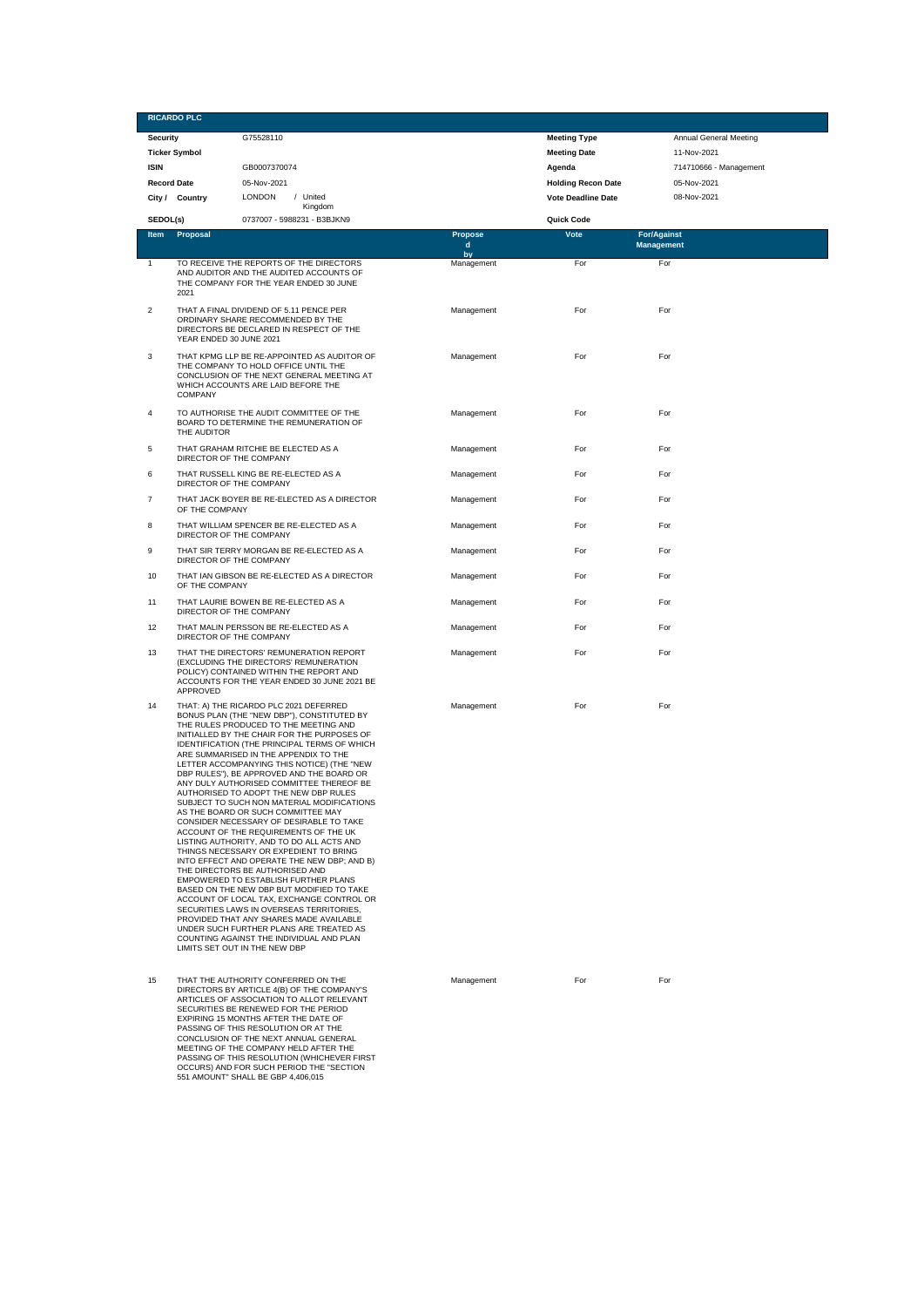| 16 | THAT SUBJECT TO THE PASSING OF RESOLUTION<br>16, THE POWER CONFERRED ON THE DIRECTORS<br>BY ARTICLE 4(C) OF THE COMPANY'S ARTICLES OF<br>ASSOCIATION BE RENEWED FOR THE PERIOD<br>EXPIRING 15 MONTHS AFTER THE DATE OF THE<br>PASSING OF THIS RESOLUTION OR AT THE<br>CONCLUSION OF THE NEXT ANNUAL GENERAL<br>MEETING OF THE COMPANY HELD AFTER THE<br>PASSING OF THIS RESOLUTION (WHICHEVER FIRST<br>OCCURS) AND FOR THAT PERIOD THE "SECTION<br>561 AMOUNT" IS GBP 667,578. THIS POWER SHALL<br>EXTEND TO A SALE OF TREASURY SHARES WHICH<br>IS AN ALLOTMENT OF EQUITY SECURITIES BY<br>VIRTUE OF SECTION 560(2) OF THE COMPANIES<br>ACT 2006 (THE "2006 ACT")                                                                                                                                                                                                                                                                                                                                                                                                                                                                                                                                                                                                                                                                                                                                                                                                                                                                                                                                                          | Management | For | For |
|----|----------------------------------------------------------------------------------------------------------------------------------------------------------------------------------------------------------------------------------------------------------------------------------------------------------------------------------------------------------------------------------------------------------------------------------------------------------------------------------------------------------------------------------------------------------------------------------------------------------------------------------------------------------------------------------------------------------------------------------------------------------------------------------------------------------------------------------------------------------------------------------------------------------------------------------------------------------------------------------------------------------------------------------------------------------------------------------------------------------------------------------------------------------------------------------------------------------------------------------------------------------------------------------------------------------------------------------------------------------------------------------------------------------------------------------------------------------------------------------------------------------------------------------------------------------------------------------------------------------------------------|------------|-----|-----|
| 17 | THAT THE COMPANY BE GENERALLY AND<br>UNCONDITIONALLY AUTHORISED FOR THE<br>PURPOSES OF SECTION 701 OF 2006 ACT TO MAKE<br>MARKET PURCHASES (WITHIN THE MEANING OF<br>SECTION 693(4) OF THE 2006 ACT) OF ORDINARY<br>SHARES OF 25P IN THE CAPITAL OF THE COMPANY<br>ON SUCH TERMS AND IN SUCH MANNER AS THE<br>DIRECTORS OF THE COMPANY MAY DECIDE<br>PROVIDED THAT: I) THE MAXIMUM NUMBER OF<br>ORDINARY SHARES AUTHORIZED TO BE<br>PURCHASED SHALL BE 5,406,250 BEING 10% OF<br>THE ISSUED ORDINARY SHARE CAPITAL OF THE<br>COMPANY AT THE DATE OF THIS NOTICE; II) THE<br>MAXIMUM PRICE WHICH MAY BE PAID FOR EACH<br>OF THE ORDINARY SHARES SHALL, IN RESPECT OF<br>A SHARE CONTRACTED TO BE PURCHASED ON<br>ANY DAY, BE AN AMOUNT EQUAL TO THE HIGHER<br>OF (A) 105% OF THE AVERAGE OF THE MIDDLE<br>MARKET QUOTATIONS (AS DERIVED FROM THE<br>LONDON STOCK EXCHANGE PLC'S DAILY OFFICIAL<br>LIST) FOR THE ORDINARY SHARES OF THE<br>COMPANY ON THE 5 BUSINESS DAYS IMMEDIATELY<br>PRECEDING THE DAY ON WHICH THE SHARE IS<br>CONTRACTED TO BE PURCHASED AND (B) THE<br>HIGHER OF THE PRICE OF THE LAST INDEPENDENT<br>TRADE OF AN ORDINARY SHARE AND THE HIGHEST<br>CURRENT INDEPENDENT BID FOR AN ORDINARY<br>SHARE AS DERIVED FROM THE LONDON STOCK<br>EXCHANGE PLC TRADING SYSTEM (SETS), WHICH<br>AMOUNT IN EACH CASE SHALL BE EXCLUSIVE OF<br>EXPENSES; III) THE MINIMUM PRICE WHICH MAY BE<br>PAID FOR THE ORDINARY SHARES SHALL, IN<br>RESPECT OF A SHARE CONTRACTED TO BE<br>PURCHASED ON ANY DAY, BE AN AMOUNT EQUAL<br>TO 75% OF THE AVERAGE OF THE MIDDLE MARKET<br>QUOTATIONS (AS DERIVED FROM THE CONDON | Management | For | For |
| 18 | THAT A GENERAL MEETING OTHER THAN AN<br>ANNUAL GENERAL MEETING MAY BE CALLED BY<br>NOTICE OF NOT LESS THAN 14 CLEAR DAYS<br>PROVIDED THAT THE COMPANY OFFERS THE<br>FACILITY TO MEMBERS TO VOTE BY ELECTRONIC<br><b>MEANS</b>                                                                                                                                                                                                                                                                                                                                                                                                                                                                                                                                                                                                                                                                                                                                                                                                                                                                                                                                                                                                                                                                                                                                                                                                                                                                                                                                                                                              | Management | For | For |

CMMT 14 OCT 2021: PLEASE NOTE THAT THIS IS A<br>REVISION DUE TO RECEIPT OF RECORD-DATE. IF<br>YOU HAVE ALREADY SENT IN YOUR VOTES.<br>PLEASE DO NOT VOTE AGAIN UNLESS-YOU DECIDE<br>TO AMEND YOUR ORIGINAL INSTRUCTIONS. THANK<br>YOU. Non-Voting

| <b>GALLIFORD TRY HOLDINGS PLC</b> |                                    |                           |                           |                                         |
|-----------------------------------|------------------------------------|---------------------------|---------------------------|-----------------------------------------|
| Security                          | G3776D100                          |                           | <b>Meeting Type</b>       | Annual General Meeting                  |
| <b>Ticker Symbol</b>              |                                    |                           | <b>Meeting Date</b>       | 12-Nov-2021                             |
| ISIN                              | GB00BKY40Q38                       |                           | Agenda                    | 714720186 - Management                  |
| <b>Record Date</b>                |                                    |                           | <b>Holding Recon Date</b> | 10-Nov-2021                             |
| Country<br>City /                 | <b>LONDON</b><br>United<br>Kingdom |                           | <b>Vote Deadline Date</b> | 08-Nov-2021                             |
| SEDOL(s)                          | BJJJG91 - BKY40Q3                  |                           | Quick Code                |                                         |
| Proposal<br><b>Item</b>           |                                    | <b>Propose</b><br>d<br>bv | Vote                      | <b>For/Against</b><br><b>Management</b> |

|                |                                                                                    | d<br>bv    |         | <b>Management</b> |
|----------------|------------------------------------------------------------------------------------|------------|---------|-------------------|
| $\overline{1}$ | RECEIVING THE DIRECTORS REPORT FINANCIAL<br>STATEMENTS AND AUDITORS REPORT THEREON | Management | For     | For               |
| $\overline{2}$ | APPROVAL OF THE DIRECTORS REMUNERATION<br><b>REPORT</b>                            | Management | For     | For               |
| 3              | DECLARATION OF FINAL DIVIDEND                                                      | Management | For     | For               |
| 4              | <b>RE-ELECTION OF BILL HOCKING</b>                                                 | Management | For     | For               |
| 5              | RE-ELECTION OF ANDREW DUXBURY                                                      | Management | For     | For               |
| 6              | <b>RE-ELECTION OF TERRY MILLER</b>                                                 | Management | For     | For               |
| $\overline{7}$ | <b>RE-ELECTION OF GAVIN SLARK</b>                                                  | Management | For     | For               |
| 8              | <b>RE-ELECTION OF MARISA CASSONI</b>                                               | Management | For     | For               |
| 9              | RE-ELECTION OF PETER VENTRESS                                                      | Management | For     | For               |
| 10             | RE-APPOINTMENT OF THE AUDITOR: BDO LLP                                             | Management | For     | For               |
| 11             | AUTHORITY TO SET REMUNERATION OF THE<br><b>AUDITOR</b>                             | Management | For     | For               |
| 12             | AUTHORITY TO ALLOT SHARES                                                          | Management | For     | For               |
| 13             | AUTHORITY FOR POLITICAL EXPENDITURE                                                | Management | Against | Against           |
|                | Comments: It is our policy to vote Against political donations.                    |            |         |                   |
| 14             | AUTHORITY TO DISAPPLY STATUTORY PRE-<br><b>EMPTION RIGHTS FOR GENERAL PURPOSES</b> | Management | For     | For               |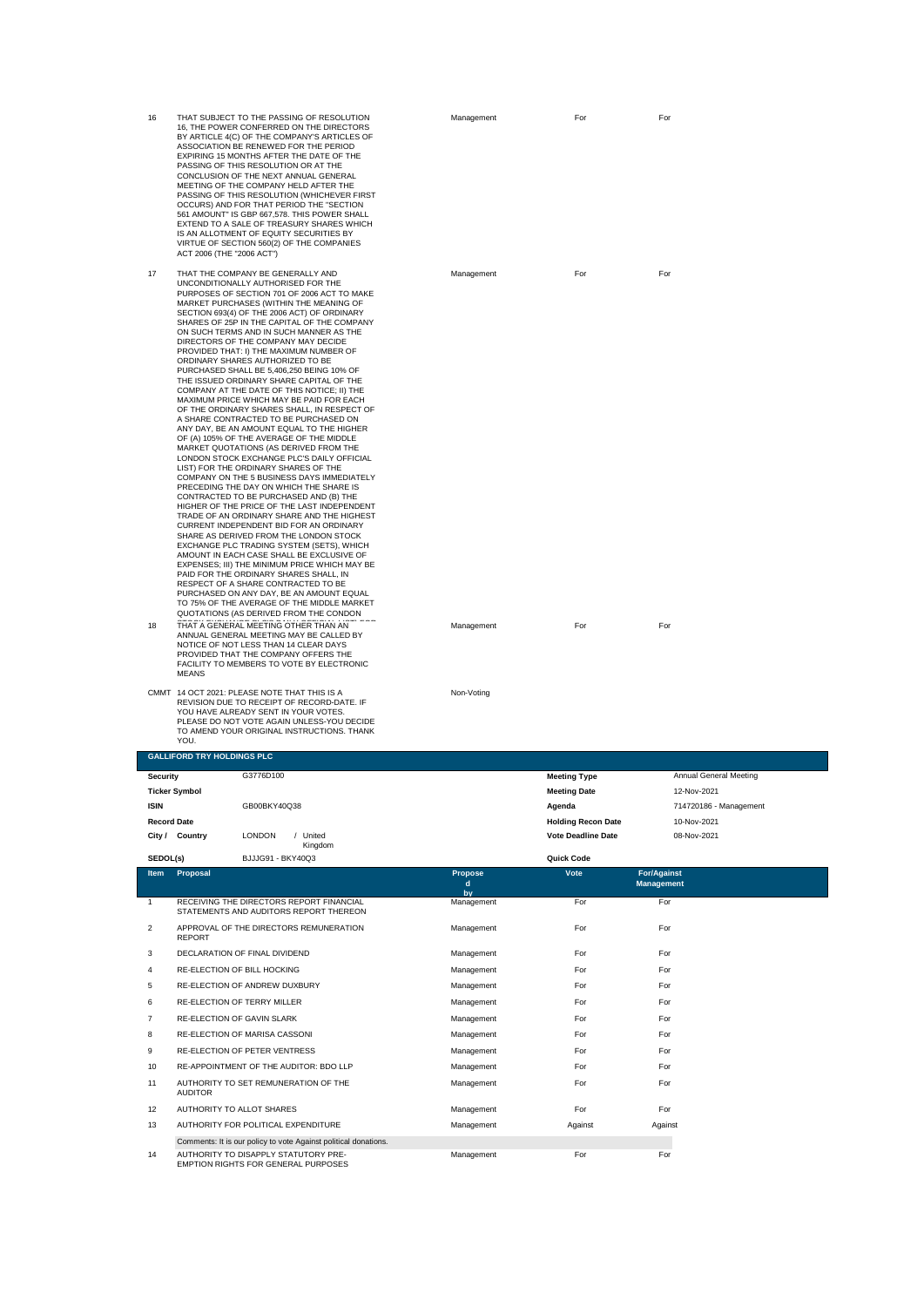| 15 | AUTHORITY TO DISAPPLY STATUTORY PRE-<br>EMPTION RIGHTS FOR AN ACQUISITION OR A<br>SPECIFIED CAPITAL INVESTMENT | Management | For | For |
|----|----------------------------------------------------------------------------------------------------------------|------------|-----|-----|
| 16 | AUTHORITY FOR THE COMPANY TO PURCHASE ITS<br><b>OWN SHARES</b>                                                 | Management | For | For |
| 17 | NOTICE PERIOD FOR GENERAL MEETINGS                                                                             | Management | For | For |
|    | CMMT 07 OCT 2021: PLEASE NOTE THAT THIS IS A                                                                   | Non-Voting |     |     |

07 OCT 2021: PLEASE NOTE THAT THIS IS A<br>REVISION DUE TO MODIFICATION OF TEXT-OF<br>RESOLUTION 10. IF YOU HAVE ALREADY SENT IN<br>YOUR VOTES, PLEASE DO NOT VOTE-AGAIN<br>UNLESS YOU DECIDE TO AMEND YOUR ORIGINAL<br>INSTRUCTIONS. THANK Y

|                         | <b>DFS FURNITURE PLC</b>   |                                                                                                                      |                                     |                           |                                         |
|-------------------------|----------------------------|----------------------------------------------------------------------------------------------------------------------|-------------------------------------|---------------------------|-----------------------------------------|
| Security                |                            | G2848C108                                                                                                            |                                     | <b>Meeting Type</b>       | <b>Annual General Meeting</b>           |
|                         | <b>Ticker Symbol</b>       |                                                                                                                      |                                     | <b>Meeting Date</b>       | 12-Nov-2021                             |
| <b>ISIN</b>             |                            | GB00BTC0LB89                                                                                                         |                                     | Agenda                    | 714730238 - Management                  |
|                         | <b>Record Date</b>         |                                                                                                                      |                                     | <b>Holding Recon Date</b> | 10-Nov-2021                             |
|                         | City / Country             | / United<br><b>ROCKIN</b><br><b>GHAM</b><br>Kingdom                                                                  |                                     | <b>Vote Deadline Date</b> | 08-Nov-2021                             |
| SEDOL(s)                |                            | BTC0LB8 - BVW2J58                                                                                                    |                                     | Quick Code                |                                         |
| <b>Item</b>             | Proposal                   |                                                                                                                      | <b>Propose</b><br>$\mathbf d$<br>bv | Vote                      | <b>For/Against</b><br><b>Management</b> |
| 1                       |                            | TO ADOPT THE ANNUAL REPORT                                                                                           | Management                          | For                       | For                                     |
| $\overline{\mathbf{c}}$ |                            | TO DECLARE A FINAL DIVIDEND                                                                                          | Management                          | For                       | For                                     |
| 3                       | <b>REMUNERATION REPORT</b> | TO APPROVE THE ANNUAL REMUNERATION<br>REPORT SECTION OF THE DIRECTORS                                                | Management                          | For                       | For                                     |
| 4                       |                            | TO APPROVE THE REMUNERATION POLICY                                                                                   | Management                          | For                       | For                                     |
| 5                       | <b>INCENTIVE PLAN 2015</b> | TO APPROVE AMENDMENTS TO THE LONG TERM                                                                               | Management                          | For                       | For                                     |
| 6                       |                            | TO RE-ELECT TIM STACEY AS A DIRECTOR                                                                                 | Management                          | For                       | For                                     |
| 7                       |                            | TO RE-ELECT MIKE SCHMIDT AS A DIRECTOR                                                                               | Management                          | For                       | For                                     |
| 8                       |                            | TO RE-ELECT IAN DURANT AS A DIRECTOR                                                                                 | Management                          | For                       | For                                     |
| 9                       | <b>DIRECTOR</b>            | TO RE-ELECT ALISON HUTCHINSON AS A                                                                                   | Management                          | For                       | For                                     |
| 10                      |                            | TO RE-ELECT JO BOYDELL AS A DIRECTOR                                                                                 | Management                          | For                       | For                                     |
| 11                      |                            | TO RE-ELECT STEVE JOHNSON AS A DIRECTOR                                                                              | Management                          | For                       | For                                     |
| 12                      |                            | TO RE-ELECT JANE BEDNALL AS A DIRECTOR                                                                               | Management                          | For                       | For                                     |
| 13                      |                            | TO ELECT LORAINE MARTINS AS A DIRECTOR                                                                               | Management                          | For                       | For                                     |
| 14                      |                            | TO REAPPOINT KPMG LLP AS AUDITOR                                                                                     | Management                          | For                       | For                                     |
| 15                      |                            | TO AUTHORISE THE AUDIT COMMITTEE TO AGREE<br>THE AUDITORS REMUNERATION                                               | Management                          | For                       | For                                     |
| 16                      |                            | AUTHORITY TO ALLOT SHARES                                                                                            | Management                          | For                       | For                                     |
| 17                      |                            | AUTHORITY TO DISAPPLY PRE-EMPTION RIGHTS                                                                             | Management                          | For                       | For                                     |
| 18                      | <b>EMPTION RIGHTS</b>      | ADDITIONAL AUTHORITY TO DISAPPLY PRE-                                                                                | Management                          | For                       | For                                     |
| 19                      |                            | AUTHORITY TO PURCHASE OWN SHARES                                                                                     | Management                          | For                       | For                                     |
| 20                      |                            | AMENDMENTS TO THE ARTICLES OF ASSOCIATION                                                                            | Management                          | For                       | For                                     |
| 21                      |                            | AUTHORITY TO CALL A GENERAL MEETING OTHER<br>THAN AN ANNUAL GENERAL MEETING ON NOT<br>LESS THAN 14 CLEAR DAYS NOTICE | Management                          | For                       | For                                     |

**City / Country** LONDON / United<br>Kingdom **Item Propose d by** 1 TO RECEIVE AND ADOPT THE COMPANY'S 2021<br>ANNUAL REPORT AND ACCOUNTS TOGETHER WITH AND ANNUAL REPORT AND ACCOUNTS TOGETHER WITH TO APPROVE THE DIRECTORS' REMUNERATION<br>REPORT (EXCLUDING THE DIRECTORS'<br>REMUNERATION POLICY) FOR THE FINANCIAL<br>YEAR ENDED 31 JULY 2021 SET OUT ON PAGES 97<br>TO 125 OF THE 2021 ANNUAL REPORT AND<br>ACCOUNTS 3 TO APPROVE THE DIRECTORS' REMUNERATION THE MANAGEMENT MANAGEMENT ROLL FOR Annual General Meeting 714735163 - Management 18-Nov-2021 **CLOSE BROTHERS GROUP PLC Security Ticker Symbol ISIN** G22120102 **Vote Deadline Date Holding Recon Date Meeting Type Meeting Date** GB0007668071 **Agenda** 0766807 - 4493985 - B02S7Z5 **SEDOL(s) Quick Code** 16-Nov-2021 15-Nov-2021 **Proposal Vote For/Against Management Record Date** THE REPORTS OF THE DIRECTORS AND OF THE AUDITOR Management **For** For Follows Management For For For POLICY, THE FULL TEXT OF WHICH IS SET OUT ON<br>PAGES 100 TO 109 OF THE DIRECTORS'<br>REMUNERATION REPORT AND ACCOUNTS, TO TAKE<br>2021 ANNUAL REPORT AND OF THIS AGM<br>EFFECT FROM THE END OF THIS AGM Management **For** For **For**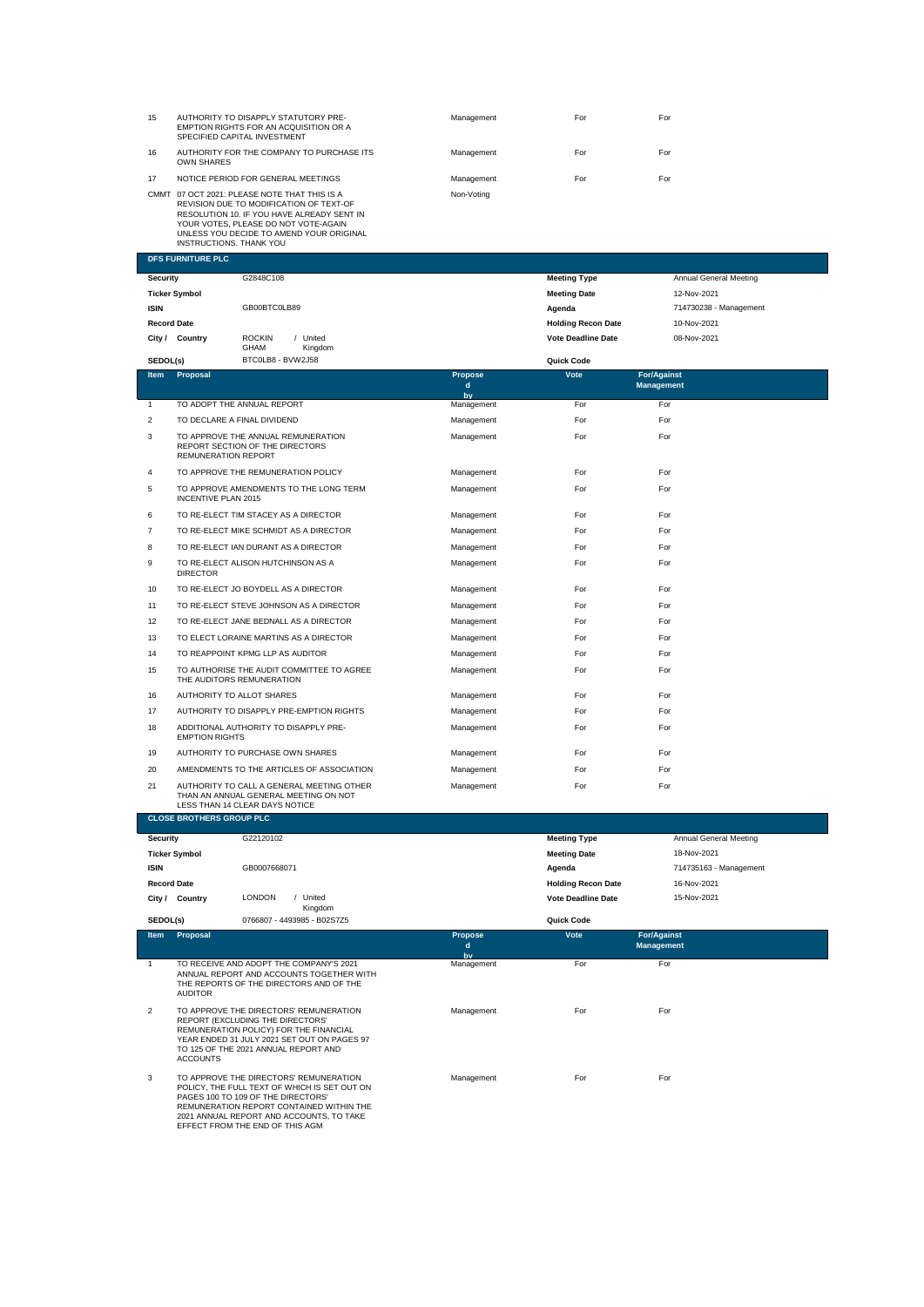| 4               | TO AUTHORISE THE PAYMENT OF A FINAL<br>DIVIDEND ON THE ORDINARY SHARES OF 42.0<br>PENCE PER SHARE FOR THE YEAR ENDED 31 JULY<br>2021 ON 23 NOVEMBER 2021 TO SHAREHOLDERS<br>ON THE REGISTER AT THE CLOSE OF BUSINESS ON<br>15 OCTOBER 2021 | Management | For | For |
|-----------------|--------------------------------------------------------------------------------------------------------------------------------------------------------------------------------------------------------------------------------------------|------------|-----|-----|
| 5               | TO REAPPOINT MIKE BIGGS AS A DIRECTOR OF<br>THE COMPANY                                                                                                                                                                                    | Management | For | For |
| 6               | TO REAPPOINT ADRIAN SAINSBURY AS A<br>DIRECTOR OF THE COMPANY                                                                                                                                                                              | Management | For | For |
| $\overline{7}$  | TO REAPPOINT MIKE MORGAN AS A DIRECTOR OF<br>THE COMPANY                                                                                                                                                                                   | Management | For | For |
| 8               | TO REAPPOINT OLIVER CORBETT AS A DIRECTOR<br>OF THE COMPANY                                                                                                                                                                                | Management | For | For |
| 9               | TO REAPPOINT PETER DUFFY AS A DIRECTOR OF<br>THE COMPANY                                                                                                                                                                                   | Management | For | For |
| 10 <sup>1</sup> | TO REAPPOINT PATRICIA HALLIDAY AS A DIRECTOR<br>OF THE COMPANY                                                                                                                                                                             | Management | For | For |
| 11              | TO REAPPOINT LESLEY JONES AS A DIRECTOR OF<br>THE COMPANY                                                                                                                                                                                  | Management | For | For |
| 12              | TO REAPPOINT BRIDGET MACASKILL AS A<br>DIRECTOR OF THE COMPANY                                                                                                                                                                             | Management | For | For |
| 13              | TO REAPPOINT TESULA MOHINDRA AS A DIRECTOR<br>OF THE COMPANY                                                                                                                                                                               | Management | For | For |
| 14              | TO REAPPOINT MARK PAIN AS A DIRECTOR OF THE<br>COMPANY                                                                                                                                                                                     | Management | For | For |
| 15              | TO REAPPOINT SALLY WILLIAMS AS A DIRECTOR<br>OF THE COMPANY                                                                                                                                                                                | Management | For | For |
| 16              | TO REAPPOINT PRICEWATERHOUSECOOPERS LLP<br>AS AUDITOR OF THE COMPANY FROM THE<br>CONCLUSION OF THIS AGM UNTIL THE<br>CONCLUSION OF THE NEXT AGM                                                                                            | Management | For | For |
| 17              | TO AUTHORISE THE AUDIT COMMITTEE, ACTING<br>FOR AND ON BEHALF OF THE BOARD. TO<br>DETERMINE THE REMUNERATION OF THE AUDITOR                                                                                                                | Management | For | For |
| 18              | TO AUTHORISE THE BOARD GENERALLY AND                                                                                                                                                                                                       | Management | For | For |

TO AUTHORISE THE BOARD GENERALLY AND<br>UNCONDITIONALLY TO ALLOT SHARES IN THE<br>COMPANY AND TO GRANT RIGHTS TO SUBSCRIBE<br>FOR OR CONVERT ANY SECURITY INTO SHARES IN<br>THE COMPANY: (A) UP TO A NOMINAL AMOUNT OF<br>GBP 12,566,854 (SUC DEFINED IN THE COMPANIES ACT 2006) UP TO A<br>NOMINAL AMOUNT OF GBP 25,133,708 (SUCH<br>AMOUNT TO BE REDUCED BY ANY ALLOTMENTS OR<br>GRANTS MADE UNDER PARAGRAPH (A) ABOVE) IN CONNECTION WITH AN OFFER BY WAY OF A<br>RIGHTS ISSUE: (1) TO ORDINARY SHAREHOLDERS<br>IN PROPORTION (AS NEARLY AS MAY BE<br>PRACTICABLE) TO THEIR EXISTING HOLDINGS; AND<br>(2) TO HOLDERS OF OTHER EQUITY SECURITIES AS<br>REQUIRED BY THE R ANY ARRANGEMENTS WHICH IT CONSIDERS<br>ANY ARRANGEMENTS WHICH IT CONSIDERS<br>TREASURY SHARES, FRACTIONAL ENTITLEMENTS,<br>RECORD DATES, LEGAL, REGULATORY OR<br>PRACTICAL PROBLEMS IN, OR UNDER THE LAWS<br>OF, ANY TERRITORY OR ANY OTHER M AGREEMENTS WHICH WOULD, OR MIGHT, REQUIRE<br>SHARES TO BE ALLOTTED OR RIGHTS TO<br>SHARES TO BE GRANTED AFTER THE AUTHORITY ENDS AND THE BOARD MAY ALLOT SHARES OR<br>GRANT RIGHTS TO SUBSCRIBE FOR OR CONVERT<br>SECURITIES INTO SHARES UNDER ANY SUCH<br>OFFER OR AGREEMENT AS IF THE AUTHORITY HAD<br>NOT ENDED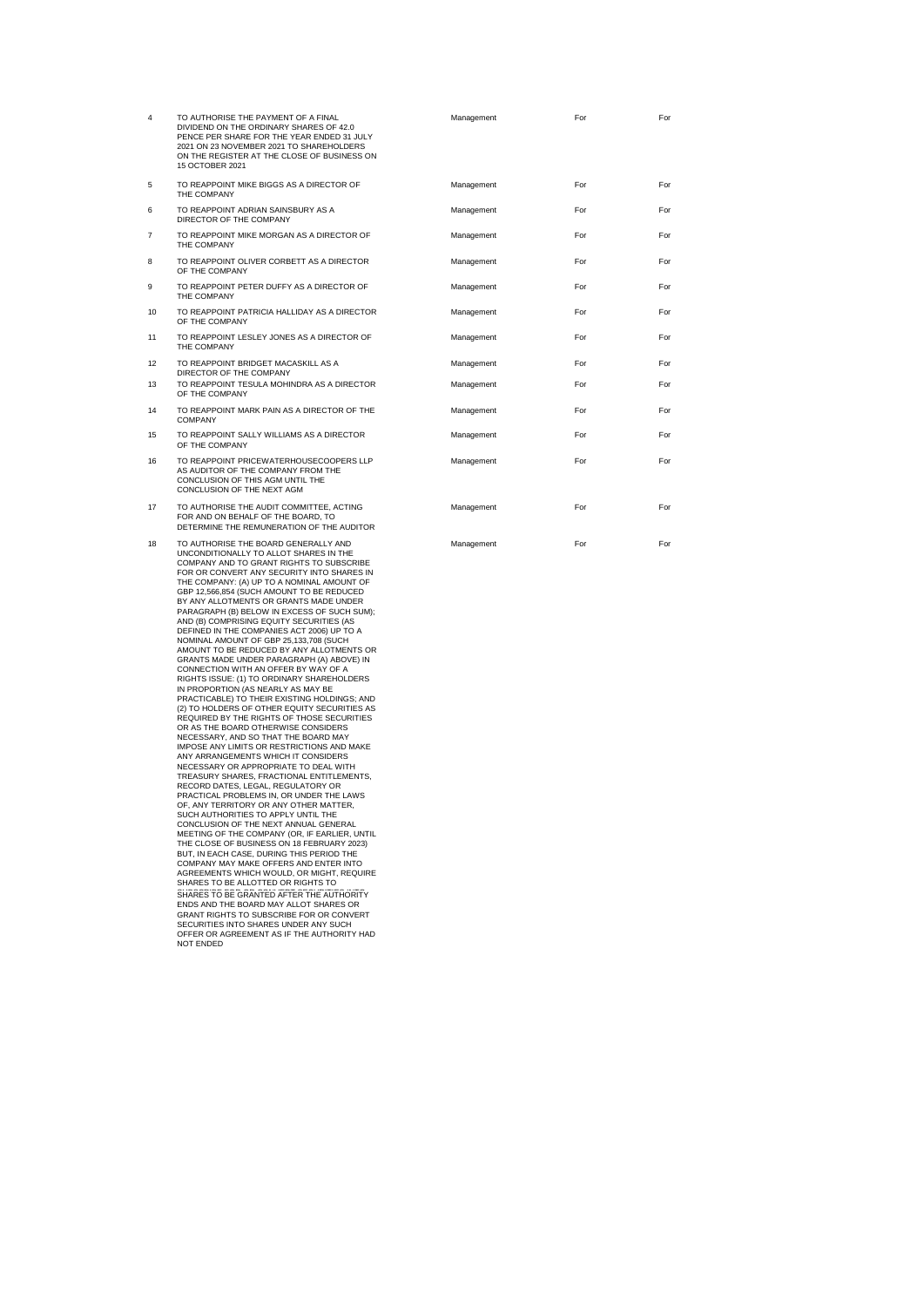- 19 For TO AUTHORISE THE BOARD, IN ADDITION TO ANY AUTHORITY GRANTED PURSUANT TO RESOLUTION 18, GENERALLY AND UNCONDITIONALLY PURSUANT TO SECTION 551 OF THE COMPANIES ACT 2006 TO ALLOT SHARES IN THE COMPANY AND TO GRANT RIGHTS TO SUBSCRIBE FOR OR CONVERT ANY SECURITY INTO SHARES IN THE COMPANY UP TO AN AGGREGATE NOMINAL<br>AMOUNT OF GBP 5,655,084 IN RELATION TO ANY<br>ISSUE BY THE COMPANY OF ANY ADDITIONAL TIER<br>1 INSTRUMENTS ("AT1 SECURITIES") THAT<br>AUTOMATICALLY CONVERT INTO OR ARE EXCHANGED FOR ORDINARY SHARES IN THE COMPANY IN PRESCRIBED CIRCUMSTANCES, WHERE THE DIRECTORS CONSIDER THAT THE ISSUE OF SUCH AT1 SECURITIES WOULD BE DESIRABLE, INCLUDING FOR THE PURPOSE OF<br>COMPLYING WITH, OR MAINTAINING COMPLIANCE<br>WITH, THE REGULATORY REQUIREMENTS OR<br>WITH, THE REGULATORY REQUIREMENTY AND ITS SUBSIDIARIES AND SUBSIDIARY UNDERTAKINGS FROM TIME TO TIME AND OTHERWISE ON TERMS AS MAY BE DETERMINED BY THE DIRECTORS, SUCH AUTHORITY TO APPLY UNTIL THE CONCLUSION OF THE NEXT ANNUAL GENERAL MEETING OF THE COMPANY (OR, IF EARLIER, UNTIL<br>THE CLOSE OF BUSINESS ON 18 FEBRUARY 2023)<br>BUT, IN EACH CASE, DURING THIS PERIOD THE<br>COMPANY MAY MAKE OFFERS AND ENTER INTO AGREEMENTS WHICH WOULD, OR MIGHT, REQUIRE SHARES TO BE ALLOTTED OR RIGHTS TO SUBSCRIBE FOR OR CONVERT SECURITIES INTO SHARES TO BE GRANTED AFTER THE AUTHORITY ENDS AND THE BOARD MAY ALLOT SHARES OR GRANT RIGHTS TO SUBSCRIBE FOR OR CONVERT SECURITIES INTO SHARES UNDER ANY SUCH
- 20 THAT: (A) THE CLOSE BROTHERS GROUP PLC \*\*\*\*\*<br>SHARESAVE PLAN 2021 (THE "2021 SHARESAVE"),<br>SUMMARISED IN APPENDIX 2 TO THIS NOTICE, AND THE RULES OF WHICH ARE PRODUCED TO THIS<br>ANNIJAL GENERAL MEETING AND FOR THE ANNUAL GENERAL MEETING AND FOR THE<br>PURPOSES OF IDENTIFICATION INITIALLED BY THE<br>CHAIRMAN, BE APPROVED AND THE BOARD BE<br>AUTHORISED TO DO ALL SUCH ACTS AND THINGS AS IT CONSIDERS NECESSARY OR DESIRABLE TO ESTABLISH THE 2021 SHARESAVE; AND (B) THE BOARD BE AUTHORISED TO ADOPT FURTHER PLANS BASED ON THE 2021 SHARESAVE BUT MODIFIED TO TAKE ACCOUNT OF LOCAL TAX,

EXCHANGE CONTROL OR SECURITIES LAWS IN OVERSEAS TERRITORIES, PROVIDED THAT ANY SHARES MADE AVAILABLE UNDER SUCH FURTHER PLANS ARE TREATED AS COUNTING AGAINST ANY LIMITS ON INDIVIDUAL OR OVERALL PARTICIPATION IN THE 2021 SHARESAVE

21 THAT, IF RESOLUTION 18 GRANTING AUTHORITY TO **A COMITATION Management** For ALLOT SHARES IS PASSED, THE BOARD BE GIVEN<br>POWER TO ALLOT EQUITY SECURITIES (AS<br>DEFINED IN THE COMPANIES ACT 2006) FOR CASH<br>NDER THE AUTHORITY GIVEN BY THAT<br>RESOLUTION AND/OR TO SELL ORDINARY SHARES<br>HELD BY THE COMPANY AS FOR CASH AS IF SECTION 561 OF THE COMPANIES ACT 2006 DID NOT APPLY TO ANY SUCH ALLOTMENT OR SALE, SUCH POWER TO BE LIMITED TO: (A) THE ALLOTMENT OF EQUITY<br>SECURITIES AND SALE OF TREASURY SHARES IN<br>CONNECTION WITH AN OFFER OF, OR INVITATION<br>TO APPLY FOR, EQUITY SECURITIES (BUT IN THE<br>CASE OF THE AUTHORITY GRANTED UNDER<br>PARAGRAPH (B) OF THOSE SECURITIES, OR AS THE BOARD OTHERWISE CONSIDERS NECESSARY, AND SO THAT THE BOARD MAY IMPOSE ANY LIMITS OR RESTRICTIONS AND MAKE ANY ARRANGEMENTS WHICH IT CONSIDERS NECESSARY OR APPROPRIATE TO DEAL WITH TREASURY SHARES, FRACTIONAL ENTITLEMENTS, RECORD DATES, LEGAL, REGULATORY OR PRACTICAL PROBLEMS IN, OR UNDER THE LAWS OF, ANY TERRITORY OR<br>ANY OTHER MATTER; AND (B) IN THE CASE OF<br>AUTHORITY GRANTED UNDER PARAGRAPH (A) OF<br>RESOLUTION 18 AND/OR IN THE ALLOTMENT OF<br>OF TREASURY SHARES, THE ALLOTMENT OF EQUITY SECURITIES OR SALE OF TREASURY SHARES (OTHERWISE THAN UNDER PARAGRAPH

(A) ABOVE) UP TO A NOMINAL AMOUNT OF GBP

Management For For For

Management For For For

Management For For For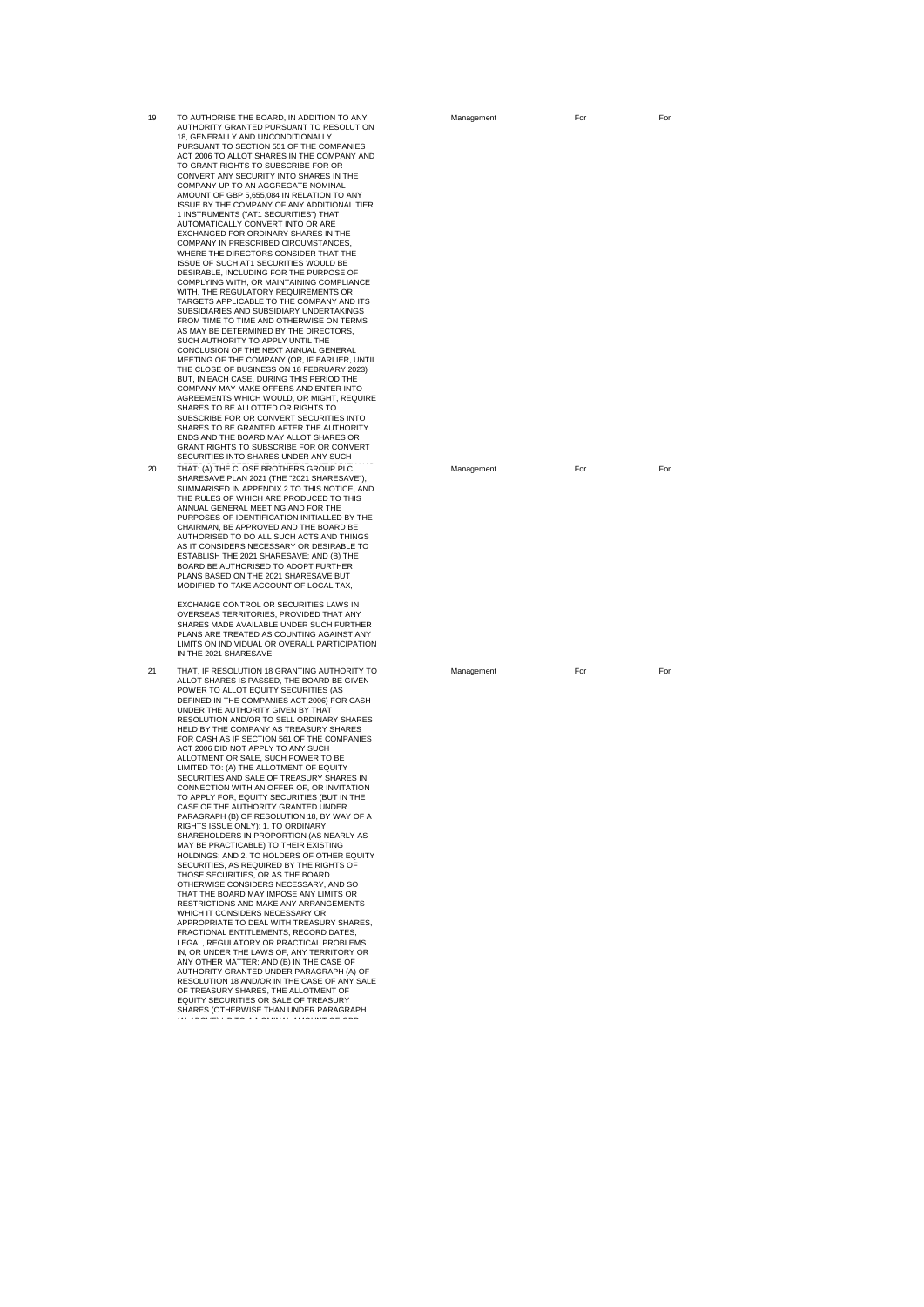- 22 For THAT, IF RESOLUTION 18 GRANTING AUTHORITY TO ALLOT SHARES IS PASSED, THE BOARD BE GIVEN THE POWER IN ADDITION TO ANY POWER 23 For THE POWER HAD NOT ENDED THAT, IF RESOLUTION 19 GRANTING AUTHORITY TO ALLOT AT1 SECURITIES IS PASSED, THE BOARD BE GIVEN THE POWER, IN ADDITION TO ANY POWERS GRANTED UNDER RESOLUTION 21 TO ALLOT EQUITY SECURITIES (AS DEFINED IN THE COMPANIES ACT 2006) FOR CASH UNDER THE AUTHORITY GIVEN BY THAT RESOLUTION AND/OR TO SELL ORDINARY SHARES HELD BY THE<br>COMPANY AS TREASURY SHARES FOR CASH AS IF<br>SECTION 561 OF THE COMPANIES ACT 2006 DID<br>NOT APPLY TO ANY SUCH ALLOTMENT OR SALE,<br>SUCH POWER TO BE: (A) LIMITED TO THE<br>ALLOTMENT OF EQUITY SECU TREASURY SHARES UP TO A NOMINAL AMOUNT OF GBP 1,885,028; AND (B) USED ONLY FOR THE PURPOSES OF FINANCING (OR REFINANCING, IF THE AUTHORITY IS TO BE USED WITHIN SIX<br>MONTHS AFTER THE ORIGINAL TRANSACTION) A<br>TRANSACTION WHICH THE BOARD DETERMINES TO<br>BE AN ACQUISITION OR OTHER CAPITAL INVESTMENT OF A KIND CONTEMPLATED BY THE<br>INVESTMENT OF PRINCIPI ES ON DISAPPI YING PRE-STATEMENT OF PRINCIPLES ON DISAPPLYING PRE-<br>EMPTION RIGHTS MOST RECENTLY PUBLISHED BY<br>THE PRE-EMPTION GROUP PRIOR TO THE DATE OF<br>THIS NOTICE, SUCH POWER TO APPLY UNTIL THE CONCLUSION OF THE NEXT ANNUAL GENERAL<br>MEETING OF THE COMPANY (OR, IF EARLIER, UNTIL<br>THE CLOSE OF BUSINESS ON 18 FEBRUARY 2023)<br>BUT, IN EACH CASE, DURING THIS PERIOD THE<br>COMPANY MAY MAKE OFFERS, AND ENTER INTO AGREEMENTS, WHICH WOULD, OR MIGHT, REQUIRE EQUITY SECURITIES TO BE ALLOTTED (AND TREASURY SHARES TO BE SOLD) AFTER THE POWER ENDS AND THE BOARD MAY ALLOT EQUITY SECURITIES (AND SELL TREASURY SHARES) UNDER ANY SUCH OFFER OR AGREEMENT AS IF
	- GRANTED PURSUANT TO RESOLUTIONS 21 AND 22, TO ALLOT EQUITY SECURITIES (AS DEFINED IN<br>SECTION 560 OF THE COMPANIES ACT 2006) FOR<br>CASH UNDER THE AUTHORITY GIVEN BY<br>RESOLUTION 19 UP TO AN AGGREGATION TO THE<br>AMOUNT OF GBP 5,655,084 IN RELATION TO THE ISSUE OF AT1 SECURITIES AS IF SECTION 561 OF THE COMPANIES ACT 2006 DID NOT APPLY TO ANY SUCH ALLOTMENT OR SALE, SUCH POWER TO APPLY UNTIL THE CONCLUSION OF THE NEXT<br>ANNUAL GENERAL MEETING OF THE COMPANY ANNUAL GENERAL MEETING OF THE COMPANY<br>(OR, IF EARLIER, UNTIL THE CLOSE OF BUSINESS<br>ON 18 FEBRUARY 2023) BUT, IN EACH CASE,<br>DURING THIS PERIOD THE COMPANY MAY MAKE<br>OFFERS AND ENTER INTO AGREEMENTS WHICH WOULD, OR MIGHT, REQUIRE SHARES TO BE ALLOTTED OR RIGHTS TO SUBSCRIBE FOR OR

CONVERT SECURITIES INTO SHARES TO BE<br>GRANTED AFTER THE POWER ENDS AND THE<br>BOARD MAY ALLOT SHARES OR GRANT RIGHTS TO<br>SUBSCRIBE FOR OR CONVERT SECURITIES INTO SHARES UNDER ANY SUCH OFFER OR AGREEMENT AS IF THE POWER HAD NOT ENDED

24 FHAT THE COMPANY BE AUTHORISED FOR THE **AUTHORISE COMPANIES**<br>PURPOSES OF SECTION 701 OF THE COMPANIES ACT 2006 TO MAKE ONE OR MORE MARKET PURCHASES (AS DEFINED IN SECTION 693(4) OF THE COMPANIES ACT 2006) OF ITS ORDINARY<br>SHARES OF 25P EACH, SUCH POWER TO BE<br>LIMITED: (A) TO A MAXIMUM NUMBER OF 15,080,224<br>ORDINARY SHARES; (B) BY THE CONDITION THAT THE MINIMUM PRICE WHICH MAY BE PAID FOR AN ORDINARY SHARE IS THE NOMINAL AMOUNT OF THAT SHARE AND THE MAXIMUM PRICE WHICH MAY BE PAID FOR EACH ORDINARY SHARE IS THE<br>HIGHEST OF: (1) AN AMOUNT EQUAL TO 5% ABOVE<br>THE AVERAGE MARKET VALUE OF AN ORDINARY<br>SHARE FOR THE FIVE BUSINESS DAYS<br>IMMEDIATELY PRECEDING THE DAY ON WHICH<br>THAT ORDINARY SHARE IS PURCHASED; AND (2) THE HIGHER OF THE PRICE OF THE LAST INDEPENDENT TRADE AND THE HIGHEST CURRENT INDEPENDENT PURCHASE BID ON THE LONDON STOCK EXCHANGE TRADING<br>SYSTEM IN FACH CASE, EXCLUSIVE OF EXPENSES SYSTEM, IN EACH CASE, EXCLUSIVE OF EXPENSES,<br>SUCH AUTHORITY TO APPLY UNTIL THE<br>CONCLUSION OF THE NEXT ANNUAL GENERAL<br>MEETING OF THE COMPANY (OR, IF EARLIER, UNTIL<br>THE CLOSE OF BUSINESS ON 18 FEBRUARY 2023)<br>BUT DURING THIS ENTER INTO A CONTRACT TO PURCHASE ORDINARY SHARES WHICH WILL OR MAY BE COMPLETED OR EXECUTED WHOLLY OR PARTLY AFTER THE AUTHORITY ENDS AND THE COMPANY MAY PURCHASE ORDINARY SHARES PURSUANT TO ANY SUCH CONTRACT AS IF THE AUTHORITY HAD NOT ENDED

ANNUAL GENERAL MEETING MAY BE CALLED ON NOT LESS THAN 14 CLEAR DAYS' NOTICE

Management For For For

Management For For For

Management For For For

25 FHAT A GENERAL MEETING OTHER THAN AN **And Management** Management For Management For For For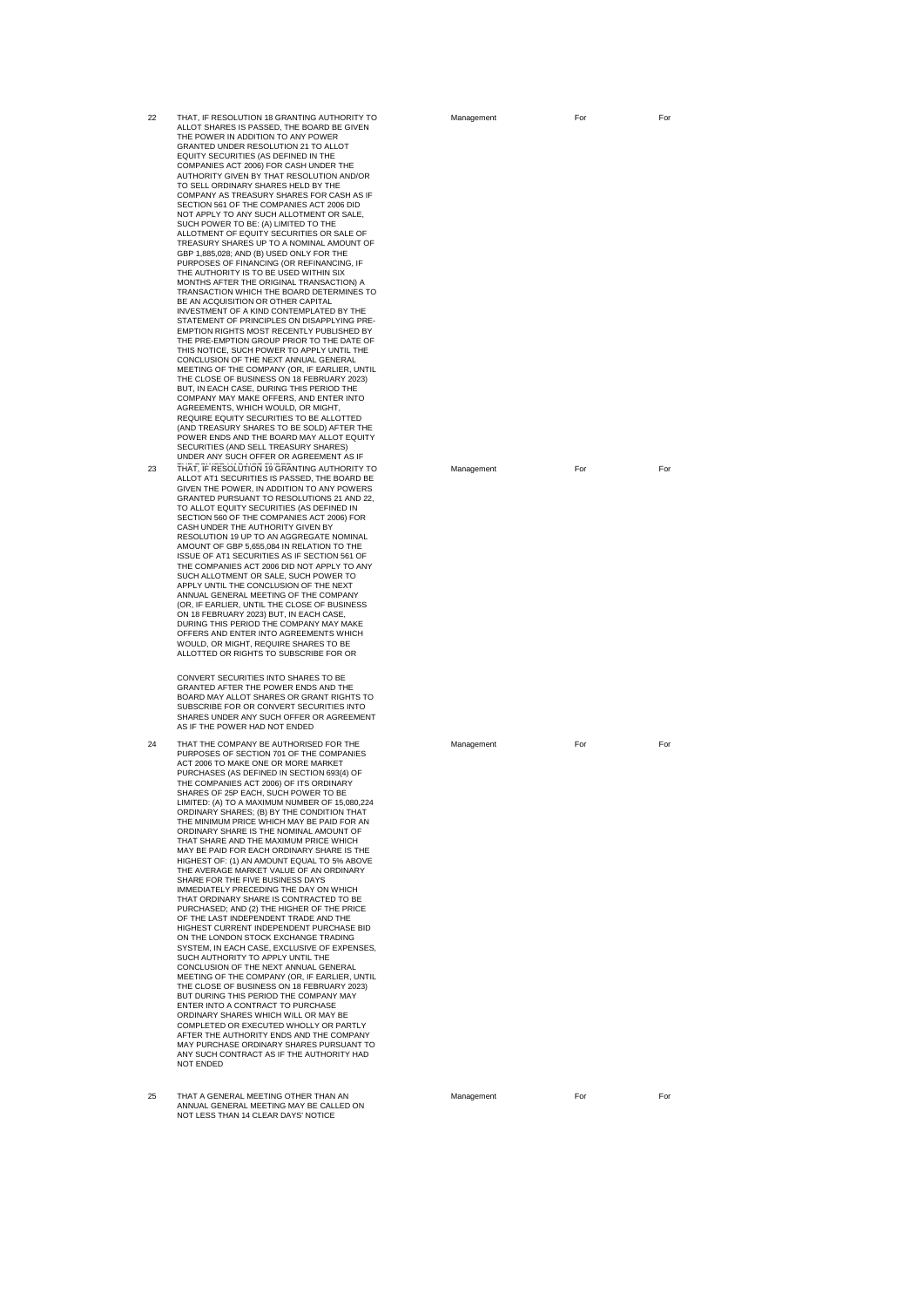| 26                 |                            | TO AUTHORISE THE COMPANY AND ITS<br>SUBSIDIARIES (THE "GROUP") TO APPLY A RATIO IN<br>RELATION TO THE FIXED AND VARIABLE<br>COMPONENTS OF REMUNERATION FOR CERTAIN<br>DIRECTORS AND EMPLOYEES OF THE COMPANY<br>AND THE GROUP'S BANKING DIVISION WHOSE<br>PROFESSIONAL ACTIVITIES HAVE A MATERIAL<br>IMPACT ON THE RISK PROFILE OF THE GROUP. SO<br>THAT THE VARIABLE COMPONENT OF TOTAL | Management               | For                                                    | For                                     |  |
|--------------------|----------------------------|------------------------------------------------------------------------------------------------------------------------------------------------------------------------------------------------------------------------------------------------------------------------------------------------------------------------------------------------------------------------------------------|--------------------------|--------------------------------------------------------|-----------------------------------------|--|
|                    | COMPONENT                  | REMUNERATION FOR SUCH AN INDIVIDUAL MAY<br>EXCEED 100% OF THE FIXED COMPONENT OF THE<br>TOTAL REMUNERATION FOR THAT INDIVIDUAL,<br>PROVIDED THAT SUCH VARIABLE COMPONENT<br>DOES NOT EXCEED 200% OF SUCH FIXED                                                                                                                                                                           |                          |                                                        |                                         |  |
|                    | <b>CLINIGEN GROUP PLC</b>  |                                                                                                                                                                                                                                                                                                                                                                                          |                          |                                                        |                                         |  |
| <b>Security</b>    |                            | G2R22L107                                                                                                                                                                                                                                                                                                                                                                                |                          | <b>Meeting Type</b>                                    | Annual General Meeting                  |  |
|                    | <b>Ticker Symbol</b>       |                                                                                                                                                                                                                                                                                                                                                                                          |                          | <b>Meeting Date</b>                                    | 24-Nov-2021                             |  |
| ISIN               |                            | GB00B89J2419                                                                                                                                                                                                                                                                                                                                                                             |                          | Agenda                                                 | 714709497 - Management                  |  |
| <b>Record Date</b> |                            |                                                                                                                                                                                                                                                                                                                                                                                          |                          | <b>Holding Recon Date</b>                              | 22-Nov-2021                             |  |
| City /             | Country                    | <b>LONDON</b><br>/ United<br>Kingdom                                                                                                                                                                                                                                                                                                                                                     |                          | <b>Vote Deadline Date</b>                              | 18-Nov-2021                             |  |
| SEDOL(s)           |                            | B89J241 - BFN0XP7 - BK8FHC7                                                                                                                                                                                                                                                                                                                                                              |                          | Quick Code                                             |                                         |  |
| Item               | Proposal                   |                                                                                                                                                                                                                                                                                                                                                                                          | Propose<br>d             | Vote                                                   | <b>For/Against</b><br><b>Management</b> |  |
|                    |                            |                                                                                                                                                                                                                                                                                                                                                                                          | bv                       |                                                        |                                         |  |
| 1                  |                            | TO RECEIVE THE AUDITED FINANCIAL STATEMENTS<br>AND THE AUDITORS AND DIRECTORS REPORTS<br>FOR THE YEAR END 30 JUNE 2021                                                                                                                                                                                                                                                                   | Management               | For                                                    | For                                     |  |
| 2                  | YEAR ENDED 30 JUNE 2021    | TO APPROVE THE DIRECTORS REMUNERATION<br>REPORT OTHER THAN THE PART CONTAINING THE<br>DIRECTORS REMUNERATION POLICY FOR THE                                                                                                                                                                                                                                                              | Management               | Abstain                                                | Against                                 |  |
|                    |                            | Comments: Discussed with Chairman, viewed LTIP vesting for CEO inappropriate given recent company                                                                                                                                                                                                                                                                                        |                          |                                                        |                                         |  |
| 3                  | performance.               | TO DECLARE A FINAL DIVIDEND OF 5.46P PER                                                                                                                                                                                                                                                                                                                                                 | Management               | For                                                    | For                                     |  |
|                    |                            | SHARE FOR THE YEAR ENDED 30 JUNE 2021                                                                                                                                                                                                                                                                                                                                                    |                          |                                                        |                                         |  |
| 4                  |                            | TO ELECT ELMAR SCHNEE AS A DIRECTOR                                                                                                                                                                                                                                                                                                                                                      | Management               | For                                                    | For                                     |  |
| 5                  |                            | TO ELECT IAN JOHNSON AS A DIRECTOR                                                                                                                                                                                                                                                                                                                                                       | Management               | For                                                    | For                                     |  |
| 6                  |                            | TO ELECT SHARON CURRAN AS A DIRECTOR                                                                                                                                                                                                                                                                                                                                                     | Management               | For                                                    | For                                     |  |
| 7                  |                            | TO RE-ELECT ANNE HYLAND AS A DIRECTOR                                                                                                                                                                                                                                                                                                                                                    | Management               | For                                                    | For                                     |  |
| 8                  |                            | TO RE-ELECT ALAN BOYD AS A DIRECTOR                                                                                                                                                                                                                                                                                                                                                      | Management               | For                                                    | For                                     |  |
| 9                  |                            | TO RE-ELECT SHAUN CHILTON AS A DIRECTOR                                                                                                                                                                                                                                                                                                                                                  | Management               | For                                                    | For                                     |  |
| 10                 | AS AUDITORS                | TO REAPPOINT PRICEWATERHOUSECOOPERS LLP                                                                                                                                                                                                                                                                                                                                                  | Management               | For                                                    | For                                     |  |
| 11                 | THE AUDITORS REMUNERATION  | TO AUTHORISE THE DIRECTORS TO DETERMINE                                                                                                                                                                                                                                                                                                                                                  | Management               | For                                                    | For                                     |  |
| 12                 | POLITICAL DONATIONS        | TO GRANT THE COMPANY AUTHORITY TO MAKE                                                                                                                                                                                                                                                                                                                                                   | Management               | Against                                                | Against                                 |  |
| 13                 | <b>ACT 2006</b>            | Comments: It is our policy to vote Against political donations.<br>TO AUTHORISE THE DIRECTORS TO ALLOT SHARES<br>PURSUANT TO SECTION 551 OF THE COMPANIES                                                                                                                                                                                                                                | Management               | For                                                    | For                                     |  |
| 14                 | <b>EMPTION RIGHTS</b>      | TO EMPOWER THE DIRECTORS TO DISAPPLY PRE-                                                                                                                                                                                                                                                                                                                                                | Management               | For                                                    | For                                     |  |
| 15                 |                            | TO EMPOWER THE DIRECTORS TO DISAPPLY PRE-<br>EMPTION RIGHTS IN RELATION TO SHARES ISSUED<br>IN CONNECTION WITH AN ACQUISITION OR<br>SPECIFIED CAPITAL INVESTMENT                                                                                                                                                                                                                         | Management               | For                                                    | For                                     |  |
|                    |                            | <b>RANDALL &amp; QUILTER INVESTMENT HOLDINGS LTD</b>                                                                                                                                                                                                                                                                                                                                     |                          |                                                        |                                         |  |
| Security           |                            | G7371X106                                                                                                                                                                                                                                                                                                                                                                                |                          | <b>Meeting Type</b>                                    | <b>Ordinary General Meeting</b>         |  |
|                    | <b>Ticker Symbol</b>       |                                                                                                                                                                                                                                                                                                                                                                                          |                          | <b>Meeting Date</b>                                    | 01-Dec-2021                             |  |
| <b>ISIN</b>        |                            | BMG7371X1065                                                                                                                                                                                                                                                                                                                                                                             |                          | Agenda                                                 | 714892571 - Management                  |  |
| <b>Record Date</b> | City / Country             | 29-Nov-2021<br><b>LONDON</b><br>/ Bermuda                                                                                                                                                                                                                                                                                                                                                |                          | <b>Holding Recon Date</b><br><b>Vote Deadline Date</b> | 29-Nov-2021<br>25-Nov-2021              |  |
| SEDOL(s)           |                            | BBL4RK6 - BBM5612 - BBM58C7                                                                                                                                                                                                                                                                                                                                                              |                          | Quick Code                                             |                                         |  |
| Item               | Proposal                   |                                                                                                                                                                                                                                                                                                                                                                                          | Propose<br>d             | Vote                                                   | <b>For/Against</b><br><b>Management</b> |  |
| 1                  | <b>COMPANY</b>             | THAT: THE BYE-LAWS SET OUT IN THE PRINTED<br>SCHEDULE PRODUCED TO THE MEETING MARKED<br>"A" AND INITIALLED FOR THE PURPOSE OF<br>IDENTIFICATION BY THE CHAIRMAN BE APPROVED<br>AND ADOPTED AS THE BYE-LAWS OF THE<br>COMPANY IN SUBSTITUTION FOR AND TO THE<br>EXCLUSION OF THE EXISTING BYE-LAWS OF THE<br>CMMT 25 NOV 2021: PLEASE NOTE THAT THIS IS A                                 | Management<br>Non-Voting | For                                                    | For                                     |  |
|                    |                            | REVISION DUE TO CHANGE OF THE RECORD-DATE<br>FROM 26 NOV 2021 TO 29 NOV 2021. IF YOU HAVE<br>ALREADY SENT IN YOUR VOTES,-PLEASE DO NOT<br>VOTE AGAIN UNLESS YOU DECIDE TO AMEND<br>YOUR ORIGINAL-INSTRUCTIONS. THANK YOU                                                                                                                                                                 |                          |                                                        |                                         |  |
|                    | <b>VIRGIN WINES UK PLC</b> |                                                                                                                                                                                                                                                                                                                                                                                          |                          |                                                        |                                         |  |
| <b>Security</b>    |                            | G9372Z106                                                                                                                                                                                                                                                                                                                                                                                |                          | <b>Meeting Type</b>                                    | Annual General Meeting                  |  |
| ISIN               | <b>Ticker Symbol</b>       | GB00BN33TR63                                                                                                                                                                                                                                                                                                                                                                             |                          | <b>Meeting Date</b><br>Agenda                          | 06-Dec-2021<br>714908918 - Management   |  |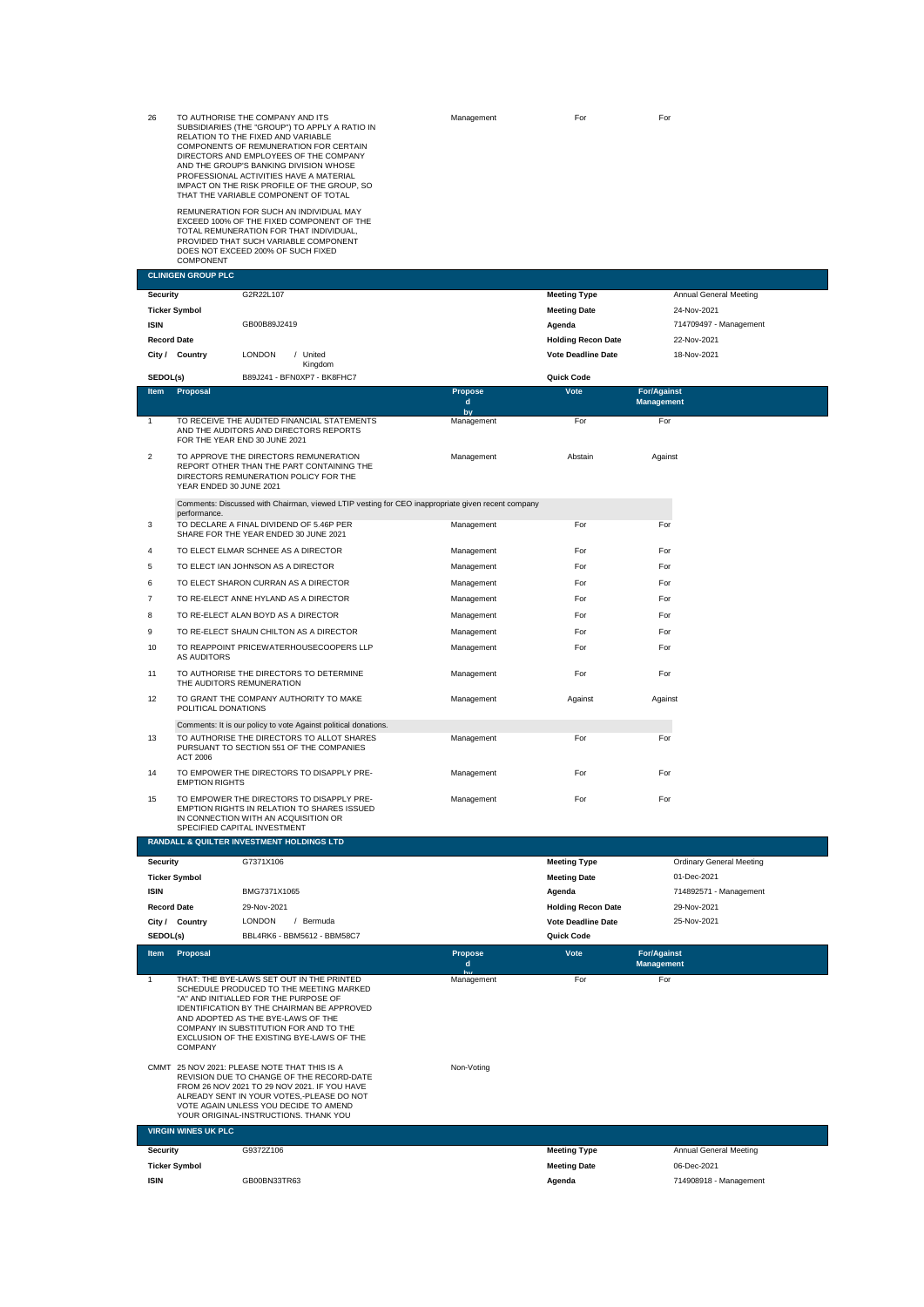|                | <b>Record Date</b>                                                                                                                                                                                                                                                                                                                                                                                                                                                             |                   |                                                                                                                                                                                                                                                                                                                                                                                                                                                                                                                                                                                                                                                                                                                                                                                                                                                                                                                                                                                                           |                    | <b>Holding Recon Date</b> | 02-Dec-2021                             |  |
|----------------|--------------------------------------------------------------------------------------------------------------------------------------------------------------------------------------------------------------------------------------------------------------------------------------------------------------------------------------------------------------------------------------------------------------------------------------------------------------------------------|-------------------|-----------------------------------------------------------------------------------------------------------------------------------------------------------------------------------------------------------------------------------------------------------------------------------------------------------------------------------------------------------------------------------------------------------------------------------------------------------------------------------------------------------------------------------------------------------------------------------------------------------------------------------------------------------------------------------------------------------------------------------------------------------------------------------------------------------------------------------------------------------------------------------------------------------------------------------------------------------------------------------------------------------|--------------------|---------------------------|-----------------------------------------|--|
|                | City / Country                                                                                                                                                                                                                                                                                                                                                                                                                                                                 | SAMLES            | / United                                                                                                                                                                                                                                                                                                                                                                                                                                                                                                                                                                                                                                                                                                                                                                                                                                                                                                                                                                                                  |                    | <b>Vote Deadline Date</b> | 01-Dec-2021                             |  |
|                |                                                                                                                                                                                                                                                                                                                                                                                                                                                                                | <b>BURY</b>       | Kingdom                                                                                                                                                                                                                                                                                                                                                                                                                                                                                                                                                                                                                                                                                                                                                                                                                                                                                                                                                                                                   |                    |                           |                                         |  |
| SEDOL(s)       |                                                                                                                                                                                                                                                                                                                                                                                                                                                                                | BN33TR6 - BN7CFV5 |                                                                                                                                                                                                                                                                                                                                                                                                                                                                                                                                                                                                                                                                                                                                                                                                                                                                                                                                                                                                           |                    | Quick Code                |                                         |  |
| Item           | Proposal                                                                                                                                                                                                                                                                                                                                                                                                                                                                       |                   |                                                                                                                                                                                                                                                                                                                                                                                                                                                                                                                                                                                                                                                                                                                                                                                                                                                                                                                                                                                                           | Propose<br>d<br>by | Vote                      | <b>For/Against</b><br><b>Management</b> |  |
| 1              |                                                                                                                                                                                                                                                                                                                                                                                                                                                                                |                   | TO RECEIVE THE COMPANY'S ANNUAL ACCOUNTS<br>FOR THE FINANCIAL YEAR ENDED 30 JUNE 2021<br>TOGETHER WITH THE DIRECTORS' REPORT AND<br>THE AUDITORS' REPORT ON THOSE ACCOUNTS                                                                                                                                                                                                                                                                                                                                                                                                                                                                                                                                                                                                                                                                                                                                                                                                                                | Management         | For                       | For                                     |  |
| $\overline{2}$ | 2021, WHICH IS SET OUT IN THE COMPANY'S<br>30 JUNE 2021                                                                                                                                                                                                                                                                                                                                                                                                                        |                   | TO APPROVE THE DIRECTORS' REMUNERATION<br>REPORT FOR THE FINANCIAL YEAR ENDED 30 JUNE<br>ANNUAL REPORT FOR THE FINANCIAL YEAR ENDED                                                                                                                                                                                                                                                                                                                                                                                                                                                                                                                                                                                                                                                                                                                                                                                                                                                                       | Management         | For                       | For                                     |  |
| 3              | BEING ELIGIBLE OFFERS HIMSELF FOR RE-                                                                                                                                                                                                                                                                                                                                                                                                                                          |                   | TO REAPPOINT JOHN MATTHEW RISMAN (WHO<br>RETIRES IN ACCORDANCE WITH ARTICLE 23.4.1 OF<br>THE COMPANY'S ARTICLES OF ASSOCIATION AND,<br>ELECTION) AS A DIRECTOR OF THE COMPANY                                                                                                                                                                                                                                                                                                                                                                                                                                                                                                                                                                                                                                                                                                                                                                                                                             | Management         | For                       | For                                     |  |
| 4              | BEING ELIGIBLE OFFERS HIMSELF FOR RE-                                                                                                                                                                                                                                                                                                                                                                                                                                          |                   | TO REAPPOINT JEREMY SIMON WRIGHT (WHO<br>RETIRES IN ACCORDANCE WITH ARTICLE 23.4.1 OF<br>THE COMPANY'S ARTICLES OF ASSOCIATION AND,<br>ELECTION) AS A DIRECTOR OF THE COMPANY                                                                                                                                                                                                                                                                                                                                                                                                                                                                                                                                                                                                                                                                                                                                                                                                                             | Management         | For                       | For                                     |  |
| 5              | TO REAPPOINT GRAEME DAVID WEIR (WHO<br>BEING ELIGIBLE OFFERS HIMSELF FOR RE-                                                                                                                                                                                                                                                                                                                                                                                                   |                   | RETIRES IN ACCORDANCE WITH ARTICLE 23.4.1 OF<br>THE COMPANY'S ARTICLES OF ASSOCIATION AND,<br>ELECTION) AS A DIRECTOR OF THE COMPANY                                                                                                                                                                                                                                                                                                                                                                                                                                                                                                                                                                                                                                                                                                                                                                                                                                                                      | Management         | For                       | For                                     |  |
| 6              | BEING ELIGIBLE OFFERS HIMSELF FOR RE-                                                                                                                                                                                                                                                                                                                                                                                                                                          |                   | TO REAPPOINT EDWARD ASTON WASS (WHO<br>RETIRES IN ACCORDANCE WITH ARTICLE 23.4.1 OF<br>THE COMPANY'S ARTICLES OF ASSOCIATION AND,<br>ELECTION) AS A DIRECTOR OF THE COMPANY                                                                                                                                                                                                                                                                                                                                                                                                                                                                                                                                                                                                                                                                                                                                                                                                                               | Management         | For                       | For                                     |  |
| $\overline{7}$ | BEING ELIGIBLE, OFFERS HERSELF FOR RE-                                                                                                                                                                                                                                                                                                                                                                                                                                         |                   | TO REAPPOINT HELEN VICTORIA JONES (WHO<br>RETIRES IN ACCORDANCE WITH ARTICLE 23.4.1 OF<br>THE COMPANY'S ARTICLES OF ASSOCIATION AND,<br>ELECTION) AS A DIRECTOR OF THE COMPANY                                                                                                                                                                                                                                                                                                                                                                                                                                                                                                                                                                                                                                                                                                                                                                                                                            | Management         | For                       | For                                     |  |
| 8              | BEING ELIGIBLE' OFFERS HERSELF FOR RE-                                                                                                                                                                                                                                                                                                                                                                                                                                         |                   | TO REAPPOINT SOPHIE ALICE TOMKINS (WHO<br>RETIRES IN ACCORDANCE WITH ARTICLE 23.4.1 OF<br>THE COMPANY'S ARTICLES OF ASSOCIATION AND,<br>ELECTION) ASA DIRECTOR OF THE COMPANY                                                                                                                                                                                                                                                                                                                                                                                                                                                                                                                                                                                                                                                                                                                                                                                                                             | Management         | For                       | For                                     |  |
| 9              | GENERAL MEETING OF THE COMPANY                                                                                                                                                                                                                                                                                                                                                                                                                                                 |                   | TO APPOINT PRICEWATERHOUSECOOPERS LLP AS<br>AUDITORS OF THE COMPANY TO HOLD OFFICE<br>UNTIL THE CONCLUSION OF THE NEXT ANNUAL                                                                                                                                                                                                                                                                                                                                                                                                                                                                                                                                                                                                                                                                                                                                                                                                                                                                             | Management         | For                       | For                                     |  |
| 10             | TO AUTHORISE THE DIRECTORS TO FIX THE<br>REMUNERATION OF THE AUDITORS OF THE<br><b>COMPANY</b>                                                                                                                                                                                                                                                                                                                                                                                 |                   |                                                                                                                                                                                                                                                                                                                                                                                                                                                                                                                                                                                                                                                                                                                                                                                                                                                                                                                                                                                                           | Management         | For                       | For                                     |  |
| 11             | UNCONDITIONALLY AUTHORISED FOR THE<br>(THE ACT) TO EXERCISE ALL OR ANY OF THE<br>THE COMPANY OR TO GRANT RIGHTS TO<br>NOMINAL VALUE OF GBP 186,125 TO SUCH<br>SUCH TERMS AND CONDITIONS AS THE<br>TO THE ARTICLES OF ASSOCIATION OF THE<br>COMPANY), SUCH AUTHORITY, UNLESS<br>AT THE CONCLUSION OF THE NEXT ANNUAL<br>EARLIER, AT THE CLOSE OF BUSINESS ON 6<br>WOULD OR MIGHT REQUIRE RELEVANT<br>SUCH PERIOD AND THE DIRECTORS OF THE<br>IF THE AUTHORITY CONFERRED BY THIS |                   | THAT, IN SUBSTITUTION FOR ALL EXISTING AND<br>UNEXERCISED AUTHORITIES AND POWERS, THE<br>DIRECTORS OF THE COMPANY BE GENERALLY AND<br>PURPOSE OF SECTION 551 COMPANIES ACT 2006<br>POWERS OF THE COMPANY TO ALLOT SHARES OF<br>SUBSCRIBE FOR, OR TO CONVERT ANY SECURITY<br>INTO, SHARES OF THE COMPANY (SUCH SHARES<br>AND RIGHTS BEING TOGETHER REFERRED TO AS<br>RELEVANT SECURITIES) UP TO AN AGGREGATE<br>PERSONS AT SUCH TIMES AND GENERALLY ON<br>DIRECTORS MAY DETERMINE (SUBJECT ALWAYS<br>PREVIOUSLY RENEWED, VARIED OR REVOKED BY<br>THE COMPANY IN GENERAL MEETING, TO EXPIRE<br>GENERAL MEETING OF THE COMPANY (OR, IF<br>MARCH 2023) SAVE THAT THE DIRECTORS OF THE<br>COMPANY MAY, BEFORE THE EXPIRY OF SUCH<br>PERIOD, MAKE AN OFFER OR AGREEMENT WHICH<br>SECURITIES OR EQUITY SECURITIES (AS THE CASE<br>MAY BE) TO BE ALLOTTED AFTER THE EXPIRY OF<br>COMPANY MAY ALLOT RELEVANT SECURITIES OR<br>EQUITY SECURITIES (AS THE CASE MAY BE) IN<br>PURSUANCE OF SUCH OFFER OR AGREEMENT AS | Management         | For                       | For                                     |  |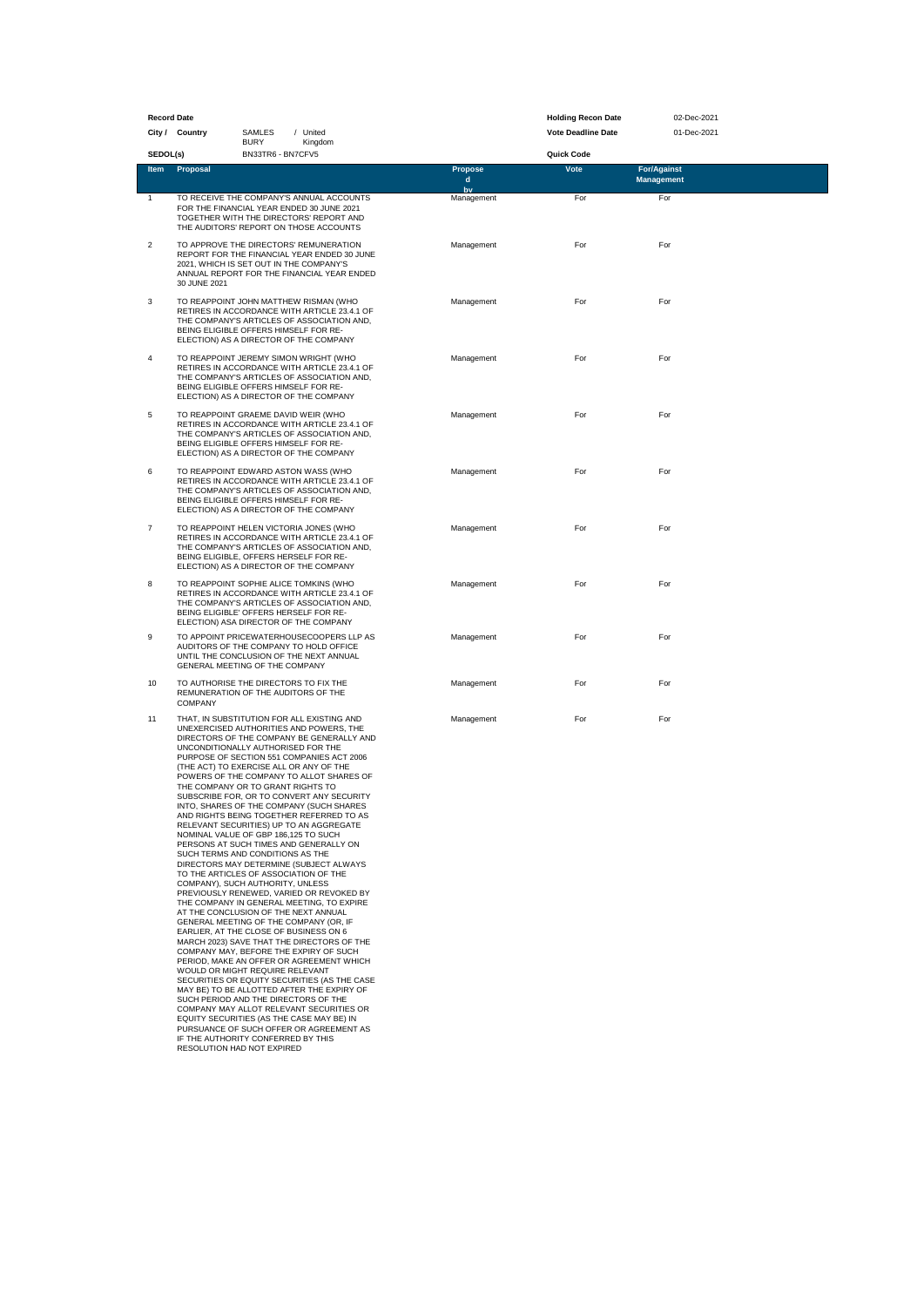12 THAT, IF RESOLUTION 11 ABOVE IS PASSED, AND IN Management Management For SUBSTITUTION FOR ALL EXISTING AND UNEXERCISED AUTHORITIES AND POWERS, THE DIRECTORS OF THE COMPANY BE AND ARE HEREBY GENERALLY AND UNCONDITIONALLY EMPOWERED PURSUANT TO SECTIONS70 OF THE ACT TO ALLOT EQUITY SECURITIES (AS DEFINED IN SECTION 560 OF THE ACT) (EQUITY SECURITIES)<br>FOR CASH UNDER THE AUTHORITY GIVEN BY THAT<br>RESOLUTION 11 AND/OR TO SELL ORDINARY<br>SHARES HELD BY THE COMPANY AS TREASURY SHARES FOR CASH AS IF SECTION 561 OF THE ACT DID NOT APPLY TO ANY SUCH ALLOTMENT OR SALE, SUCH AUTHORITY TO BE LIMITED TO: 12.1

THE ALLOTMENT OF EQUITY SECURITIES OR SALE OF TREASURY SHARES IN CONNECTION WITH A<br>RIGHTS ISSUE OR SIMILAR OFFERING FAVOUR OF<br>ORDINARY SHAREHOLDERS WHERE THE EQUITY<br>SECURITIES RESPECTIVELY ATTRIBUTABLE TO THE INTERESTS OF ALL ORDINARY SHAREHOLDERS ARE PROPORTIONATE (AS NEARLY AS MAY BE) TO THE RESPECT WE NUMBERS OF ORDINARY SHARES HELD BY THEM ON THAT DATE PROVIDED THAT THE DIRECTORS OF THE COMPANY MAY MAKE SUCH EXCLUSIONS OR OTHER<br>ARRANGEMENTS TO DEAL WITH ANY LEGAL OR<br>PRACTICAL PROBLEMS UNDER THE LAWS OF ANY<br>TERRITORY OR THE REQUIREMENT OF ANY REGULATORY BODY OR ANY STOCK EXCHANGE OR<br>WITH FRACTIONAL ENTITLEMENTS AS THEY<br>CONSIDER NECESSARY OR EXPEDIENT; AND 12.2<br>THE ALLOTMENT OF EQUITY SECURITIES OR SALE OF TREASURY SHARES (OTHERWISE THAN UNDER PARAGRAPH 12.1 ABOVE) UPTO AN AGGREGATE<br>NOMINAL AMOUNT OF GBP 27,918 REPRESENTING<br>APPROXIMATELY 5% OF THE CURRENT SHARE<br>CAPITAL OF THE COMPANY, SUCH AUTHORITY, UNLESS PREVIOUSLY RENEWED, VARIED OR REVOKED BY THE COMPANY IN GENERAL MEETING, TO EXPIRE AT THE END OF THE NEXT ANNUAL GENERAL MEETING OF THE COMPANY (OR, IF EARLIER, AT THE CLOSE OF BUSINESS ON 6<br>MARCH 2023) SAVE THAT THE DIRECTORS OF THE<br>COMPANY MAY, BEFORE THE EXPIRY OF SUCH<br>PERIOD, MAKE AN OFFER OR AGREEMENT WHICH WOULD OR MIGHT REQUIRE EQUITY SECURITIES TO BE ALLOTTED (AND TREASURY SHARES TO BE<br>SOLD) AFTER THE EXPIRY OF SUCH PERIOD AND<br>THE DIRECTORS OF THE COMPANY MAY ALLOT<br>EQUITY SECURITIES (AND SELL TREASURY

13 FHAT, IF RESOLUTION 11 ABOVE IS PASSED, AND IN Management Management For ADDITION TO ANY AUTHORITY GRANTED UNDER RESOLUTION 12 ABOVE, THE DIRECTORS OF THE COMPANY BE AND ARE HEREBY GENERALLY AND UNCONDITIONALLY EMPOWERED PURSUANT TO SECTION 570 OF THE ACT TO ALLOT EQUITY SECURITIES FOR CASH UNDER THE AUTHORITY GIVEN BY THAT RESOLUTION 11 AND/OR TO SELL ORDINARY SHARES HELD BY THE COMPANY AS TREASURY SHARES FOR CASH AS IF SECTION 561 OF THE ACT DID NOT APPLY TO ANY SUCH ALLOTMENT OF EQUITY SECURITIES, SUCH AUTHORITY TO BE: 13.1 LIMITED TO THE ALLOTMENT OF EQUITY SECURITIES OR SALE OF TREASURY SHARES PURSUANT TO THE AUTHORITY GRANTED UNDER RESOLUTION IL UP

TO AN AGGREGATE NOMINAL AMOUNT OF GBP 27,918 REPRESENTING APPROXIMATELY 5% OF

THE CURRENT SHARE CAPITAL OF THE COMPANY; AND 13.2 USED ONLY FOR THE PURPOSES OF FINANCING (OR REFINANCING, IF THE AUTHORITY IS TO BE USED WITHIN SIX MONTHS AFTER THE ORIGINAL TRANSACTION) A TRANSACTION WHICH THE DIRECTORS OF THE COMPANY DETERMINE TO<br>BE AN ACQUISITION OR OTHER CAPITAL<br>INVESTMENT OF A KIND CONTEMPLATED BY THE<br>STATEMENT OF PRINCIPLES ON DISAPPLYING PRE-EMPTION RIGHTS MOST RECENTLY PUBLISHED BY<br>THE PRE-EMPTION GROUP PRIOR TO THE DATE OF THE PRE-EMPTION GROUP PRIOR TO THE DATE OF<br>THE ROTICE OF ANNUAL GENERAL MEETING OF<br>THE COMPANY, SUCH AUTHORITY, UNLESS<br>PREVIOUSLY RENEWED, VARIED OR REVOKED BY<br>THE COMPANY IN GENERAL MEETING, TO EXPIRE AT THE END OF THE NEXT ANNUAL GENERAL MEETING OF THE COMPANY (OR, IF EARLIER, AT THE CLOSE OF BUSINESS ON 6 MARCH 2023) SAVE THAT THE DIRECTORS OF THE COMPANY MAY, BEFORE THE EXPIRY OF-SUCH PERIOD, MAKE AN OFFER OR AGREEMENT WHICH WOULD OR MIGHT REQUIRE EQUITY SECURITIES TO BE ALLOTTED (AND TREASURY SHARES TO BE SOLD) AFTER THE EXPIRY OF SUCH PERIOD AND THE DIRECTORS OF THE COMPANY MAY ALLOT EQUITY SECURITIES (AND SELL TREASURY SHARES) IN PURSUANCE OF SUCH OFFER OR AGREEMENT AS IF THE AUTHORITY CONFERRED BY THIS RESOLUTION HAD NOT EXPIRED

CMMT 17 NOV 2021: PLEASE NOTE THAT THIS IS A REVISION DUE TO MODIFICATION OF THE-TEXT OF<br>RESOLUTION 3. IF YOU HAVE ALREADY SENT IN<br>YOUR VOTES, PLEASE DO NOT-VOTE AGAIN<br>UNLESS YOU DECIDE TO AMEND YOUR ORIGINAL<br>INSTRUCTIONS. THANK YOU

**VOLUTION GROUP PLC**

Management For For For

Management **For** For For

Non-Voting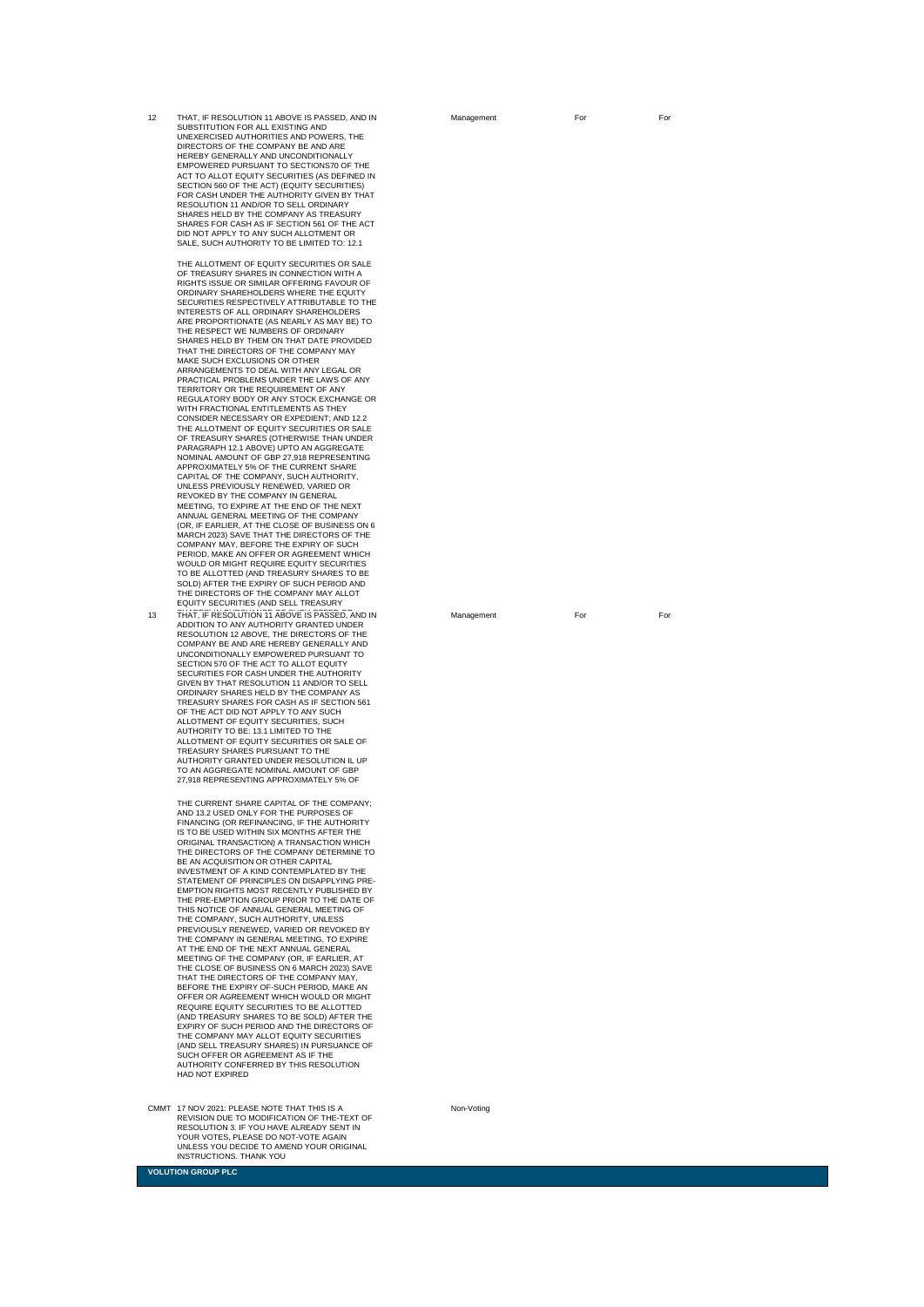| <b>Security</b>         |                                                                                                                       | G93824103          |                                                                                             |                          | <b>Meeting Type</b>       | Annual General Meeting                  |
|-------------------------|-----------------------------------------------------------------------------------------------------------------------|--------------------|---------------------------------------------------------------------------------------------|--------------------------|---------------------------|-----------------------------------------|
|                         | <b>Ticker Symbol</b>                                                                                                  |                    |                                                                                             |                          | <b>Meeting Date</b>       | 09-Dec-2021                             |
| <b>ISIN</b>             |                                                                                                                       | GB00BN3ZZ526       |                                                                                             |                          | Agenda                    | 714795929 - Management                  |
| <b>Record Date</b>      |                                                                                                                       |                    |                                                                                             |                          | <b>Holding Recon Date</b> | 07-Dec-2021                             |
|                         | City / Country                                                                                                        | <b>LONDON</b>      | / United<br>Kingdom                                                                         |                          | <b>Vote Deadline Date</b> | 03-Dec-2021                             |
| SEDOL(s)                |                                                                                                                       | BN3ZZ52 - BNQ4VQ9  |                                                                                             |                          | Quick Code                |                                         |
| Item                    | Proposal                                                                                                              |                    |                                                                                             | Propose<br>d             | Vote                      | <b>For/Against</b><br><b>Management</b> |
|                         |                                                                                                                       |                    |                                                                                             | bv                       | For                       | For                                     |
| 1<br>$\overline{2}$     | ANNUAL REPORT AND ACCOUNTS<br>DIRECTORS REMUNERATION REPORT                                                           |                    |                                                                                             | Management               | For                       | For                                     |
| 3                       | FINAL DIVIDEND                                                                                                        |                    |                                                                                             | Management<br>Management | For                       | For                                     |
| 4                       | RE-ELECT PAUL HOLLINGWORTH                                                                                            |                    |                                                                                             | Management               | For                       | For                                     |
| 5                       | RE-ELECT RONNIE GEORGE                                                                                                |                    |                                                                                             | Management               | For                       | For                                     |
| 6                       | RE-ELECT NIGEL LINGWOOD                                                                                               |                    |                                                                                             | Management               | For                       | For                                     |
| 7                       | RE-ELECT AMANDA MELLOR                                                                                                |                    |                                                                                             | Management               | For                       | For                                     |
| 8                       | RE-ELECT ANDY O BRIEN                                                                                                 |                    |                                                                                             | Management               | For                       | For                                     |
| 9                       | RE-ELECT CLAIRE TINEY                                                                                                 |                    |                                                                                             | Management               | For                       | For                                     |
| 10                      |                                                                                                                       |                    | RE-APPOINT ERNST YOUNG LLP AS AUDITORS                                                      | Management               | For                       | For                                     |
| 11                      | REMUNERATION OF AUDITOR                                                                                               |                    |                                                                                             | Management               | For                       | For                                     |
| 12                      | AUTHORITY TO INCUR POLITICAL DONATIONS                                                                                |                    |                                                                                             | Management               | Against                   | Against                                 |
|                         |                                                                                                                       |                    | Comments: It is our policy to vote Against political donations.                             |                          |                           |                                         |
| 13                      | AUTHORITY TO ALLOT SHARES                                                                                             |                    |                                                                                             | Management               | For                       | For                                     |
| 14                      |                                                                                                                       |                    | AUTHORITY TO DISAPPLY PRE-EMPTION RIGHTS                                                    | Management               | For                       | For                                     |
| 15                      |                                                                                                                       |                    | AUTHORITY TO CALL A GENERAL MEETING ON 14                                                   | Management               | For                       | For                                     |
|                         | <b>CLEAR DAYS NOTICE</b>                                                                                              |                    |                                                                                             |                          |                           |                                         |
|                         | CMMT 26 OCT 2021: PLEASE NOTE THAT THIS IS A                                                                          |                    | REVISION DUE TO MODIFICATION OF THE-TEXT OF                                                 | Non-Voting               |                           |                                         |
|                         | YOUR VOTES, PLEASE DO NOT-VOTE AGAIN                                                                                  |                    | RESOLUTION 10. IF YOU HAVE ALREADY SENT IN                                                  |                          |                           |                                         |
|                         |                                                                                                                       |                    | UNLESS YOU DECIDE TO AMEND YOUR ORIGINAL                                                    |                          |                           |                                         |
|                         | INSTRUCTIONS. THANK YOU                                                                                               |                    |                                                                                             |                          |                           |                                         |
|                         | <b>BIOVENTIX PLC</b>                                                                                                  |                    |                                                                                             |                          |                           |                                         |
| <b>Security</b>         |                                                                                                                       | G1285U100          |                                                                                             |                          | <b>Meeting Type</b>       | Annual General Meeting                  |
|                         | <b>Ticker Symbol</b>                                                                                                  |                    |                                                                                             |                          | <b>Meeting Date</b>       | 09-Dec-2021                             |
| <b>ISIN</b>             |                                                                                                                       | GB00B4QVDF07       |                                                                                             |                          | Agenda                    | 714903033 - Management<br>07-Dec-2021   |
| <b>Record Date</b>      |                                                                                                                       |                    |                                                                                             |                          | <b>Holding Recon Date</b> |                                         |
|                         |                                                                                                                       |                    |                                                                                             |                          |                           |                                         |
|                         | City / Country                                                                                                        | <b>FARNHA</b><br>M | / United<br>Kingdom                                                                         |                          | <b>Vote Deadline Date</b> | 06-Dec-2021                             |
| SEDOL(s)                |                                                                                                                       | B4QVDF0 - BZC0BK9  |                                                                                             |                          | Quick Code                |                                         |
| Item                    | Proposal                                                                                                              |                    |                                                                                             | Propose<br>d             | Vote                      | <b>For/Against</b><br><b>Management</b> |
| 1                       |                                                                                                                       |                    | TO RECEIVE THE AUDITED FINANCIAL STATEMENTS                                                 | bv                       | For                       | For                                     |
|                         | 2021 AND THE DIRECTORS' AND AUDITORS'<br><b>REPORTS THEREON</b>                                                       |                    | OF THE COMPANY FOR THE YEAR ENDED 30 JUNE                                                   | Management               |                           |                                         |
| $\overline{\mathbf{c}}$ | TO THE COMPANY AND TO AUTHORIZE THE                                                                                   |                    | TO RE-APPOINT JAMES COWPER LLP AS AUDITORS                                                  | Management               | For                       | For                                     |
| 3                       | THE COMPANY                                                                                                           |                    | DIRECTORS TO AGREE THEIR REMUNERATION<br>TO RE-ELECT IAN NICHOLSON AS A DIRECTOR OF         | Management               | For                       | For                                     |
| 4                       | THE COMPANY                                                                                                           |                    | TO RE-ELECT PETER HARRISON AS A DIRECTOR OF                                                 | Management               | For                       | For                                     |
| 5                       | THE COMPANY                                                                                                           |                    | TO RE-ELECT NICK MCCOOKE AS A DIRECTOR OF                                                   | Management               | For                       | For                                     |
| 6                       | THE COMPANY                                                                                                           |                    | TO RE-ELECT BRUCE HISCOCK AS A DIRECTOR OF                                                  | Management               | For                       | For                                     |
| 7                       | 551 OF THE COMPANIES ACT 2006                                                                                         |                    | TO AUTHORISE THE DIRECTORS OF THE COMPANY<br>TO ALLOT SHARES IN ACCORDANCE WITH SECTION     | Management               | For                       | For                                     |
| 8                       | TO GIVE THE DIRECTORS OF THE COMPANY<br>PRE-EMPTIVE BASIS IN ACCORDANCE WITH<br>SECTION 570 OF THE COMPANIES ACT 2006 |                    | LIMITED POWER AS SPECIFIED IN THE NOTICE OF<br>MEETING TO ALLOT EQUITY SECURITIES ON A NON- | Management               | For                       | For                                     |
| 9                       | THE NOTICE OF MEETING                                                                                                 |                    | TO AUTHORISE THE COMPANY TO MAKE MARKET<br>PURCHASES OF ITS OWN SHARES AS SPECIFIED IN      | Management               | For                       | For                                     |
|                         | ORCHARD FUNDING GROUP PLC                                                                                             |                    |                                                                                             |                          |                           |                                         |
| <b>Security</b>         |                                                                                                                       | G676AH101          |                                                                                             |                          | <b>Meeting Type</b>       | Annual General Meeting                  |
|                         | <b>Ticker Symbol</b>                                                                                                  |                    |                                                                                             |                          | <b>Meeting Date</b>       | 09-Dec-2021                             |
| <b>ISIN</b>             |                                                                                                                       | GB00BYZFM569       |                                                                                             |                          | Agenda                    | 714903879 - Management                  |
| <b>Record Date</b>      |                                                                                                                       |                    |                                                                                             |                          | <b>Holding Recon Date</b> | 07-Dec-2021                             |
|                         | City / Country                                                                                                        | <b>LUTON</b>       | / United<br>Kingdom                                                                         |                          | Vote Deadline Date        | 06-Dec-2021                             |
| SEDOL(s)                |                                                                                                                       | BYZFM56            |                                                                                             |                          | Quick Code                |                                         |
| Item                    | Proposal                                                                                                              |                    |                                                                                             | Propose<br>d             | Vote                      | <b>For/Against</b><br><b>Management</b> |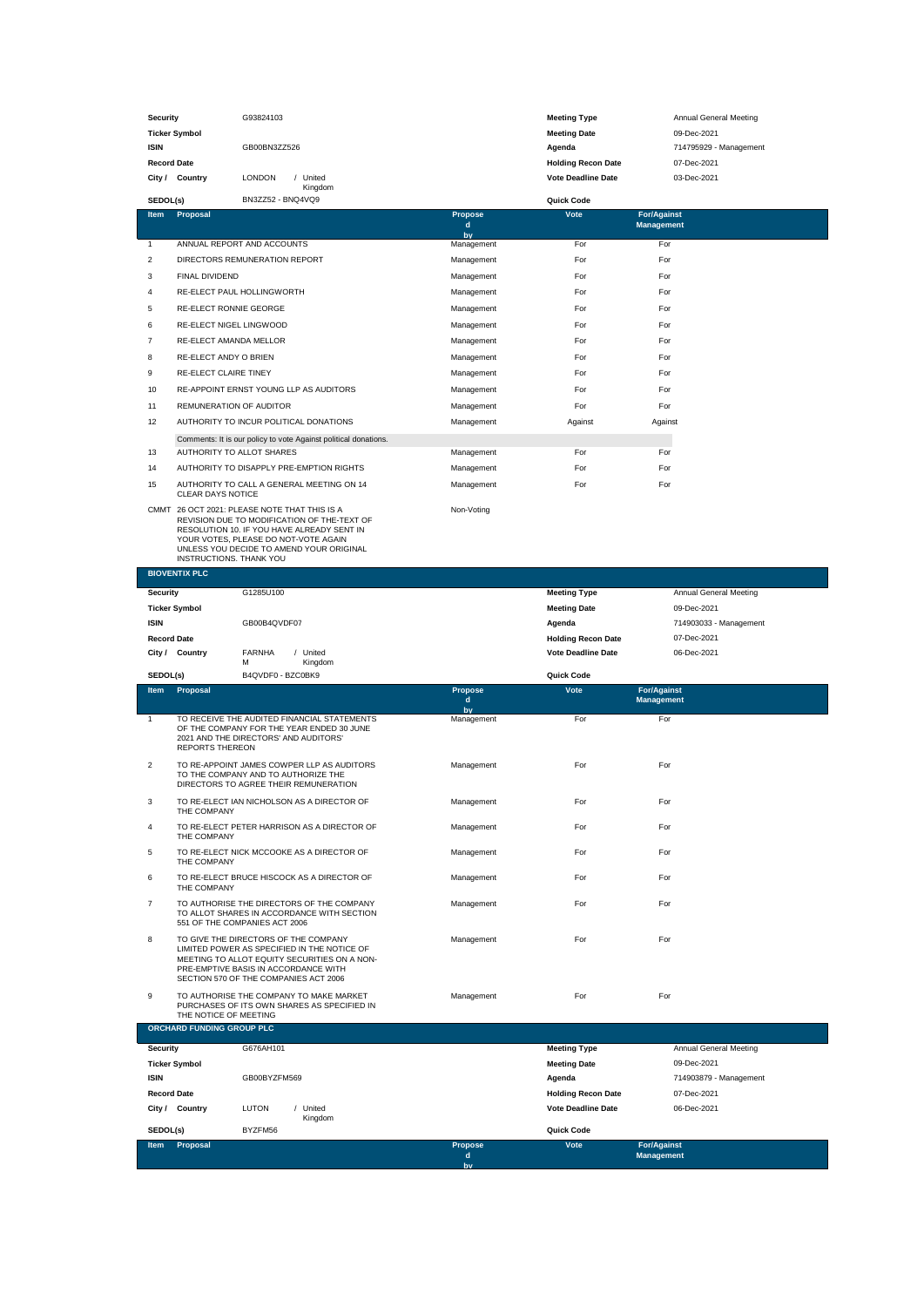| 1              | TO RECEIVE AND ADOPT THE COMPANY'S ANNUAL<br>ACCOUNTS FOR THE FINANCIAL YEAR ENDED 31<br>JULY 2021 AND THE ASSOCIATED STRATEGIC<br>REPORT, AND REPORTS OF THE DIRECTORS AND<br><b>AUDITOR</b>                                                                                                                                                                                                                                                                                                                                                                                                                                                                                                                                                                                                                                                                                                                                                                                                                                                                                                                                                | Management | For     | For     |
|----------------|----------------------------------------------------------------------------------------------------------------------------------------------------------------------------------------------------------------------------------------------------------------------------------------------------------------------------------------------------------------------------------------------------------------------------------------------------------------------------------------------------------------------------------------------------------------------------------------------------------------------------------------------------------------------------------------------------------------------------------------------------------------------------------------------------------------------------------------------------------------------------------------------------------------------------------------------------------------------------------------------------------------------------------------------------------------------------------------------------------------------------------------------|------------|---------|---------|
| $\overline{2}$ | TO APPROVE THE REMUNERATION POLICY SET<br>OUT IN THE REMUNERATION REPORT ON PAGES 18<br>AND 19 OF THE COMPANY'S ANNUAL REPORT AND<br>ACCOUNTS FOR THE FINANCIAL YEAR ENDED 31<br><b>JULY 2021</b>                                                                                                                                                                                                                                                                                                                                                                                                                                                                                                                                                                                                                                                                                                                                                                                                                                                                                                                                            | Management | For     | For     |
| 3              | TO RE-APPOINT RSM UK AUDIT LLP AS AUDITOR OF<br>THE COMPANY TO HOLD OFFICE FROM THE<br>CONCLUSION OF THE AGM UNTIL THE<br>CONCLUSION OF THE AGM OF THE COMPANY TO<br>BE HELD IN 2022                                                                                                                                                                                                                                                                                                                                                                                                                                                                                                                                                                                                                                                                                                                                                                                                                                                                                                                                                         | Management | For     | For     |
| $\overline{4}$ | TO AUTHORISE THE AUDIT COMMITTEE TO<br>DETERMINE THE REMUNERATION OF THE<br><b>COMPANY'S AUDITORS</b>                                                                                                                                                                                                                                                                                                                                                                                                                                                                                                                                                                                                                                                                                                                                                                                                                                                                                                                                                                                                                                        | Management | For     | For     |
| 5              | TO DECLARE A FINAL DIVIDEND OF 2P PER<br>ORDINARY SHARE IN THE COMPANY IN RESPECT<br>OF THE YEAR ENDED 31 JULY 2021 DUE AND<br>PAYABLE ON 17 DECEMBER 2021 TO ORDINARY<br>SHAREHOLDERS ON THE COMPANY'S REGISTER<br>OF SHAREHOLDERS ON 10 DECEMBER 2021                                                                                                                                                                                                                                                                                                                                                                                                                                                                                                                                                                                                                                                                                                                                                                                                                                                                                      | Management | For     | For     |
| 6              | TO RE- ELECT RAVI TAKHAR AS DIRECTOR                                                                                                                                                                                                                                                                                                                                                                                                                                                                                                                                                                                                                                                                                                                                                                                                                                                                                                                                                                                                                                                                                                         | Management | For     | For     |
| $\overline{7}$ | TO RE-ELECT LIAM MCSHANE AS DIRECTOR                                                                                                                                                                                                                                                                                                                                                                                                                                                                                                                                                                                                                                                                                                                                                                                                                                                                                                                                                                                                                                                                                                         | Management | For     | For     |
| 8              | THAT THE DIRECTORS BE GENERALLY AND<br>UNCONDITIONALLY AUTHORISED PURSUANT TO<br>AND FOR THE PURPOSES OF SECTION 551 OF THE<br>UK COMPANIES ACT 2006 (THE "ACT") TO EXERCISE<br>ALL THE POWERS OF THE COMPANY TO ALLOT<br>SHARES IN THE COMPANY AND TO GRANT RIGHTS<br>TO SUBSCRIBE FOR, OR TO CONVERT ANY<br>SECURITY INTO, SHARES IN THE COMPANY UP TO<br>AN AGGREGATE NOMINAL AMOUNT OF GBP 71,180<br>(BEING APPROXIMATELY EQUAL TO 1/3RD OF THE<br>ORDINARY SHARES IN ISSUE AT 11 NOVEMBER<br>2021), AND SUCH AUTHORITY SHALL EXPIRE AT<br>THE CONCLUSION OF THE AGM OF THE COMPANY<br>TO BE HELD IN 2022 OR AT THE CLOSE OF                                                                                                                                                                                                                                                                                                                                                                                                                                                                                                             | Management | For     | For     |
|                | BUSINESS ON 31 DECEMBER 2022, WHICHEVER IS<br>THE EARLIER, SAVE THAT THIS AUTHORITY SHALL<br>ALLOW THE COMPANY BEFORE THE EXPIRY OF<br>THIS AUTHORITY TO MAKE OFFERS OR<br>AGREEMENTS WHICH WOULD OR MIGHT REQUIRE<br>SHARES TO BE ALLOTTED OR RIGHTS TO<br>SUBSCRIBE FOR, OR TO CONVERT ANY SECURITY<br>INTO, SHARES TO BE GRANTED AFTER SUCH<br>EXPIRY AND THE DIRECTORS MAY ALLOT SHARES<br>OR GRANT RIGHTS TO SUBSCRIBE FOR, OR TO<br>CONVERT ANY SECURITY INTO, SHARES (AS THE<br>CASE MAY BE) IN PURSUANCE OF SUCH OFFERS<br>OR AGREEMENTS AS IF THE AUTHORITY<br>CONFERRED HEREBY HAD NOT EXPIRED                                                                                                                                                                                                                                                                                                                                                                                                                                                                                                                                     |            |         |         |
| 9              | THAT THE DIRECTORS BE UNCONDITIONALLY<br>AUTHORISED FOR THE PURPOSES OF SECTION 701<br>OF THE ACT TO MAKE MARKET PURCHASES<br>(WITHIN THE MEANING OF SECTION 693 OF THE<br>ACT) OF ITS ORDINARY SHARES OF 1P EACH<br>("ORDINARY SHARES"), AND MAY HOLD SUCH<br>SHARES AS TREASURY SHARES OR CANCEL THEM,<br>PROVIDE PROVIDED THAT IN SO DOING SO THEY:<br>9.1. PURCHASE NO MORE THAN 5,338,543<br>ORDINARY SHARES; AND 9.2. PAY NOT LESS THAN<br>1P PER ORDINARY SHARE (EXCLUSIVE OF<br>EXPENSES); AND 9.3. PAY NO MORE THAN AN<br>AMOUNT EQUAL TO 105% OF THE AVERAGE OF THE<br>CLOSING MID-MARKET QUOTATIONS FOR<br>ORDINARY SHARES OF 1P EACH (AS DERIVED<br>FROM THE AIM APPENDIX OF THE DAILY OFFICIAL<br>LIST OF THE LONDON STOCK EXCHANGE PLC) FOR<br>THE FIVE BUSINESS DAYS IMMEDIATELY<br>PRECEDING THE DATE OF PURCHASE (EXCLUSIVE<br>OF EXPENSES). SUCH AUTHORITY TO EXPIRE AT<br>THE END OF THE AGM OF THE COMPANY TO BE<br>HELD IN 2022 OR THE CLOSE OF BUSINESS ON 31<br>DECEMBER 2022, WHICHEVER IS THE EARLIER<br>(EXCEPT IN RELATION TO ANY PURCHASE OF<br>SHARES THE CONTRACT FOR WHICH WAS<br>CONCLUDED BEFORE SUCH DATE) | Management | Against | Against |
|                | Comments: It is our policy to vote Against anything over 10% with regards to authority for a company to                                                                                                                                                                                                                                                                                                                                                                                                                                                                                                                                                                                                                                                                                                                                                                                                                                                                                                                                                                                                                                      |            |         |         |
| 10             | purchase their own shares.<br>THAT, SUBJECT TO THE PASSING OF RESOLUTION<br>7, THE DIRECTORS BE AND ARE HEREBY<br>EMPOWERED PURSUANT TO SECTIONS 570 AND<br>573 OF THE UK COMPANIES ACT 2006 (THE "ACT")<br>TO ALLOT EQUITY SECURITIES (WITHIN THE<br>MEANING OF SECTION 560 OF THE ACT) FOR CASH<br>EITHER PURSUANT TO THE AUTHORITY GRANTED<br>BY RESOLUTION 7 OR BY WAY OF A SALE OF<br>TREASURY SHARES UP TO AN AGGREGATE<br>NOMINAL AMOUNT OF GBP 21,354 (BEING<br>APPROXIMATELY EQUAL TO 10% OF THE<br>ORDINARY SHARES IN ISSUE AT 11 NOVEMBER<br>2021) AS IF SECTION 561(1) OF THE ACT DID NOT<br>APPLY TO ANY SUCH ALLOTMENT OR SALE,                                                                                                                                                                                                                                                                                                                                                                                                                                                                                                | Management | For     | For     |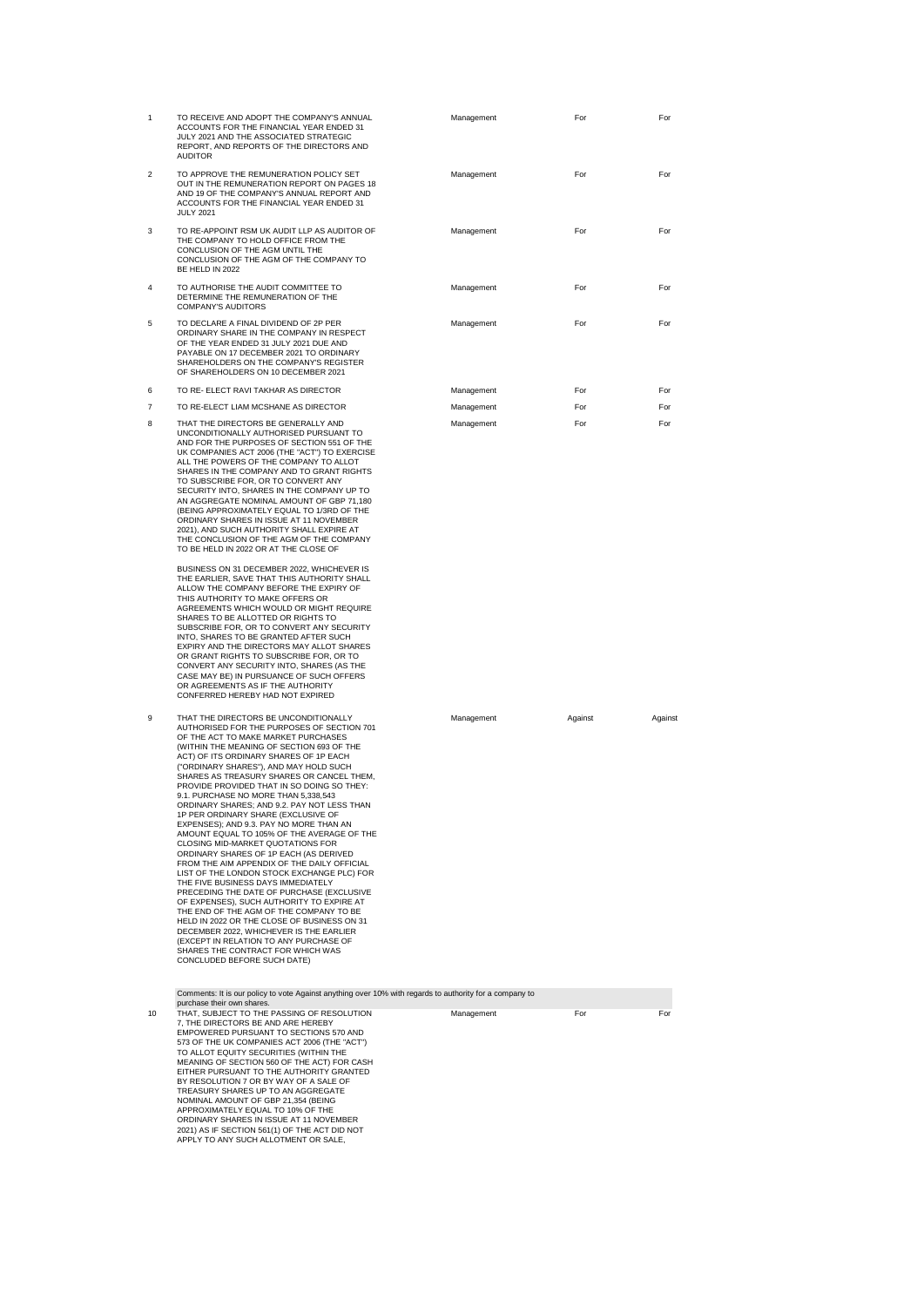PROVIDED THAT THIS POWER SHALL EXPIRE AT<br>THE CONCLUSION OF THE AGM OF THE COMPANY<br>TO BE HELD IN 2022 OR AT THE CLOSE OF<br>BUSINESS ON 31 DECEMBER 2022, WHICHEVER IS<br>THE EARLIER, SAVE THAT THIS POWER SHALL<br>THE FARLIER, SAVE T

|                 | <b>ORCHARD FUNDING GROUP PLC</b> |                                                                                                                                                                                                                                                                                                                                                                                                                                                                                                                                                                                                                                  |                   |                           |                        |
|-----------------|----------------------------------|----------------------------------------------------------------------------------------------------------------------------------------------------------------------------------------------------------------------------------------------------------------------------------------------------------------------------------------------------------------------------------------------------------------------------------------------------------------------------------------------------------------------------------------------------------------------------------------------------------------------------------|-------------------|---------------------------|------------------------|
| <b>Security</b> |                                  | G676AH101                                                                                                                                                                                                                                                                                                                                                                                                                                                                                                                                                                                                                        |                   | <b>Meeting Type</b>       | Annual General Meeting |
|                 | <b>Ticker Symbol</b>             |                                                                                                                                                                                                                                                                                                                                                                                                                                                                                                                                                                                                                                  |                   | <b>Meeting Date</b>       | 09-Dec-2021            |
| <b>ISIN</b>     |                                  | GB00BYZFM569                                                                                                                                                                                                                                                                                                                                                                                                                                                                                                                                                                                                                     |                   | Agenda                    | 714903879 - Management |
|                 | <b>Record Date</b>               |                                                                                                                                                                                                                                                                                                                                                                                                                                                                                                                                                                                                                                  |                   | <b>Holding Recon Date</b> | 07-Dec-2021            |
|                 | City / Country                   | <b>LUTON</b><br>/ United<br>Kingdom                                                                                                                                                                                                                                                                                                                                                                                                                                                                                                                                                                                              |                   | <b>Vote Deadline Date</b> | 06-Dec-2021            |
| SEDOL(s)        |                                  | BYZFM56                                                                                                                                                                                                                                                                                                                                                                                                                                                                                                                                                                                                                          |                   | Quick Code                |                        |
| Item            | Proposal                         |                                                                                                                                                                                                                                                                                                                                                                                                                                                                                                                                                                                                                                  | Propose           | Vote                      | <b>For/Against</b>     |
|                 |                                  |                                                                                                                                                                                                                                                                                                                                                                                                                                                                                                                                                                                                                                  | $\mathbf d$<br>hy |                           | <b>Management</b>      |
| 1               | <b>AUDITOR</b>                   | TO RECEIVE AND ADOPT THE COMPANY'S ANNUAL<br>ACCOUNTS FOR THE FINANCIAL YEAR ENDED 31<br>JULY 2021 AND THE ASSOCIATED STRATEGIC<br>REPORT, AND REPORTS OF THE DIRECTORS AND                                                                                                                                                                                                                                                                                                                                                                                                                                                      | Management        |                           |                        |
| $\overline{2}$  | <b>JULY 2021</b>                 | TO APPROVE THE REMUNERATION POLICY SET<br>OUT IN THE REMUNERATION REPORT ON PAGES 18<br>AND 19 OF THE COMPANY'S ANNUAL REPORT AND<br>ACCOUNTS FOR THE FINANCIAL YEAR ENDED 31                                                                                                                                                                                                                                                                                                                                                                                                                                                    | Management        |                           |                        |
| 3               | BE HELD IN 2022                  | TO RE-APPOINT RSM UK AUDIT LLP AS AUDITOR OF<br>THE COMPANY TO HOLD OFFICE FROM THE<br>CONCLUSION OF THE AGM UNTIL THE<br>CONCLUSION OF THE AGM OF THE COMPANY TO                                                                                                                                                                                                                                                                                                                                                                                                                                                                | Management        |                           |                        |
| 4               | <b>COMPANY'S AUDITORS</b>        | TO AUTHORISE THE AUDIT COMMITTEE TO<br>DETERMINE THE REMUNERATION OF THE                                                                                                                                                                                                                                                                                                                                                                                                                                                                                                                                                         | Management        |                           |                        |
| 5               |                                  | TO DECLARE A FINAL DIVIDEND OF 2P PER<br>ORDINARY SHARE IN THE COMPANY IN RESPECT<br>OF THE YEAR ENDED 31 JULY 2021 DUE AND<br>PAYABLE ON 17 DECEMBER 2021 TO ORDINARY<br>SHAREHOLDERS ON THE COMPANY'S REGISTER<br>OF SHAREHOLDERS ON 10 DECEMBER 2021                                                                                                                                                                                                                                                                                                                                                                          | Management        |                           |                        |
| 6               |                                  | TO RE- ELECT RAVI TAKHAR AS DIRECTOR                                                                                                                                                                                                                                                                                                                                                                                                                                                                                                                                                                                             | Management        |                           |                        |
| $\overline{7}$  |                                  | TO RE-ELECT LIAM MCSHANE AS DIRECTOR                                                                                                                                                                                                                                                                                                                                                                                                                                                                                                                                                                                             | Management        |                           |                        |
| 8               |                                  | THAT THE DIRECTORS BE GENERALLY AND<br>UNCONDITIONALLY AUTHORISED PURSUANT TO<br>AND FOR THE PURPOSES OF SECTION 551 OF THE<br>UK COMPANIES ACT 2006 (THE "ACT") TO EXERCISE<br>ALL THE POWERS OF THE COMPANY TO ALLOT<br>SHARES IN THE COMPANY AND TO GRANT RIGHTS<br>TO SUBSCRIBE FOR, OR TO CONVERT ANY<br>SECURITY INTO, SHARES IN THE COMPANY UP TO<br>AN AGGREGATE NOMINAL AMOUNT OF GBP 71,180<br>(BEING APPROXIMATELY EQUAL TO 1/3RD OF THE<br>ORDINARY SHARES IN ISSUE AT 11 NOVEMBER<br>2021), AND SUCH AUTHORITY SHALL EXPIRE AT<br>THE CONCLUSION OF THE AGM OF THE COMPANY<br>TO BE HELD IN 2022 OR AT THE CLOSE OF | Management        |                           |                        |
|                 |                                  | BUSINESS ON 31 DECEMBER 2022, WHICHEVER IS<br>THE EARLIER, SAVE THAT THIS AUTHORITY SHALL<br>ALLOW THE COMPANY BEFORE THE EXPIRY OF<br>THIS AUTHORITY TO MAKE OFFERS OR<br>AGREEMENTS WHICH WOULD OR MIGHT REQUIRE<br>SHARES TO BE ALLOTTED OR RIGHTS TO<br>SUBSCRIBE FOR, OR TO CONVERT ANY SECURITY<br>INTO, SHARES TO BE GRANTED AFTER SUCH<br>EXPIRY AND THE DIRECTORS MAY ALLOT SHARES<br>OR GRANT RIGHTS TO SUBSCRIBE FOR, OR TO<br>CONVERT ANY SECURITY INTO, SHARES (AS THE<br>CASE MAY BE) IN PURSUANCE OF SUCH OFFERS                                                                                                  |                   |                           |                        |

CASE MAY BE) IN PURSUANCE OF SUCH OFFERS OR AGREEMENTS AS IF THE AUTHORITY CONFERRED HEREBY HAD NOT EXPIRED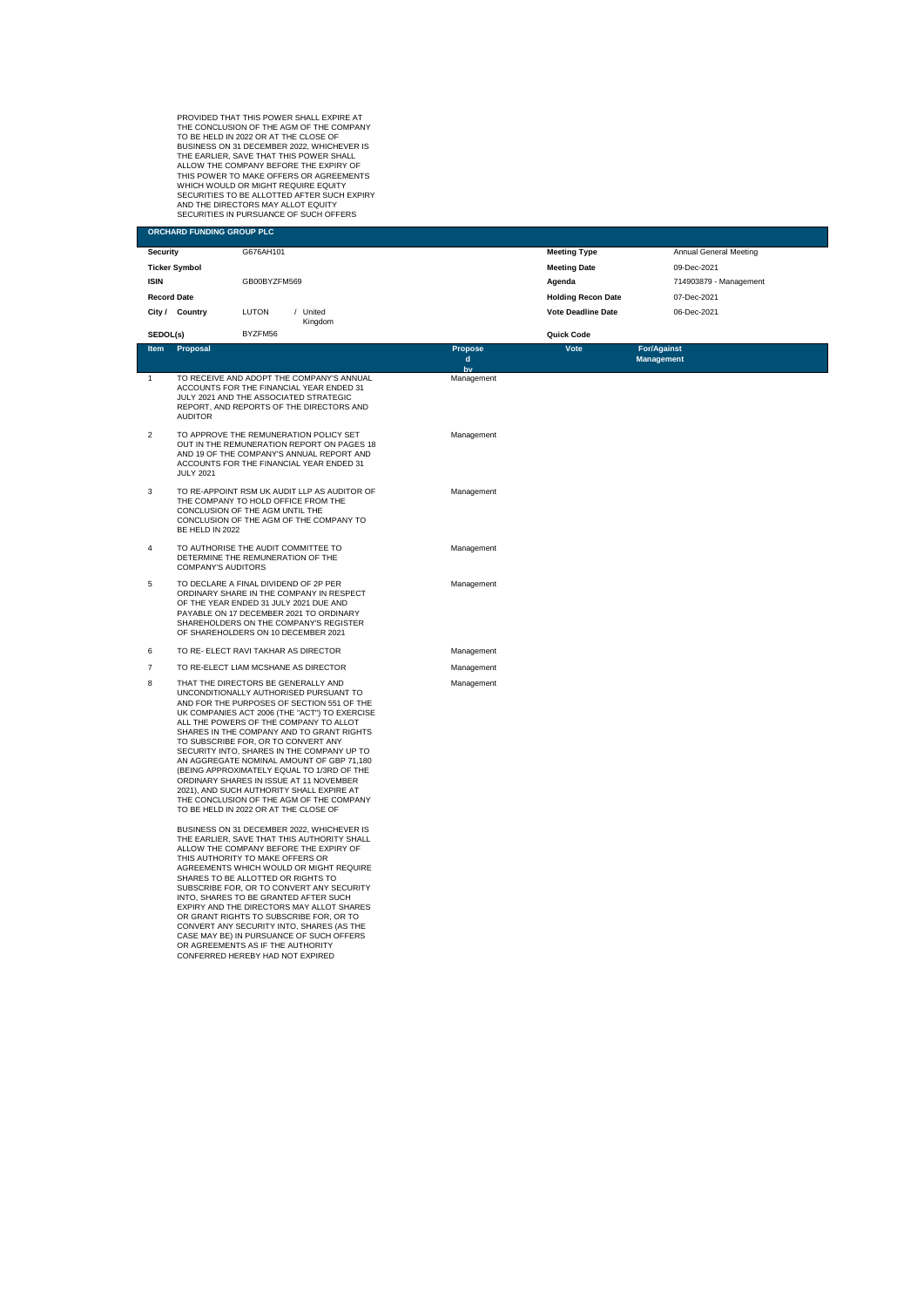- 9 THAT THE DIRECTORS BE UNCONDITIONALLY AUTHORISED FOR THE PURPOSES OF SECTION 701 OF THE ACT TO MAKE MARKET PURCHASES (WITHIN THE MEANING OF SECTION 693 OF THE ACT) OF ITS ORDINARY SHARES OF 1P EACH ("ORDINARY SHARES"), AND MAY HOLD SUCH SHARES AS TREASURY SHARES OR CANCEL THEM, PROVIDE PROVIDED THAT IN SO DOING SO THEY:<br>9.1. PURCHASE NO MORE THAN 5,338,543<br>ORDINARY SHARES; AND 9.2. PAY NOT LESS THAN<br>1P PER ORDINARY SHARE (EXCLUSIVE OF EXPENSES); AND 9.3. PAY NO MORE THAN AN AMOUNT EQUAL TO 105% OF THE AVERAGE OF THE CLOSING MID-MARKET QUOTATIONS FOR ORDINARY SHARES OF 1P EACH (AS DERIVED FROM THE AIM APPENDIX OF THE DAILY OFFICIAL LIST OF THE LONDON STOCK EXCHANGE PLC) FOR<br>THE FIVE BUSINESS DAYS IMMEDIATELY<br>PRECEDING THE DATE OF PURCHASE (EXCLUSIVE<br>OF EXPENSES), SUCH AUTHORITY TO EXPIRE AT<br>THE END OF THE AGM OF THE COMPANY TO BE<br>HELD IN 2022 OR THE DECEMBER 2022, WHICHEVER IS THE EARLIER (EXCEPT IN RELATION TO ANY PURCHASE OF SHARES THE CONTRACT FOR WHICH WAS CONCLUDED BEFORE SUCH DATE)
- 10 THAT, SUBJECT TO THE PASSING OF RESOLUTION 7, THE DIRECTORS BE AND ARE HEREBY EMPOWERED PURSUANT TO SECTIONS 570 AND 573 OF THE UK COMPANIES ACT 2006 (THE "ACT") TO ALLOT EQUITY SECURITIES (WITHIN THE MEANING OF SECTION 560 OF THE ACT) FOR CASH EITHER PURSUANT TO THE AUTHORITY GRANTED BY RESOLUTION 7 OR BY WAY OF A SALE OF TREASURY SHARES UP TO AN AGGREGATE NOMINAL AMOUNT OF GBP 21,354 (BEING APPROXIMATELY EQUAL TO 10% OF THE ORDINARY SHARES IN ISSUE AT 11 NOVEMBER 2021) AS IF SECTION 561(1) OF THE ACT DID NOT APPLY TO ANY SUCH ALLOTMENT OR SALE, PROVIDED THAT THIS POWER SHALL EXPIRE AT THE CONCLUSION OF THE AGM OF THE COMPANY TO BE HELD IN 2022 OR AT THE CLOSE OF

BUSINESS ON 31 DECEMBER 2022, WHICHEVER IS THE EARLIER, SAVE THAT THIS POWER SHALL ALLOW THE COMPANY BEFORE THE EXPIRY OF THIS POWER TO MAKE OFFERS OR AGREEMENTS WHICH WOULD OR MIGHT REQUIRE EQUITY SECURITIES TO BE ALLOTTED AFTER SUCH EXPIRY AND THE DIRECTORS MAY ALLOT EQUITY SECURITIES IN PURSUANCE OF SUCH OFFERS

**RIVER AND MERCANTILE GROUP PLC**

## Management

## Management

**City / Country** LONDON / United Kingdom **Item Propose d by** 1 TO RECEIVE THE ANNUAL REPORT AND ACCOUNTS **For a Management** Management **For a Formula** 2 For TO APPROVE THE DIRECTORS REPORT ON REMUNERATION FOR THE FINANCIAL YEAR ENDED 30 JUNE 2021 AS SET OUT IN THE ANNUAL REPORT 3 TO APPROVE A FINAL DIVIDEND OF 3.32 PENCE **FOR A SAME ASSAULT A CONSTRUSSION CONTROL** For 4 TO RE-ELECT JONATHAN DAWSON AS A DIRECTOR Management Management For Form of The COMPANY 5 TO RE-ELECT JAMES BARHAM AS A DIRECTOR OF THE Management Communist Communist Communist Communist Communist Co 6 FORE-ELECT ANGELA CRAWFORD-INGLE AS A **A CONSTANDING MANAGEMENT CONSTANTS** For 7 For TO RE-ELECT JOHN MISSELBROOK AS A DIRECTOR 8 TO ELECT MIRIAM GREENWOOD AS A DIRECTOR **For a Management** Management For 9 TO RE-ELECT SIMON WILSON AS A DIRECTOR OF THE Management Control of the Formula 10 TO ELECT MARTIN GILBERT AS A DIRECTOR OF THE MANAGEMENT MANAGEMENT CONTROLLERY OF THE STATE OF THE STATE OF 11 TO ELECT ALEX HOCTOR-DUNCAN AS A DIRECTOR **The Contract Contract Assets** For 12 For TO RE-APPOINT BDO LLP AS AUDITORS TO THE **Security Ticker Symbol Meeting Type Annual General Meeting Meeting Date Agenda** 714890628 - Management 13-Dec-2021 **Vote Deadline Date Holding Recon Date ISIN** G7S87Z106 GB00BLZH7X42 BLZH7X4 08-Dec-2021 08-Dec-2021 **Proposal Vote For/Against Management Record Date SEDOL(s) Quick Code** FOR THE FINANCIAL YEAR ENDED 30 JUNE 2021 TOGETHER WITH THE REPORT OF THE AUDITORS THEREON Management **For** For Follows AND ACCOUNTS 2021 Management For For For PER ORDINARY SHARE FOR THE FINANCIAL YEAR ENDED 30 JUNE 2021 Management For For For Management For For For THE COMPANY Management For For For DIRECTOR OF THE COMPANY Management For For For OF THE COMPANY Management **For** For For OF THE COMPANY Management For For For THE COMPANY Management For For For THE COMPANY Management For For For OF THE COMPANY Management For For For Management For For For

COMPANY TO HOLD OFFICE UNTIL THE CONCLUSION OF THE NEXT GENERAL MEETING AT WHICH ACCOUNTS ARE LAID BEFORE THE COMPANY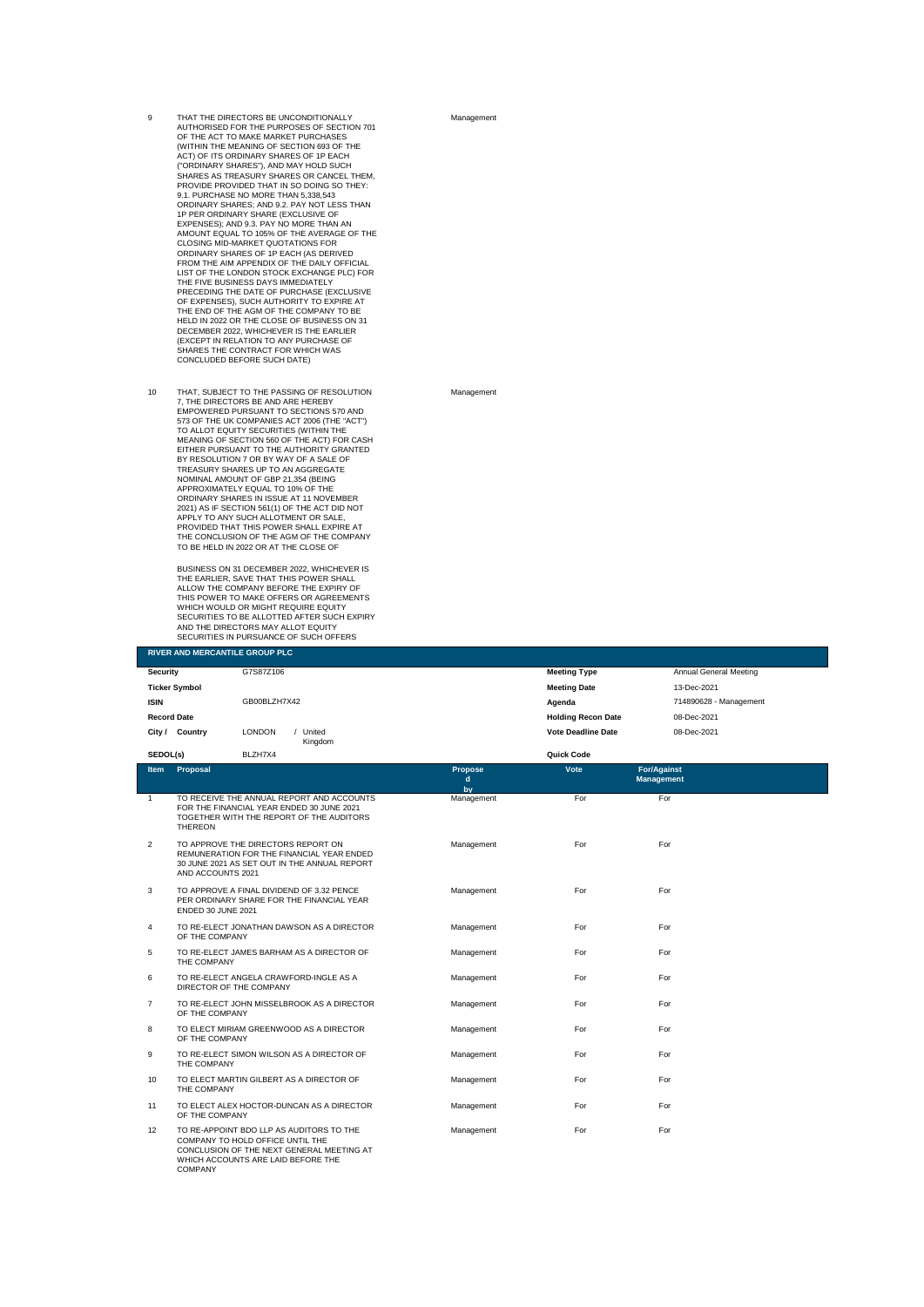| REMUNERATION OF THE AUDITORS<br>THAT THE BOARD BE GENERALLY AND<br>Management<br>For<br>For<br>UNCONDITIONALLY AUTHORISED FOR THE<br>PURPOSES OF SECTION 551 OF THE COMPANIES<br>ACT 2006 TO ALLOT SHARES IN THE COMPANY<br>THAT IN ACCORDANCE WITH SECTIONS 366 AND<br>Management<br>Against<br>Against<br>367 OF THE ACT THE COMPANY IS AUTHORISED TO<br>INCUR POLITICAL EXPENDITURE NOT EXCEEDING<br>50 000 POUNDS IN TOTAL<br>Comments: It is our policy vote Against political donations.<br>THAT THE BOARD BE AUTHORISED TO ALLOT<br>For<br>For<br>16<br>Management<br>EQUITY SECURITIES FOR CASH AS IF SECTION 561<br>OF THE ACT DID NOT APPLY<br>THAT SUBJECT TO THE PASSING OF RESOLUTION<br>Management<br>For<br>For<br>14 THE BOARD BE AUTHORISED TO ALLOT EQUITY<br>SECURITIES IN ADDITION TO ANY AUTHORITY<br>GRANTED BY RESOLUTION 16<br>THAT THE COMPANY BE AND IS HEREBY<br>Management<br>For<br>For<br>GENERALLY AND UNCONDITIONALLY AUTHORISED<br>TO MAKE MARKET PURCHASES OF ORDINARY<br>SHARES IN THE CAPITAL OF THE COMPANY<br>THAT A GENERAL MEETING OF THE COMPANY<br>Management<br>For<br>For<br>OTHER THAN AN AGM MAY BE CALLED ON NOT<br>LESS THAN 14 CLEAR DAYS NOTICE<br>RIVER AND MERCANTILE GROUP PLC<br>G7S87Z106<br><b>Meeting Type</b><br><b>Ordinary General Meeting</b><br><b>Security</b><br><b>Meeting Date</b><br>13-Dec-2021<br><b>Ticker Symbol</b><br>GB00BLZH7X42<br>714942580 - Management<br>ISIN<br>Agenda<br><b>Holding Recon Date</b><br><b>Record Date</b><br>08-Dec-2021<br>Country<br><b>LONDON</b><br>/ United<br><b>Vote Deadline Date</b><br>08-Dec-2021<br>City /<br>Kingdom<br>BLZH7X4<br>Quick Code<br>SEDOL(s)<br>Proposal<br>Propose<br>Vote<br><b>For/Against</b><br>Item<br>$\mathbf d$<br><b>Management</b><br>by<br>TO APPROVE THE SALE<br>Management<br>For<br>For<br>BEEKS FINANCIAL CLOUD GROUP PLC<br><b>Security</b><br>Annual General Meeting<br>G0954A106<br><b>Meeting Type</b><br><b>Meeting Date</b><br>15-Dec-2021<br><b>Ticker Symbol</b><br>ISIN<br>GB00BZ0X8W18<br>Agenda<br>714923326 - Management<br><b>Record Date</b><br><b>Holding Recon Date</b><br>13-Dec-2021<br><b>GLASGO</b><br>/ United<br><b>Vote Deadline Date</b><br>10-Dec-2021<br>City / Country<br>W<br>Kingdom<br>BYV3PQ6 - BZ0X8W1<br>Quick Code<br>SEDOL(s)<br>Vote<br><b>For/Against</b><br>Proposal<br>Propose<br><b>Item</b><br><b>Management</b><br>d<br>by<br>For<br>ACCEPT FINANCIAL STATEMENTS AND STATUTORY<br>For<br>Management<br><b>REPORTS</b><br>APPROVE REMUNERATION REPORT<br>Management<br>For<br>For<br>ELECT KEVIN COVINGTON AS DIRECTOR<br>Management<br>For<br>For<br>RE-ELECT WILLIAM MELDRUM AS DIRECTOR<br>Management<br>For<br>For<br>REAPPOINT GRANT THORNTON UK LLP AS<br>Management<br>For<br>For<br>AUDITORS AND AUTHORISE THEIR REMUNERATION<br>AUTHORISE ISSUE OF EQUITY<br>Management<br>For<br>For<br>AUTHORISE ISSUE OF EQUITY WITHOUT PRE-<br>Management<br>For<br>For<br><b>EMPTIVE RIGHTS</b><br>AUTHORISE ISSUE OF EQUITY WITHOUT PRE-<br>Management<br>For<br>For<br>EMPTIVE RIGHTS IN CONNECTION WITH AN<br>ACQUISITION OR OTHER CAPITAL INVESTMENT<br>AUTHORISE MARKET PURCHASE OF ORDINARY<br>For<br>Management<br>For<br><b>SHARES</b><br>CMMT 22 NOV 2021: PLEASE NOTE THAT DUE TO COVID-19<br>Non-Voting<br>PANDEMIC, SHAREHOLDERS'-PHYSICAL<br>ATTENDANCE MAY NOT BE POSSIBLE AT THE<br>MEETING. ELECTRONIC AND PROXY-VOTING ARE<br>ENCOURAGED. THANK YOU<br>CMMT 22 NOV 2021: PLEASE NOTE THAT THIS IS A<br>Non-Voting<br>REVISION DUE TO ADDITION OF COMMENT.-IF YOU<br>HAVE ALREADY SENT IN YOUR VOTES, PLEASE DO<br>NOT VOTE AGAIN UNLESS YOU-DECIDE TO AMEND<br>YOUR ORIGINAL INSTRUCTIONS. THANK YOU<br>G6426K101<br><b>Meeting Type</b><br>Annual General Meeting<br><b>Meeting Date</b><br>16-Dec-2021<br>GB0000060532<br>Agenda<br>714937832 - Management<br><b>Holding Recon Date</b><br>14-Dec-2021<br><b>Vote Deadline Date</b><br><b>LONDON</b><br>/ United<br>13-Dec-2021<br>Kingdom<br>0006053 - B0FWFT4<br>Quick Code<br>Vote<br><b>For/Against</b><br>Proposal<br>Propose<br><b>Management</b><br>d<br>bv<br>ACCEPT FINANCIAL STATEMENTS AND STATUTORY | 13                                                                                                                                                                                                                              | TO AUTHORISE THE BOARD TO SET THE | Management | For | For |
|----------------------------------------------------------------------------------------------------------------------------------------------------------------------------------------------------------------------------------------------------------------------------------------------------------------------------------------------------------------------------------------------------------------------------------------------------------------------------------------------------------------------------------------------------------------------------------------------------------------------------------------------------------------------------------------------------------------------------------------------------------------------------------------------------------------------------------------------------------------------------------------------------------------------------------------------------------------------------------------------------------------------------------------------------------------------------------------------------------------------------------------------------------------------------------------------------------------------------------------------------------------------------------------------------------------------------------------------------------------------------------------------------------------------------------------------------------------------------------------------------------------------------------------------------------------------------------------------------------------------------------------------------------------------------------------------------------------------------------------------------------------------------------------------------------------------------------------------------------------------------------------------------------------------------------------------------------------------------------------------------------------------------------------------------------------------------------------------------------------------------------------------------------------------------------------------------------------------------------------------------------------------------------------------------------------------------------------------------------------------------------------------------------------------------------------------------------------------------------------------------------------------------------------------------------------------------------------------------------------------------------------------------------------------------------------------------------------------------------------------------------------------------------------------------------------------------------------------------------------------------------------------------------------------------------------------------------------------------------------------------------------------------------------------------------------------------------------------------------------------------------------------------------------------------------------------------------------------------------------------------------------------------------------------------------------------------------------------------------------------------------------------------------------------------------------------------------------------------------------------------------------------------------------------------------------------------------------------------------------------------------------------------------------------------------------------------------------------------------------------------------------------------------------------------------------------------------------------------------------------------------------------------------------------------------------------------------------------------------------------------------------------------------------------------------------------------------------------------------------------------------------------------------------------|---------------------------------------------------------------------------------------------------------------------------------------------------------------------------------------------------------------------------------|-----------------------------------|------------|-----|-----|
|                                                                                                                                                                                                                                                                                                                                                                                                                                                                                                                                                                                                                                                                                                                                                                                                                                                                                                                                                                                                                                                                                                                                                                                                                                                                                                                                                                                                                                                                                                                                                                                                                                                                                                                                                                                                                                                                                                                                                                                                                                                                                                                                                                                                                                                                                                                                                                                                                                                                                                                                                                                                                                                                                                                                                                                                                                                                                                                                                                                                                                                                                                                                                                                                                                                                                                                                                                                                                                                                                                                                                                                                                                                                                                                                                                                                                                                                                                                                                                                                                                                                                                                                                                      | 14                                                                                                                                                                                                                              |                                   |            |     |     |
|                                                                                                                                                                                                                                                                                                                                                                                                                                                                                                                                                                                                                                                                                                                                                                                                                                                                                                                                                                                                                                                                                                                                                                                                                                                                                                                                                                                                                                                                                                                                                                                                                                                                                                                                                                                                                                                                                                                                                                                                                                                                                                                                                                                                                                                                                                                                                                                                                                                                                                                                                                                                                                                                                                                                                                                                                                                                                                                                                                                                                                                                                                                                                                                                                                                                                                                                                                                                                                                                                                                                                                                                                                                                                                                                                                                                                                                                                                                                                                                                                                                                                                                                                                      |                                                                                                                                                                                                                                 |                                   |            |     |     |
|                                                                                                                                                                                                                                                                                                                                                                                                                                                                                                                                                                                                                                                                                                                                                                                                                                                                                                                                                                                                                                                                                                                                                                                                                                                                                                                                                                                                                                                                                                                                                                                                                                                                                                                                                                                                                                                                                                                                                                                                                                                                                                                                                                                                                                                                                                                                                                                                                                                                                                                                                                                                                                                                                                                                                                                                                                                                                                                                                                                                                                                                                                                                                                                                                                                                                                                                                                                                                                                                                                                                                                                                                                                                                                                                                                                                                                                                                                                                                                                                                                                                                                                                                                      |                                                                                                                                                                                                                                 |                                   |            |     |     |
|                                                                                                                                                                                                                                                                                                                                                                                                                                                                                                                                                                                                                                                                                                                                                                                                                                                                                                                                                                                                                                                                                                                                                                                                                                                                                                                                                                                                                                                                                                                                                                                                                                                                                                                                                                                                                                                                                                                                                                                                                                                                                                                                                                                                                                                                                                                                                                                                                                                                                                                                                                                                                                                                                                                                                                                                                                                                                                                                                                                                                                                                                                                                                                                                                                                                                                                                                                                                                                                                                                                                                                                                                                                                                                                                                                                                                                                                                                                                                                                                                                                                                                                                                                      | 15                                                                                                                                                                                                                              |                                   |            |     |     |
|                                                                                                                                                                                                                                                                                                                                                                                                                                                                                                                                                                                                                                                                                                                                                                                                                                                                                                                                                                                                                                                                                                                                                                                                                                                                                                                                                                                                                                                                                                                                                                                                                                                                                                                                                                                                                                                                                                                                                                                                                                                                                                                                                                                                                                                                                                                                                                                                                                                                                                                                                                                                                                                                                                                                                                                                                                                                                                                                                                                                                                                                                                                                                                                                                                                                                                                                                                                                                                                                                                                                                                                                                                                                                                                                                                                                                                                                                                                                                                                                                                                                                                                                                                      |                                                                                                                                                                                                                                 |                                   |            |     |     |
|                                                                                                                                                                                                                                                                                                                                                                                                                                                                                                                                                                                                                                                                                                                                                                                                                                                                                                                                                                                                                                                                                                                                                                                                                                                                                                                                                                                                                                                                                                                                                                                                                                                                                                                                                                                                                                                                                                                                                                                                                                                                                                                                                                                                                                                                                                                                                                                                                                                                                                                                                                                                                                                                                                                                                                                                                                                                                                                                                                                                                                                                                                                                                                                                                                                                                                                                                                                                                                                                                                                                                                                                                                                                                                                                                                                                                                                                                                                                                                                                                                                                                                                                                                      |                                                                                                                                                                                                                                 |                                   |            |     |     |
|                                                                                                                                                                                                                                                                                                                                                                                                                                                                                                                                                                                                                                                                                                                                                                                                                                                                                                                                                                                                                                                                                                                                                                                                                                                                                                                                                                                                                                                                                                                                                                                                                                                                                                                                                                                                                                                                                                                                                                                                                                                                                                                                                                                                                                                                                                                                                                                                                                                                                                                                                                                                                                                                                                                                                                                                                                                                                                                                                                                                                                                                                                                                                                                                                                                                                                                                                                                                                                                                                                                                                                                                                                                                                                                                                                                                                                                                                                                                                                                                                                                                                                                                                                      |                                                                                                                                                                                                                                 |                                   |            |     |     |
|                                                                                                                                                                                                                                                                                                                                                                                                                                                                                                                                                                                                                                                                                                                                                                                                                                                                                                                                                                                                                                                                                                                                                                                                                                                                                                                                                                                                                                                                                                                                                                                                                                                                                                                                                                                                                                                                                                                                                                                                                                                                                                                                                                                                                                                                                                                                                                                                                                                                                                                                                                                                                                                                                                                                                                                                                                                                                                                                                                                                                                                                                                                                                                                                                                                                                                                                                                                                                                                                                                                                                                                                                                                                                                                                                                                                                                                                                                                                                                                                                                                                                                                                                                      |                                                                                                                                                                                                                                 |                                   |            |     |     |
|                                                                                                                                                                                                                                                                                                                                                                                                                                                                                                                                                                                                                                                                                                                                                                                                                                                                                                                                                                                                                                                                                                                                                                                                                                                                                                                                                                                                                                                                                                                                                                                                                                                                                                                                                                                                                                                                                                                                                                                                                                                                                                                                                                                                                                                                                                                                                                                                                                                                                                                                                                                                                                                                                                                                                                                                                                                                                                                                                                                                                                                                                                                                                                                                                                                                                                                                                                                                                                                                                                                                                                                                                                                                                                                                                                                                                                                                                                                                                                                                                                                                                                                                                                      |                                                                                                                                                                                                                                 |                                   |            |     |     |
|                                                                                                                                                                                                                                                                                                                                                                                                                                                                                                                                                                                                                                                                                                                                                                                                                                                                                                                                                                                                                                                                                                                                                                                                                                                                                                                                                                                                                                                                                                                                                                                                                                                                                                                                                                                                                                                                                                                                                                                                                                                                                                                                                                                                                                                                                                                                                                                                                                                                                                                                                                                                                                                                                                                                                                                                                                                                                                                                                                                                                                                                                                                                                                                                                                                                                                                                                                                                                                                                                                                                                                                                                                                                                                                                                                                                                                                                                                                                                                                                                                                                                                                                                                      |                                                                                                                                                                                                                                 |                                   |            |     |     |
|                                                                                                                                                                                                                                                                                                                                                                                                                                                                                                                                                                                                                                                                                                                                                                                                                                                                                                                                                                                                                                                                                                                                                                                                                                                                                                                                                                                                                                                                                                                                                                                                                                                                                                                                                                                                                                                                                                                                                                                                                                                                                                                                                                                                                                                                                                                                                                                                                                                                                                                                                                                                                                                                                                                                                                                                                                                                                                                                                                                                                                                                                                                                                                                                                                                                                                                                                                                                                                                                                                                                                                                                                                                                                                                                                                                                                                                                                                                                                                                                                                                                                                                                                                      | 17                                                                                                                                                                                                                              |                                   |            |     |     |
|                                                                                                                                                                                                                                                                                                                                                                                                                                                                                                                                                                                                                                                                                                                                                                                                                                                                                                                                                                                                                                                                                                                                                                                                                                                                                                                                                                                                                                                                                                                                                                                                                                                                                                                                                                                                                                                                                                                                                                                                                                                                                                                                                                                                                                                                                                                                                                                                                                                                                                                                                                                                                                                                                                                                                                                                                                                                                                                                                                                                                                                                                                                                                                                                                                                                                                                                                                                                                                                                                                                                                                                                                                                                                                                                                                                                                                                                                                                                                                                                                                                                                                                                                                      |                                                                                                                                                                                                                                 |                                   |            |     |     |
|                                                                                                                                                                                                                                                                                                                                                                                                                                                                                                                                                                                                                                                                                                                                                                                                                                                                                                                                                                                                                                                                                                                                                                                                                                                                                                                                                                                                                                                                                                                                                                                                                                                                                                                                                                                                                                                                                                                                                                                                                                                                                                                                                                                                                                                                                                                                                                                                                                                                                                                                                                                                                                                                                                                                                                                                                                                                                                                                                                                                                                                                                                                                                                                                                                                                                                                                                                                                                                                                                                                                                                                                                                                                                                                                                                                                                                                                                                                                                                                                                                                                                                                                                                      |                                                                                                                                                                                                                                 |                                   |            |     |     |
|                                                                                                                                                                                                                                                                                                                                                                                                                                                                                                                                                                                                                                                                                                                                                                                                                                                                                                                                                                                                                                                                                                                                                                                                                                                                                                                                                                                                                                                                                                                                                                                                                                                                                                                                                                                                                                                                                                                                                                                                                                                                                                                                                                                                                                                                                                                                                                                                                                                                                                                                                                                                                                                                                                                                                                                                                                                                                                                                                                                                                                                                                                                                                                                                                                                                                                                                                                                                                                                                                                                                                                                                                                                                                                                                                                                                                                                                                                                                                                                                                                                                                                                                                                      | 18                                                                                                                                                                                                                              |                                   |            |     |     |
|                                                                                                                                                                                                                                                                                                                                                                                                                                                                                                                                                                                                                                                                                                                                                                                                                                                                                                                                                                                                                                                                                                                                                                                                                                                                                                                                                                                                                                                                                                                                                                                                                                                                                                                                                                                                                                                                                                                                                                                                                                                                                                                                                                                                                                                                                                                                                                                                                                                                                                                                                                                                                                                                                                                                                                                                                                                                                                                                                                                                                                                                                                                                                                                                                                                                                                                                                                                                                                                                                                                                                                                                                                                                                                                                                                                                                                                                                                                                                                                                                                                                                                                                                                      |                                                                                                                                                                                                                                 |                                   |            |     |     |
|                                                                                                                                                                                                                                                                                                                                                                                                                                                                                                                                                                                                                                                                                                                                                                                                                                                                                                                                                                                                                                                                                                                                                                                                                                                                                                                                                                                                                                                                                                                                                                                                                                                                                                                                                                                                                                                                                                                                                                                                                                                                                                                                                                                                                                                                                                                                                                                                                                                                                                                                                                                                                                                                                                                                                                                                                                                                                                                                                                                                                                                                                                                                                                                                                                                                                                                                                                                                                                                                                                                                                                                                                                                                                                                                                                                                                                                                                                                                                                                                                                                                                                                                                                      |                                                                                                                                                                                                                                 |                                   |            |     |     |
|                                                                                                                                                                                                                                                                                                                                                                                                                                                                                                                                                                                                                                                                                                                                                                                                                                                                                                                                                                                                                                                                                                                                                                                                                                                                                                                                                                                                                                                                                                                                                                                                                                                                                                                                                                                                                                                                                                                                                                                                                                                                                                                                                                                                                                                                                                                                                                                                                                                                                                                                                                                                                                                                                                                                                                                                                                                                                                                                                                                                                                                                                                                                                                                                                                                                                                                                                                                                                                                                                                                                                                                                                                                                                                                                                                                                                                                                                                                                                                                                                                                                                                                                                                      | 19                                                                                                                                                                                                                              |                                   |            |     |     |
|                                                                                                                                                                                                                                                                                                                                                                                                                                                                                                                                                                                                                                                                                                                                                                                                                                                                                                                                                                                                                                                                                                                                                                                                                                                                                                                                                                                                                                                                                                                                                                                                                                                                                                                                                                                                                                                                                                                                                                                                                                                                                                                                                                                                                                                                                                                                                                                                                                                                                                                                                                                                                                                                                                                                                                                                                                                                                                                                                                                                                                                                                                                                                                                                                                                                                                                                                                                                                                                                                                                                                                                                                                                                                                                                                                                                                                                                                                                                                                                                                                                                                                                                                                      |                                                                                                                                                                                                                                 |                                   |            |     |     |
|                                                                                                                                                                                                                                                                                                                                                                                                                                                                                                                                                                                                                                                                                                                                                                                                                                                                                                                                                                                                                                                                                                                                                                                                                                                                                                                                                                                                                                                                                                                                                                                                                                                                                                                                                                                                                                                                                                                                                                                                                                                                                                                                                                                                                                                                                                                                                                                                                                                                                                                                                                                                                                                                                                                                                                                                                                                                                                                                                                                                                                                                                                                                                                                                                                                                                                                                                                                                                                                                                                                                                                                                                                                                                                                                                                                                                                                                                                                                                                                                                                                                                                                                                                      |                                                                                                                                                                                                                                 |                                   |            |     |     |
|                                                                                                                                                                                                                                                                                                                                                                                                                                                                                                                                                                                                                                                                                                                                                                                                                                                                                                                                                                                                                                                                                                                                                                                                                                                                                                                                                                                                                                                                                                                                                                                                                                                                                                                                                                                                                                                                                                                                                                                                                                                                                                                                                                                                                                                                                                                                                                                                                                                                                                                                                                                                                                                                                                                                                                                                                                                                                                                                                                                                                                                                                                                                                                                                                                                                                                                                                                                                                                                                                                                                                                                                                                                                                                                                                                                                                                                                                                                                                                                                                                                                                                                                                                      |                                                                                                                                                                                                                                 |                                   |            |     |     |
|                                                                                                                                                                                                                                                                                                                                                                                                                                                                                                                                                                                                                                                                                                                                                                                                                                                                                                                                                                                                                                                                                                                                                                                                                                                                                                                                                                                                                                                                                                                                                                                                                                                                                                                                                                                                                                                                                                                                                                                                                                                                                                                                                                                                                                                                                                                                                                                                                                                                                                                                                                                                                                                                                                                                                                                                                                                                                                                                                                                                                                                                                                                                                                                                                                                                                                                                                                                                                                                                                                                                                                                                                                                                                                                                                                                                                                                                                                                                                                                                                                                                                                                                                                      |                                                                                                                                                                                                                                 |                                   |            |     |     |
|                                                                                                                                                                                                                                                                                                                                                                                                                                                                                                                                                                                                                                                                                                                                                                                                                                                                                                                                                                                                                                                                                                                                                                                                                                                                                                                                                                                                                                                                                                                                                                                                                                                                                                                                                                                                                                                                                                                                                                                                                                                                                                                                                                                                                                                                                                                                                                                                                                                                                                                                                                                                                                                                                                                                                                                                                                                                                                                                                                                                                                                                                                                                                                                                                                                                                                                                                                                                                                                                                                                                                                                                                                                                                                                                                                                                                                                                                                                                                                                                                                                                                                                                                                      |                                                                                                                                                                                                                                 |                                   |            |     |     |
|                                                                                                                                                                                                                                                                                                                                                                                                                                                                                                                                                                                                                                                                                                                                                                                                                                                                                                                                                                                                                                                                                                                                                                                                                                                                                                                                                                                                                                                                                                                                                                                                                                                                                                                                                                                                                                                                                                                                                                                                                                                                                                                                                                                                                                                                                                                                                                                                                                                                                                                                                                                                                                                                                                                                                                                                                                                                                                                                                                                                                                                                                                                                                                                                                                                                                                                                                                                                                                                                                                                                                                                                                                                                                                                                                                                                                                                                                                                                                                                                                                                                                                                                                                      |                                                                                                                                                                                                                                 |                                   |            |     |     |
|                                                                                                                                                                                                                                                                                                                                                                                                                                                                                                                                                                                                                                                                                                                                                                                                                                                                                                                                                                                                                                                                                                                                                                                                                                                                                                                                                                                                                                                                                                                                                                                                                                                                                                                                                                                                                                                                                                                                                                                                                                                                                                                                                                                                                                                                                                                                                                                                                                                                                                                                                                                                                                                                                                                                                                                                                                                                                                                                                                                                                                                                                                                                                                                                                                                                                                                                                                                                                                                                                                                                                                                                                                                                                                                                                                                                                                                                                                                                                                                                                                                                                                                                                                      |                                                                                                                                                                                                                                 |                                   |            |     |     |
|                                                                                                                                                                                                                                                                                                                                                                                                                                                                                                                                                                                                                                                                                                                                                                                                                                                                                                                                                                                                                                                                                                                                                                                                                                                                                                                                                                                                                                                                                                                                                                                                                                                                                                                                                                                                                                                                                                                                                                                                                                                                                                                                                                                                                                                                                                                                                                                                                                                                                                                                                                                                                                                                                                                                                                                                                                                                                                                                                                                                                                                                                                                                                                                                                                                                                                                                                                                                                                                                                                                                                                                                                                                                                                                                                                                                                                                                                                                                                                                                                                                                                                                                                                      |                                                                                                                                                                                                                                 |                                   |            |     |     |
|                                                                                                                                                                                                                                                                                                                                                                                                                                                                                                                                                                                                                                                                                                                                                                                                                                                                                                                                                                                                                                                                                                                                                                                                                                                                                                                                                                                                                                                                                                                                                                                                                                                                                                                                                                                                                                                                                                                                                                                                                                                                                                                                                                                                                                                                                                                                                                                                                                                                                                                                                                                                                                                                                                                                                                                                                                                                                                                                                                                                                                                                                                                                                                                                                                                                                                                                                                                                                                                                                                                                                                                                                                                                                                                                                                                                                                                                                                                                                                                                                                                                                                                                                                      |                                                                                                                                                                                                                                 |                                   |            |     |     |
|                                                                                                                                                                                                                                                                                                                                                                                                                                                                                                                                                                                                                                                                                                                                                                                                                                                                                                                                                                                                                                                                                                                                                                                                                                                                                                                                                                                                                                                                                                                                                                                                                                                                                                                                                                                                                                                                                                                                                                                                                                                                                                                                                                                                                                                                                                                                                                                                                                                                                                                                                                                                                                                                                                                                                                                                                                                                                                                                                                                                                                                                                                                                                                                                                                                                                                                                                                                                                                                                                                                                                                                                                                                                                                                                                                                                                                                                                                                                                                                                                                                                                                                                                                      |                                                                                                                                                                                                                                 |                                   |            |     |     |
|                                                                                                                                                                                                                                                                                                                                                                                                                                                                                                                                                                                                                                                                                                                                                                                                                                                                                                                                                                                                                                                                                                                                                                                                                                                                                                                                                                                                                                                                                                                                                                                                                                                                                                                                                                                                                                                                                                                                                                                                                                                                                                                                                                                                                                                                                                                                                                                                                                                                                                                                                                                                                                                                                                                                                                                                                                                                                                                                                                                                                                                                                                                                                                                                                                                                                                                                                                                                                                                                                                                                                                                                                                                                                                                                                                                                                                                                                                                                                                                                                                                                                                                                                                      |                                                                                                                                                                                                                                 |                                   |            |     |     |
|                                                                                                                                                                                                                                                                                                                                                                                                                                                                                                                                                                                                                                                                                                                                                                                                                                                                                                                                                                                                                                                                                                                                                                                                                                                                                                                                                                                                                                                                                                                                                                                                                                                                                                                                                                                                                                                                                                                                                                                                                                                                                                                                                                                                                                                                                                                                                                                                                                                                                                                                                                                                                                                                                                                                                                                                                                                                                                                                                                                                                                                                                                                                                                                                                                                                                                                                                                                                                                                                                                                                                                                                                                                                                                                                                                                                                                                                                                                                                                                                                                                                                                                                                                      |                                                                                                                                                                                                                                 |                                   |            |     |     |
|                                                                                                                                                                                                                                                                                                                                                                                                                                                                                                                                                                                                                                                                                                                                                                                                                                                                                                                                                                                                                                                                                                                                                                                                                                                                                                                                                                                                                                                                                                                                                                                                                                                                                                                                                                                                                                                                                                                                                                                                                                                                                                                                                                                                                                                                                                                                                                                                                                                                                                                                                                                                                                                                                                                                                                                                                                                                                                                                                                                                                                                                                                                                                                                                                                                                                                                                                                                                                                                                                                                                                                                                                                                                                                                                                                                                                                                                                                                                                                                                                                                                                                                                                                      |                                                                                                                                                                                                                                 |                                   |            |     |     |
|                                                                                                                                                                                                                                                                                                                                                                                                                                                                                                                                                                                                                                                                                                                                                                                                                                                                                                                                                                                                                                                                                                                                                                                                                                                                                                                                                                                                                                                                                                                                                                                                                                                                                                                                                                                                                                                                                                                                                                                                                                                                                                                                                                                                                                                                                                                                                                                                                                                                                                                                                                                                                                                                                                                                                                                                                                                                                                                                                                                                                                                                                                                                                                                                                                                                                                                                                                                                                                                                                                                                                                                                                                                                                                                                                                                                                                                                                                                                                                                                                                                                                                                                                                      |                                                                                                                                                                                                                                 |                                   |            |     |     |
|                                                                                                                                                                                                                                                                                                                                                                                                                                                                                                                                                                                                                                                                                                                                                                                                                                                                                                                                                                                                                                                                                                                                                                                                                                                                                                                                                                                                                                                                                                                                                                                                                                                                                                                                                                                                                                                                                                                                                                                                                                                                                                                                                                                                                                                                                                                                                                                                                                                                                                                                                                                                                                                                                                                                                                                                                                                                                                                                                                                                                                                                                                                                                                                                                                                                                                                                                                                                                                                                                                                                                                                                                                                                                                                                                                                                                                                                                                                                                                                                                                                                                                                                                                      |                                                                                                                                                                                                                                 |                                   |            |     |     |
|                                                                                                                                                                                                                                                                                                                                                                                                                                                                                                                                                                                                                                                                                                                                                                                                                                                                                                                                                                                                                                                                                                                                                                                                                                                                                                                                                                                                                                                                                                                                                                                                                                                                                                                                                                                                                                                                                                                                                                                                                                                                                                                                                                                                                                                                                                                                                                                                                                                                                                                                                                                                                                                                                                                                                                                                                                                                                                                                                                                                                                                                                                                                                                                                                                                                                                                                                                                                                                                                                                                                                                                                                                                                                                                                                                                                                                                                                                                                                                                                                                                                                                                                                                      |                                                                                                                                                                                                                                 |                                   |            |     |     |
|                                                                                                                                                                                                                                                                                                                                                                                                                                                                                                                                                                                                                                                                                                                                                                                                                                                                                                                                                                                                                                                                                                                                                                                                                                                                                                                                                                                                                                                                                                                                                                                                                                                                                                                                                                                                                                                                                                                                                                                                                                                                                                                                                                                                                                                                                                                                                                                                                                                                                                                                                                                                                                                                                                                                                                                                                                                                                                                                                                                                                                                                                                                                                                                                                                                                                                                                                                                                                                                                                                                                                                                                                                                                                                                                                                                                                                                                                                                                                                                                                                                                                                                                                                      |                                                                                                                                                                                                                                 |                                   |            |     |     |
|                                                                                                                                                                                                                                                                                                                                                                                                                                                                                                                                                                                                                                                                                                                                                                                                                                                                                                                                                                                                                                                                                                                                                                                                                                                                                                                                                                                                                                                                                                                                                                                                                                                                                                                                                                                                                                                                                                                                                                                                                                                                                                                                                                                                                                                                                                                                                                                                                                                                                                                                                                                                                                                                                                                                                                                                                                                                                                                                                                                                                                                                                                                                                                                                                                                                                                                                                                                                                                                                                                                                                                                                                                                                                                                                                                                                                                                                                                                                                                                                                                                                                                                                                                      |                                                                                                                                                                                                                                 |                                   |            |     |     |
|                                                                                                                                                                                                                                                                                                                                                                                                                                                                                                                                                                                                                                                                                                                                                                                                                                                                                                                                                                                                                                                                                                                                                                                                                                                                                                                                                                                                                                                                                                                                                                                                                                                                                                                                                                                                                                                                                                                                                                                                                                                                                                                                                                                                                                                                                                                                                                                                                                                                                                                                                                                                                                                                                                                                                                                                                                                                                                                                                                                                                                                                                                                                                                                                                                                                                                                                                                                                                                                                                                                                                                                                                                                                                                                                                                                                                                                                                                                                                                                                                                                                                                                                                                      |                                                                                                                                                                                                                                 |                                   |            |     |     |
|                                                                                                                                                                                                                                                                                                                                                                                                                                                                                                                                                                                                                                                                                                                                                                                                                                                                                                                                                                                                                                                                                                                                                                                                                                                                                                                                                                                                                                                                                                                                                                                                                                                                                                                                                                                                                                                                                                                                                                                                                                                                                                                                                                                                                                                                                                                                                                                                                                                                                                                                                                                                                                                                                                                                                                                                                                                                                                                                                                                                                                                                                                                                                                                                                                                                                                                                                                                                                                                                                                                                                                                                                                                                                                                                                                                                                                                                                                                                                                                                                                                                                                                                                                      |                                                                                                                                                                                                                                 |                                   |            |     |     |
|                                                                                                                                                                                                                                                                                                                                                                                                                                                                                                                                                                                                                                                                                                                                                                                                                                                                                                                                                                                                                                                                                                                                                                                                                                                                                                                                                                                                                                                                                                                                                                                                                                                                                                                                                                                                                                                                                                                                                                                                                                                                                                                                                                                                                                                                                                                                                                                                                                                                                                                                                                                                                                                                                                                                                                                                                                                                                                                                                                                                                                                                                                                                                                                                                                                                                                                                                                                                                                                                                                                                                                                                                                                                                                                                                                                                                                                                                                                                                                                                                                                                                                                                                                      |                                                                                                                                                                                                                                 |                                   |            |     |     |
|                                                                                                                                                                                                                                                                                                                                                                                                                                                                                                                                                                                                                                                                                                                                                                                                                                                                                                                                                                                                                                                                                                                                                                                                                                                                                                                                                                                                                                                                                                                                                                                                                                                                                                                                                                                                                                                                                                                                                                                                                                                                                                                                                                                                                                                                                                                                                                                                                                                                                                                                                                                                                                                                                                                                                                                                                                                                                                                                                                                                                                                                                                                                                                                                                                                                                                                                                                                                                                                                                                                                                                                                                                                                                                                                                                                                                                                                                                                                                                                                                                                                                                                                                                      |                                                                                                                                                                                                                                 |                                   |            |     |     |
|                                                                                                                                                                                                                                                                                                                                                                                                                                                                                                                                                                                                                                                                                                                                                                                                                                                                                                                                                                                                                                                                                                                                                                                                                                                                                                                                                                                                                                                                                                                                                                                                                                                                                                                                                                                                                                                                                                                                                                                                                                                                                                                                                                                                                                                                                                                                                                                                                                                                                                                                                                                                                                                                                                                                                                                                                                                                                                                                                                                                                                                                                                                                                                                                                                                                                                                                                                                                                                                                                                                                                                                                                                                                                                                                                                                                                                                                                                                                                                                                                                                                                                                                                                      |                                                                                                                                                                                                                                 |                                   |            |     |     |
|                                                                                                                                                                                                                                                                                                                                                                                                                                                                                                                                                                                                                                                                                                                                                                                                                                                                                                                                                                                                                                                                                                                                                                                                                                                                                                                                                                                                                                                                                                                                                                                                                                                                                                                                                                                                                                                                                                                                                                                                                                                                                                                                                                                                                                                                                                                                                                                                                                                                                                                                                                                                                                                                                                                                                                                                                                                                                                                                                                                                                                                                                                                                                                                                                                                                                                                                                                                                                                                                                                                                                                                                                                                                                                                                                                                                                                                                                                                                                                                                                                                                                                                                                                      |                                                                                                                                                                                                                                 |                                   |            |     |     |
|                                                                                                                                                                                                                                                                                                                                                                                                                                                                                                                                                                                                                                                                                                                                                                                                                                                                                                                                                                                                                                                                                                                                                                                                                                                                                                                                                                                                                                                                                                                                                                                                                                                                                                                                                                                                                                                                                                                                                                                                                                                                                                                                                                                                                                                                                                                                                                                                                                                                                                                                                                                                                                                                                                                                                                                                                                                                                                                                                                                                                                                                                                                                                                                                                                                                                                                                                                                                                                                                                                                                                                                                                                                                                                                                                                                                                                                                                                                                                                                                                                                                                                                                                                      |                                                                                                                                                                                                                                 |                                   |            |     |     |
|                                                                                                                                                                                                                                                                                                                                                                                                                                                                                                                                                                                                                                                                                                                                                                                                                                                                                                                                                                                                                                                                                                                                                                                                                                                                                                                                                                                                                                                                                                                                                                                                                                                                                                                                                                                                                                                                                                                                                                                                                                                                                                                                                                                                                                                                                                                                                                                                                                                                                                                                                                                                                                                                                                                                                                                                                                                                                                                                                                                                                                                                                                                                                                                                                                                                                                                                                                                                                                                                                                                                                                                                                                                                                                                                                                                                                                                                                                                                                                                                                                                                                                                                                                      |                                                                                                                                                                                                                                 |                                   |            |     |     |
|                                                                                                                                                                                                                                                                                                                                                                                                                                                                                                                                                                                                                                                                                                                                                                                                                                                                                                                                                                                                                                                                                                                                                                                                                                                                                                                                                                                                                                                                                                                                                                                                                                                                                                                                                                                                                                                                                                                                                                                                                                                                                                                                                                                                                                                                                                                                                                                                                                                                                                                                                                                                                                                                                                                                                                                                                                                                                                                                                                                                                                                                                                                                                                                                                                                                                                                                                                                                                                                                                                                                                                                                                                                                                                                                                                                                                                                                                                                                                                                                                                                                                                                                                                      |                                                                                                                                                                                                                                 |                                   |            |     |     |
|                                                                                                                                                                                                                                                                                                                                                                                                                                                                                                                                                                                                                                                                                                                                                                                                                                                                                                                                                                                                                                                                                                                                                                                                                                                                                                                                                                                                                                                                                                                                                                                                                                                                                                                                                                                                                                                                                                                                                                                                                                                                                                                                                                                                                                                                                                                                                                                                                                                                                                                                                                                                                                                                                                                                                                                                                                                                                                                                                                                                                                                                                                                                                                                                                                                                                                                                                                                                                                                                                                                                                                                                                                                                                                                                                                                                                                                                                                                                                                                                                                                                                                                                                                      |                                                                                                                                                                                                                                 |                                   |            |     |     |
|                                                                                                                                                                                                                                                                                                                                                                                                                                                                                                                                                                                                                                                                                                                                                                                                                                                                                                                                                                                                                                                                                                                                                                                                                                                                                                                                                                                                                                                                                                                                                                                                                                                                                                                                                                                                                                                                                                                                                                                                                                                                                                                                                                                                                                                                                                                                                                                                                                                                                                                                                                                                                                                                                                                                                                                                                                                                                                                                                                                                                                                                                                                                                                                                                                                                                                                                                                                                                                                                                                                                                                                                                                                                                                                                                                                                                                                                                                                                                                                                                                                                                                                                                                      |                                                                                                                                                                                                                                 |                                   |            |     |     |
|                                                                                                                                                                                                                                                                                                                                                                                                                                                                                                                                                                                                                                                                                                                                                                                                                                                                                                                                                                                                                                                                                                                                                                                                                                                                                                                                                                                                                                                                                                                                                                                                                                                                                                                                                                                                                                                                                                                                                                                                                                                                                                                                                                                                                                                                                                                                                                                                                                                                                                                                                                                                                                                                                                                                                                                                                                                                                                                                                                                                                                                                                                                                                                                                                                                                                                                                                                                                                                                                                                                                                                                                                                                                                                                                                                                                                                                                                                                                                                                                                                                                                                                                                                      |                                                                                                                                                                                                                                 |                                   |            |     |     |
|                                                                                                                                                                                                                                                                                                                                                                                                                                                                                                                                                                                                                                                                                                                                                                                                                                                                                                                                                                                                                                                                                                                                                                                                                                                                                                                                                                                                                                                                                                                                                                                                                                                                                                                                                                                                                                                                                                                                                                                                                                                                                                                                                                                                                                                                                                                                                                                                                                                                                                                                                                                                                                                                                                                                                                                                                                                                                                                                                                                                                                                                                                                                                                                                                                                                                                                                                                                                                                                                                                                                                                                                                                                                                                                                                                                                                                                                                                                                                                                                                                                                                                                                                                      |                                                                                                                                                                                                                                 |                                   |            |     |     |
|                                                                                                                                                                                                                                                                                                                                                                                                                                                                                                                                                                                                                                                                                                                                                                                                                                                                                                                                                                                                                                                                                                                                                                                                                                                                                                                                                                                                                                                                                                                                                                                                                                                                                                                                                                                                                                                                                                                                                                                                                                                                                                                                                                                                                                                                                                                                                                                                                                                                                                                                                                                                                                                                                                                                                                                                                                                                                                                                                                                                                                                                                                                                                                                                                                                                                                                                                                                                                                                                                                                                                                                                                                                                                                                                                                                                                                                                                                                                                                                                                                                                                                                                                                      |                                                                                                                                                                                                                                 |                                   |            |     |     |
|                                                                                                                                                                                                                                                                                                                                                                                                                                                                                                                                                                                                                                                                                                                                                                                                                                                                                                                                                                                                                                                                                                                                                                                                                                                                                                                                                                                                                                                                                                                                                                                                                                                                                                                                                                                                                                                                                                                                                                                                                                                                                                                                                                                                                                                                                                                                                                                                                                                                                                                                                                                                                                                                                                                                                                                                                                                                                                                                                                                                                                                                                                                                                                                                                                                                                                                                                                                                                                                                                                                                                                                                                                                                                                                                                                                                                                                                                                                                                                                                                                                                                                                                                                      |                                                                                                                                                                                                                                 |                                   |            |     |     |
|                                                                                                                                                                                                                                                                                                                                                                                                                                                                                                                                                                                                                                                                                                                                                                                                                                                                                                                                                                                                                                                                                                                                                                                                                                                                                                                                                                                                                                                                                                                                                                                                                                                                                                                                                                                                                                                                                                                                                                                                                                                                                                                                                                                                                                                                                                                                                                                                                                                                                                                                                                                                                                                                                                                                                                                                                                                                                                                                                                                                                                                                                                                                                                                                                                                                                                                                                                                                                                                                                                                                                                                                                                                                                                                                                                                                                                                                                                                                                                                                                                                                                                                                                                      |                                                                                                                                                                                                                                 |                                   |            |     |     |
|                                                                                                                                                                                                                                                                                                                                                                                                                                                                                                                                                                                                                                                                                                                                                                                                                                                                                                                                                                                                                                                                                                                                                                                                                                                                                                                                                                                                                                                                                                                                                                                                                                                                                                                                                                                                                                                                                                                                                                                                                                                                                                                                                                                                                                                                                                                                                                                                                                                                                                                                                                                                                                                                                                                                                                                                                                                                                                                                                                                                                                                                                                                                                                                                                                                                                                                                                                                                                                                                                                                                                                                                                                                                                                                                                                                                                                                                                                                                                                                                                                                                                                                                                                      |                                                                                                                                                                                                                                 |                                   |            |     |     |
|                                                                                                                                                                                                                                                                                                                                                                                                                                                                                                                                                                                                                                                                                                                                                                                                                                                                                                                                                                                                                                                                                                                                                                                                                                                                                                                                                                                                                                                                                                                                                                                                                                                                                                                                                                                                                                                                                                                                                                                                                                                                                                                                                                                                                                                                                                                                                                                                                                                                                                                                                                                                                                                                                                                                                                                                                                                                                                                                                                                                                                                                                                                                                                                                                                                                                                                                                                                                                                                                                                                                                                                                                                                                                                                                                                                                                                                                                                                                                                                                                                                                                                                                                                      |                                                                                                                                                                                                                                 |                                   |            |     |     |
|                                                                                                                                                                                                                                                                                                                                                                                                                                                                                                                                                                                                                                                                                                                                                                                                                                                                                                                                                                                                                                                                                                                                                                                                                                                                                                                                                                                                                                                                                                                                                                                                                                                                                                                                                                                                                                                                                                                                                                                                                                                                                                                                                                                                                                                                                                                                                                                                                                                                                                                                                                                                                                                                                                                                                                                                                                                                                                                                                                                                                                                                                                                                                                                                                                                                                                                                                                                                                                                                                                                                                                                                                                                                                                                                                                                                                                                                                                                                                                                                                                                                                                                                                                      |                                                                                                                                                                                                                                 |                                   |            |     |     |
|                                                                                                                                                                                                                                                                                                                                                                                                                                                                                                                                                                                                                                                                                                                                                                                                                                                                                                                                                                                                                                                                                                                                                                                                                                                                                                                                                                                                                                                                                                                                                                                                                                                                                                                                                                                                                                                                                                                                                                                                                                                                                                                                                                                                                                                                                                                                                                                                                                                                                                                                                                                                                                                                                                                                                                                                                                                                                                                                                                                                                                                                                                                                                                                                                                                                                                                                                                                                                                                                                                                                                                                                                                                                                                                                                                                                                                                                                                                                                                                                                                                                                                                                                                      |                                                                                                                                                                                                                                 |                                   |            |     |     |
|                                                                                                                                                                                                                                                                                                                                                                                                                                                                                                                                                                                                                                                                                                                                                                                                                                                                                                                                                                                                                                                                                                                                                                                                                                                                                                                                                                                                                                                                                                                                                                                                                                                                                                                                                                                                                                                                                                                                                                                                                                                                                                                                                                                                                                                                                                                                                                                                                                                                                                                                                                                                                                                                                                                                                                                                                                                                                                                                                                                                                                                                                                                                                                                                                                                                                                                                                                                                                                                                                                                                                                                                                                                                                                                                                                                                                                                                                                                                                                                                                                                                                                                                                                      |                                                                                                                                                                                                                                 |                                   |            |     |     |
|                                                                                                                                                                                                                                                                                                                                                                                                                                                                                                                                                                                                                                                                                                                                                                                                                                                                                                                                                                                                                                                                                                                                                                                                                                                                                                                                                                                                                                                                                                                                                                                                                                                                                                                                                                                                                                                                                                                                                                                                                                                                                                                                                                                                                                                                                                                                                                                                                                                                                                                                                                                                                                                                                                                                                                                                                                                                                                                                                                                                                                                                                                                                                                                                                                                                                                                                                                                                                                                                                                                                                                                                                                                                                                                                                                                                                                                                                                                                                                                                                                                                                                                                                                      |                                                                                                                                                                                                                                 |                                   |            |     |     |
|                                                                                                                                                                                                                                                                                                                                                                                                                                                                                                                                                                                                                                                                                                                                                                                                                                                                                                                                                                                                                                                                                                                                                                                                                                                                                                                                                                                                                                                                                                                                                                                                                                                                                                                                                                                                                                                                                                                                                                                                                                                                                                                                                                                                                                                                                                                                                                                                                                                                                                                                                                                                                                                                                                                                                                                                                                                                                                                                                                                                                                                                                                                                                                                                                                                                                                                                                                                                                                                                                                                                                                                                                                                                                                                                                                                                                                                                                                                                                                                                                                                                                                                                                                      |                                                                                                                                                                                                                                 |                                   |            |     |     |
|                                                                                                                                                                                                                                                                                                                                                                                                                                                                                                                                                                                                                                                                                                                                                                                                                                                                                                                                                                                                                                                                                                                                                                                                                                                                                                                                                                                                                                                                                                                                                                                                                                                                                                                                                                                                                                                                                                                                                                                                                                                                                                                                                                                                                                                                                                                                                                                                                                                                                                                                                                                                                                                                                                                                                                                                                                                                                                                                                                                                                                                                                                                                                                                                                                                                                                                                                                                                                                                                                                                                                                                                                                                                                                                                                                                                                                                                                                                                                                                                                                                                                                                                                                      |                                                                                                                                                                                                                                 |                                   |            |     |     |
|                                                                                                                                                                                                                                                                                                                                                                                                                                                                                                                                                                                                                                                                                                                                                                                                                                                                                                                                                                                                                                                                                                                                                                                                                                                                                                                                                                                                                                                                                                                                                                                                                                                                                                                                                                                                                                                                                                                                                                                                                                                                                                                                                                                                                                                                                                                                                                                                                                                                                                                                                                                                                                                                                                                                                                                                                                                                                                                                                                                                                                                                                                                                                                                                                                                                                                                                                                                                                                                                                                                                                                                                                                                                                                                                                                                                                                                                                                                                                                                                                                                                                                                                                                      |                                                                                                                                                                                                                                 |                                   |            |     |     |
|                                                                                                                                                                                                                                                                                                                                                                                                                                                                                                                                                                                                                                                                                                                                                                                                                                                                                                                                                                                                                                                                                                                                                                                                                                                                                                                                                                                                                                                                                                                                                                                                                                                                                                                                                                                                                                                                                                                                                                                                                                                                                                                                                                                                                                                                                                                                                                                                                                                                                                                                                                                                                                                                                                                                                                                                                                                                                                                                                                                                                                                                                                                                                                                                                                                                                                                                                                                                                                                                                                                                                                                                                                                                                                                                                                                                                                                                                                                                                                                                                                                                                                                                                                      |                                                                                                                                                                                                                                 |                                   |            |     |     |
|                                                                                                                                                                                                                                                                                                                                                                                                                                                                                                                                                                                                                                                                                                                                                                                                                                                                                                                                                                                                                                                                                                                                                                                                                                                                                                                                                                                                                                                                                                                                                                                                                                                                                                                                                                                                                                                                                                                                                                                                                                                                                                                                                                                                                                                                                                                                                                                                                                                                                                                                                                                                                                                                                                                                                                                                                                                                                                                                                                                                                                                                                                                                                                                                                                                                                                                                                                                                                                                                                                                                                                                                                                                                                                                                                                                                                                                                                                                                                                                                                                                                                                                                                                      |                                                                                                                                                                                                                                 |                                   |            |     |     |
|                                                                                                                                                                                                                                                                                                                                                                                                                                                                                                                                                                                                                                                                                                                                                                                                                                                                                                                                                                                                                                                                                                                                                                                                                                                                                                                                                                                                                                                                                                                                                                                                                                                                                                                                                                                                                                                                                                                                                                                                                                                                                                                                                                                                                                                                                                                                                                                                                                                                                                                                                                                                                                                                                                                                                                                                                                                                                                                                                                                                                                                                                                                                                                                                                                                                                                                                                                                                                                                                                                                                                                                                                                                                                                                                                                                                                                                                                                                                                                                                                                                                                                                                                                      |                                                                                                                                                                                                                                 |                                   |            |     |     |
|                                                                                                                                                                                                                                                                                                                                                                                                                                                                                                                                                                                                                                                                                                                                                                                                                                                                                                                                                                                                                                                                                                                                                                                                                                                                                                                                                                                                                                                                                                                                                                                                                                                                                                                                                                                                                                                                                                                                                                                                                                                                                                                                                                                                                                                                                                                                                                                                                                                                                                                                                                                                                                                                                                                                                                                                                                                                                                                                                                                                                                                                                                                                                                                                                                                                                                                                                                                                                                                                                                                                                                                                                                                                                                                                                                                                                                                                                                                                                                                                                                                                                                                                                                      |                                                                                                                                                                                                                                 |                                   |            |     |     |
|                                                                                                                                                                                                                                                                                                                                                                                                                                                                                                                                                                                                                                                                                                                                                                                                                                                                                                                                                                                                                                                                                                                                                                                                                                                                                                                                                                                                                                                                                                                                                                                                                                                                                                                                                                                                                                                                                                                                                                                                                                                                                                                                                                                                                                                                                                                                                                                                                                                                                                                                                                                                                                                                                                                                                                                                                                                                                                                                                                                                                                                                                                                                                                                                                                                                                                                                                                                                                                                                                                                                                                                                                                                                                                                                                                                                                                                                                                                                                                                                                                                                                                                                                                      |                                                                                                                                                                                                                                 |                                   |            |     |     |
|                                                                                                                                                                                                                                                                                                                                                                                                                                                                                                                                                                                                                                                                                                                                                                                                                                                                                                                                                                                                                                                                                                                                                                                                                                                                                                                                                                                                                                                                                                                                                                                                                                                                                                                                                                                                                                                                                                                                                                                                                                                                                                                                                                                                                                                                                                                                                                                                                                                                                                                                                                                                                                                                                                                                                                                                                                                                                                                                                                                                                                                                                                                                                                                                                                                                                                                                                                                                                                                                                                                                                                                                                                                                                                                                                                                                                                                                                                                                                                                                                                                                                                                                                                      |                                                                                                                                                                                                                                 |                                   |            |     |     |
|                                                                                                                                                                                                                                                                                                                                                                                                                                                                                                                                                                                                                                                                                                                                                                                                                                                                                                                                                                                                                                                                                                                                                                                                                                                                                                                                                                                                                                                                                                                                                                                                                                                                                                                                                                                                                                                                                                                                                                                                                                                                                                                                                                                                                                                                                                                                                                                                                                                                                                                                                                                                                                                                                                                                                                                                                                                                                                                                                                                                                                                                                                                                                                                                                                                                                                                                                                                                                                                                                                                                                                                                                                                                                                                                                                                                                                                                                                                                                                                                                                                                                                                                                                      |                                                                                                                                                                                                                                 |                                   |            |     |     |
|                                                                                                                                                                                                                                                                                                                                                                                                                                                                                                                                                                                                                                                                                                                                                                                                                                                                                                                                                                                                                                                                                                                                                                                                                                                                                                                                                                                                                                                                                                                                                                                                                                                                                                                                                                                                                                                                                                                                                                                                                                                                                                                                                                                                                                                                                                                                                                                                                                                                                                                                                                                                                                                                                                                                                                                                                                                                                                                                                                                                                                                                                                                                                                                                                                                                                                                                                                                                                                                                                                                                                                                                                                                                                                                                                                                                                                                                                                                                                                                                                                                                                                                                                                      |                                                                                                                                                                                                                                 |                                   |            |     |     |
|                                                                                                                                                                                                                                                                                                                                                                                                                                                                                                                                                                                                                                                                                                                                                                                                                                                                                                                                                                                                                                                                                                                                                                                                                                                                                                                                                                                                                                                                                                                                                                                                                                                                                                                                                                                                                                                                                                                                                                                                                                                                                                                                                                                                                                                                                                                                                                                                                                                                                                                                                                                                                                                                                                                                                                                                                                                                                                                                                                                                                                                                                                                                                                                                                                                                                                                                                                                                                                                                                                                                                                                                                                                                                                                                                                                                                                                                                                                                                                                                                                                                                                                                                                      | 2<br>3<br>4<br>5<br>6<br>$\overline{\mathfrak{c}}$<br>8<br>9<br><b>NETCALL PLC</b><br><b>Security</b><br><b>Ticker Symbol</b><br>ISIN<br><b>Record Date</b><br>City / Country<br>SEDOL(s)<br><b>Item</b><br>1<br><b>REPORTS</b> |                                   | Management | For | For |